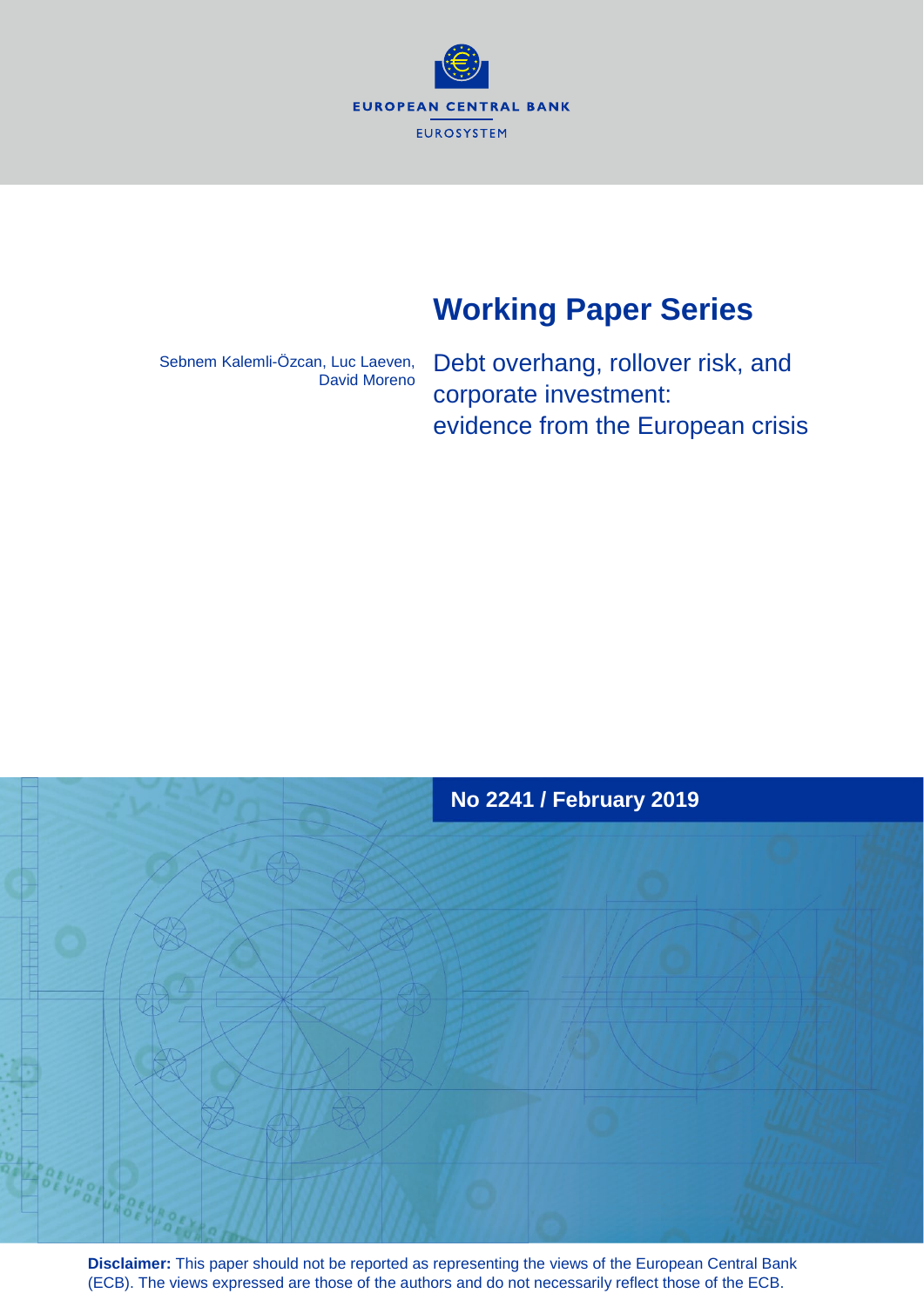#### **Abstract**

<span id="page-1-0"></span>We quantify the role of financial factors behind the sluggish post-crisis performance of European firms. We use a firm-bank-sovereign matched database to identify separate roles for firm and bank balance sheet weaknesses arising from changes in sovereign risk and aggregate demand conditions. We find that firms with higher debt levels and a higher share of short-term debt reduce their investment more after the crisis. This negative effect is stronger for firms linked to weak banks with exposures to sovereign risk, signifying increased rollover risk. These financial channels explain about 60% of the decline in aggregate corporate investment.

**JEL-Codes**: E22, E32, E44, F34, F36, G32

**Keywords**: Firm Investment, Debt Maturity, Rollover Risk, Bank-Sovereign Nexus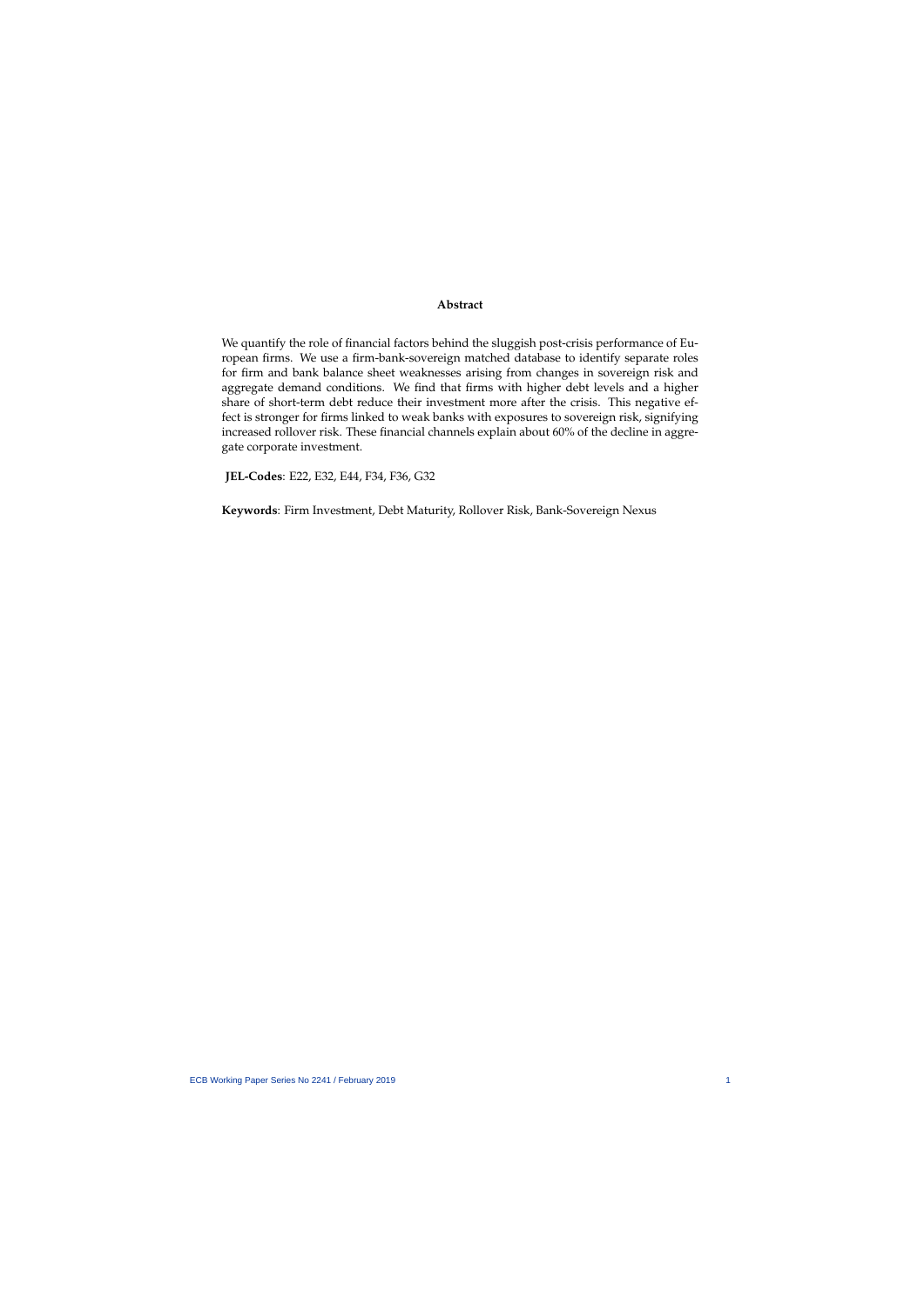### Non-technical summary

Investment expenditure in Europe collapsed in the aftermath of the 2008 global financial crisis. This collapse in investment followed a boom period during which the corporate sector borrowed heavily. We investigate whether the corporate debt accumulated during the boom years holds back investment of the non-Önancial corporate private sector in the aftermath of the crisis. Specifically, we consider whether high levels of corporate debt translate into lower investment rates, a situation we refer to as "debt overhang". We also consider the impact of the maturity structure of corporate debt on investment. If the debt accumulated during the boom years is mostly short-term, i.e., of remaining maturity less than one year, there is an increase in the "rollover risk" associated with such debt as lenders are often unwilling to renew expiring credit lines during a crisis when collateral values drop. Finally we consider how the debt overhang and rollover risk effects interact with weak credit supply from banks in a period of tightened lending conditions. During the European sovereign debt crisis, lending conditions deteriorated because of weak balance sheets of banks with high levels of exposure to risky sovereign debt. As a result, banks might cut lending to all firms regardless of firms' financial positions, such as the level and maturity structure of their debt. To distinguish the impact of weak credit supply from financial frictions arising from leverage and maturity structure of the firm's debt, our analysis therefore also considers the sovereign risk exposure of banks.

Our analysis is based on a comprehensive Örm-level data set including small private firms from the ORBIS/AMADEUS database. We match the firm-level balance sheet information from the ORBIS/AMADEUS database with information on the firms' main relationship bank from another database called KOM-PASS. The KOMPASS database provides the name and address of the firm's main bank relationship, which we use to match these banks to the BANKSCOPE database to obtain bank balance sheet information including information on total sovereign holdings. In order to separate banks' exposure to their own versus other sovereigns, we use confidential ECB data which has nationality information on sovereign exposure for a subset of banks in our sample. The matched dataset consists of over 2 million observations, covering firms and their banking relationships in 8 European countries over the period 2000 to 2012.

We assess the differential impact on investment of different levels of leverage and debt maturity between the pre-crisis (2000-2007) and post-crisis (2008-2012) periods. We condition on aggregate demand shocks using four-digit industrycountry-year fixed effects. These effects will absorb the impact of changes in credit demand for the four-digit sector that our firms operate in as well as any changes in country-level demand conditions, including those arising from changes in sovereign risk and general uncertainty conditions. We also control for bank fixed effects to capture the role of pre-existing bank relationships.

Our results show the important interaction between the role of firms' indebtedness and weak banks. Firms with higher leverage reduce investment more and this effect strengthens when these firms are linked to weak banks. Firms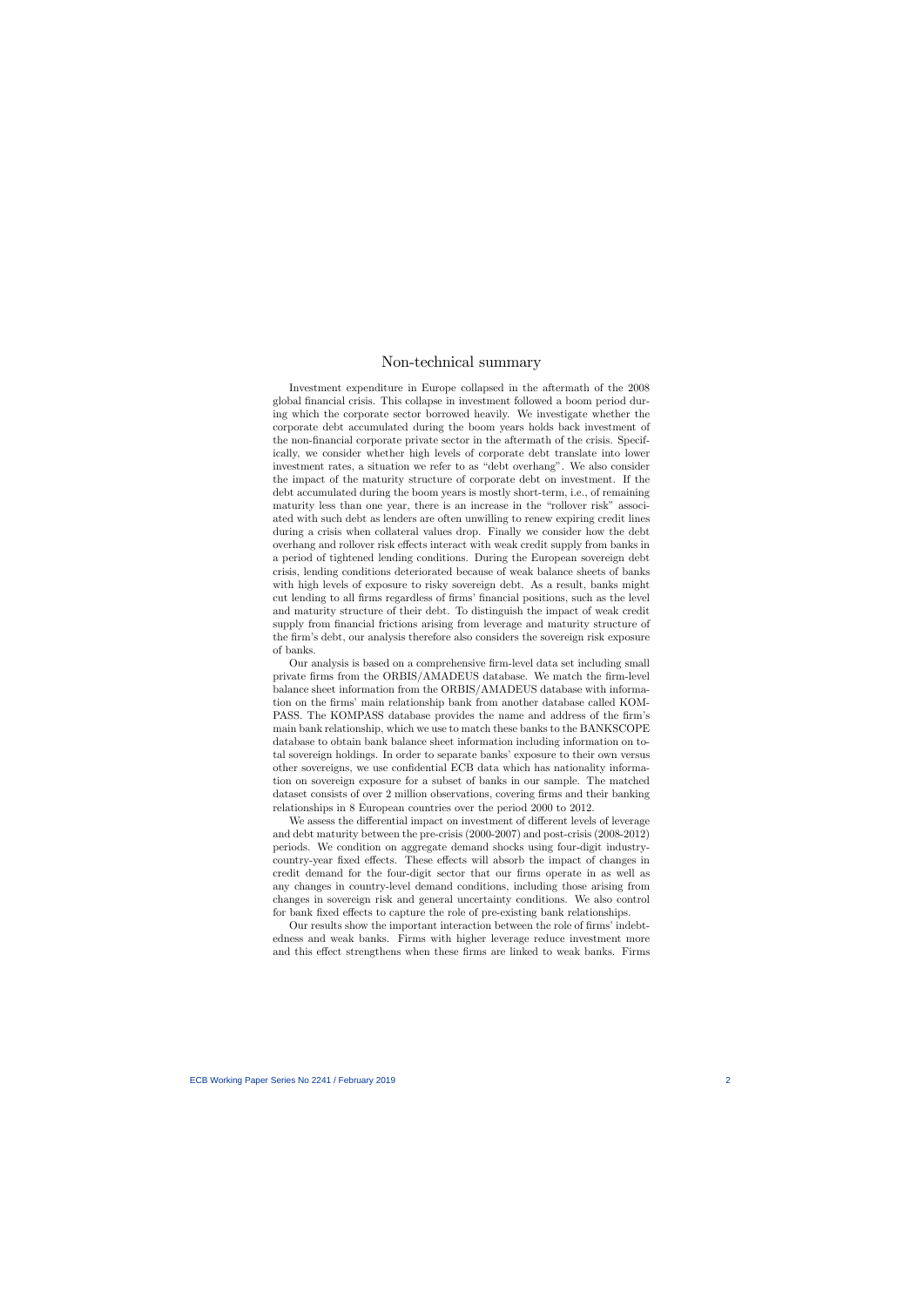that borrowed more short-term suffer from rollover risk and decrease investment more, and again this effect gets stronger when these firms are connected to weak banks. The effect of bank weakness is strongest for banks in peripheral countries with large exposures to sovereign risk through their holdings of own sovereign debt. In quantitative terms, the debt overhang and rollover risk channels are both important channels. A simple back of the envelope calculation based on our firm-level estimates suggests that the debt overhang and rollover risk channels explain about 60 percent of the actual decline in aggregate corporate investment during the crisis.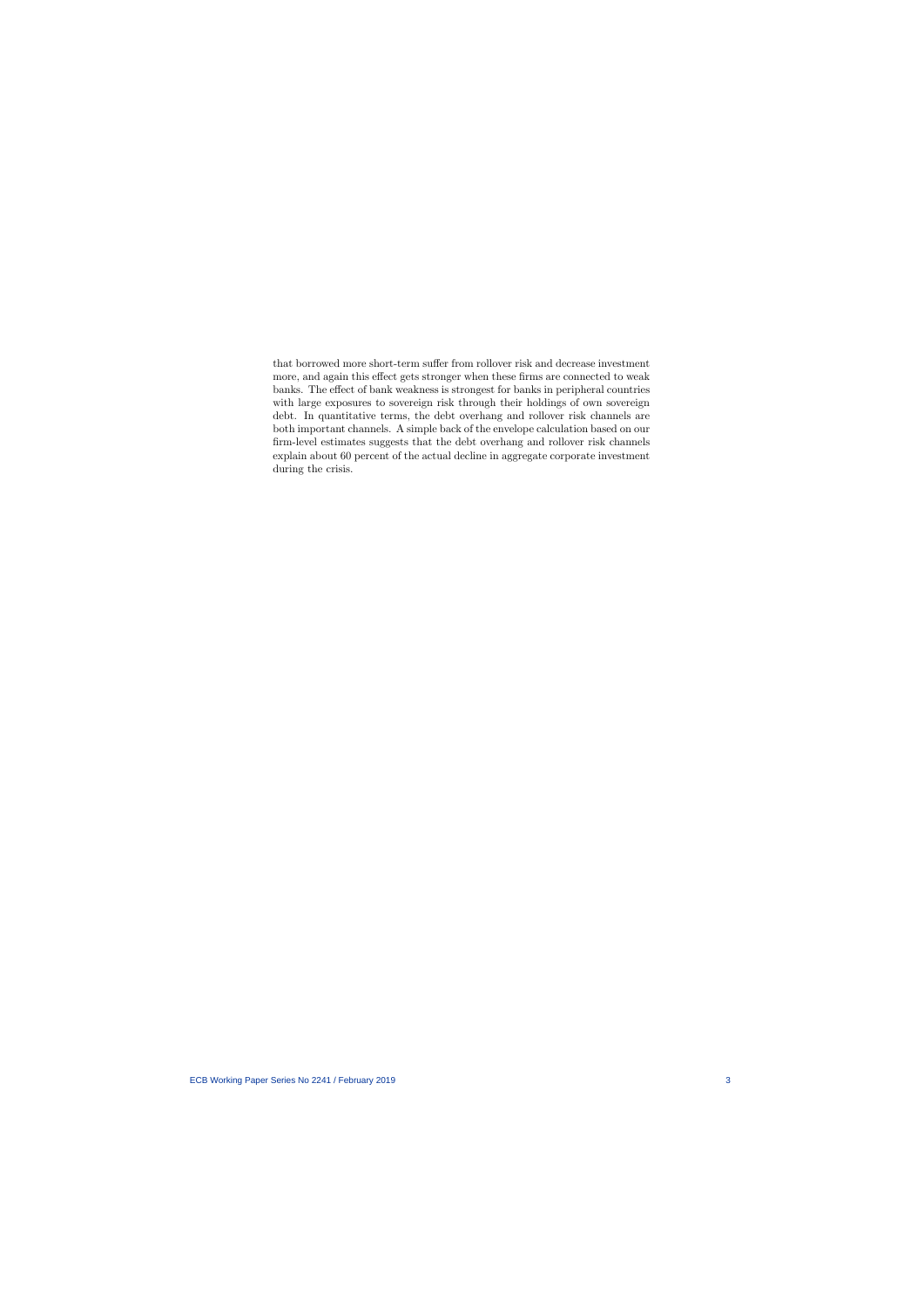# **1 Introduction**

Investment expenditure in Europe collapsed in the aftermath of the 2008 global financial crisis. Figure [1](#page-5-0) shows that, by the end of 2016, net corporate investment as a share of GDP across the euro area still has not fully recovered, with higher declines in the most affected periphery countries. By contrast, the US recovered much faster over the same period, reaching its 2008 peak by 2014, though there was a slowdown later on. This collapse in corporate investment in Europe followed a boom period during which corporate sector borrowed heavily. Figure [2](#page-6-0) shows that indebtedness of euro area non-financial corporations, measured as debt liabilities to GDP, increased 30 percentage points since 1999 on average, and 90 percentage points for the periphery countries.

Thus far the literature has primarily focused on bank-sovereign linkages and the collapse in aggregate demand to explain the depth of the crisis in Europe. We focus instead on firmspecific financial conditions to explain the decline in firm-level and aggregate corporate investment. In a recent paper, [Bernanke](#page-41-0) [\(2018\)](#page-41-0) provides new evidence on the channels by which the recent financial crisis depressed economic activity in the United States. He shows that the deterioration in household balance sheets and the associated deleveraging played a smaller role in explaining the severe downturn relative to the panic in funding and securitization markets, which disrupted the supply of credit to the real economy. We also investigate the disruptive effect of a reduction in the supply of credit on the real economy, but in contrast to [Bernanke](#page-41-0) [\(2018\)](#page-41-0) we focus on the inter-linkages between the balance sheets of banks and *firms*. This exercise is not possible for the US given the limited data on bank-firm relationships due to the lack of regulatory financial reporting by private firms.<sup>[1](#page-1-0)</sup>

Specifically, we investigate whether corporate debt accumulated during the boom years holds back investment in the aftermath of the crisis and how this effect interacts with weak credit supply from banks in a period of tightened lending conditions. We refer to a situation

<sup>&</sup>lt;sup>1</sup>In the US, even though private firms account for 74 percent of aggregate employment and 56 percent of aggregate gross output, they are not required to publicly disclose their financial data. In Europe, private firms also account for over 70 percent of aggregate employment and over 50 percent of aggregate output on average and in most European countries these (small) private firms are required to file their financial data. See [Kalemli-](#page-43-0)[Ozcan et al.](#page-43-0) [\(2015\)](#page-43-0) for data coverage in Europe and [Dinlersoz et al.](#page-42-0) [\(2018\)](#page-42-0) for the US.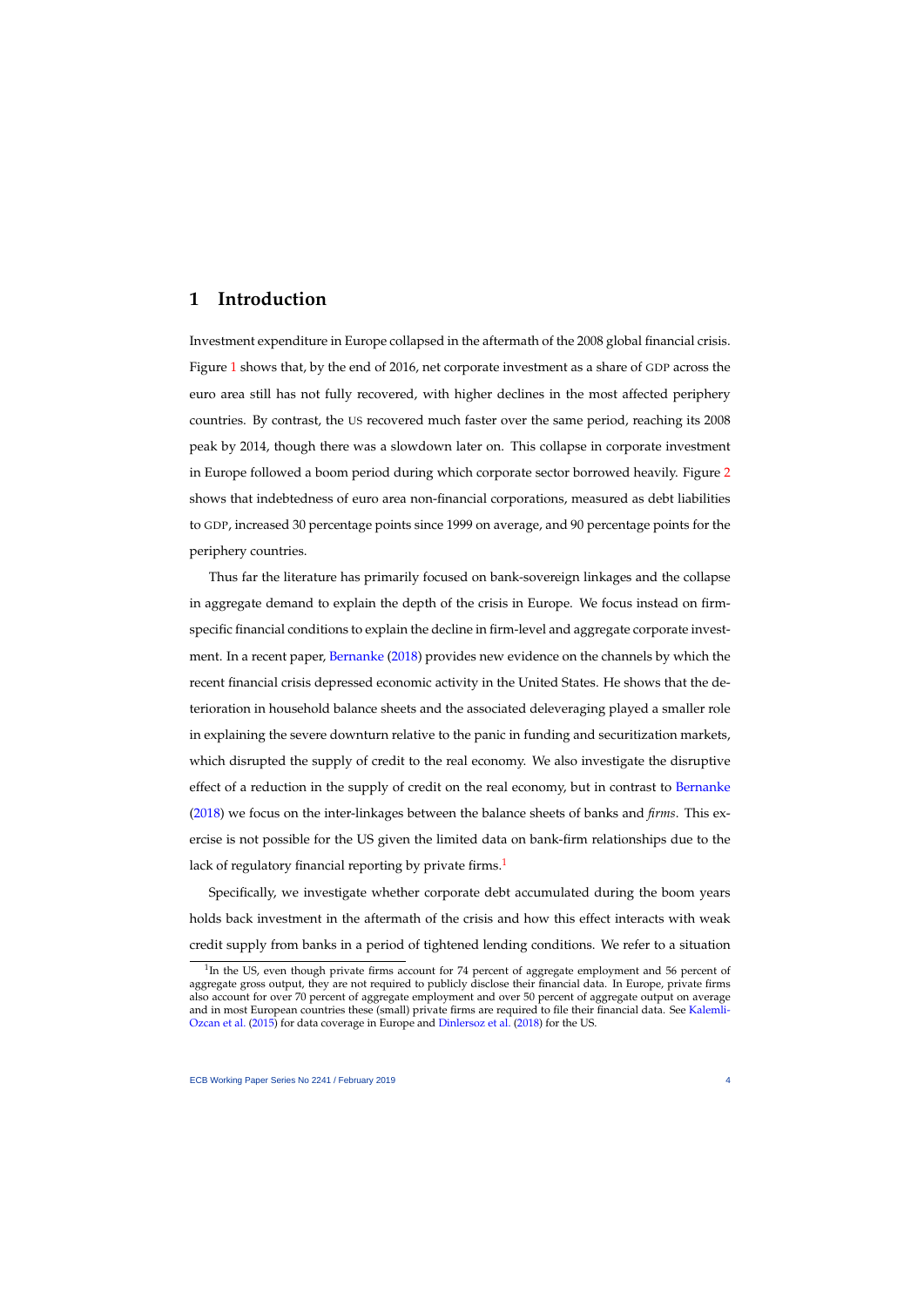

Figure 1: Evolution of Net Corporate Investment

<span id="page-5-0"></span>Note: Net fixed capital formation of non-financial corporations, scaled by total economy GDP. Index 1999q1=1. Periphery group of economies comprises Greece, Ireland, Italy, Spain, and Portugal.

Sources: Eurostat and BEA.

where debt holds back investment as "debt overhang". The finance literature defines debt overhang as high levels of debt that are curtailing investments because the benefits from additional investment in firms financed with risky debt accrue largely to existing debt holders rather than shareholders [\(Myers,](#page-43-1) [1977\)](#page-43-1). The macro literature, on the other hand, focuses on high levels of public debt that are crowding out private investment in general equilibrium via higher borrowing costs (e.g. [Krugman](#page-43-2) [\(1988\)](#page-43-2), [Bulow and Rogoff](#page-41-1) [\(1991\)](#page-41-1), and [Aguiar et al.](#page-41-2) [\(2009\)](#page-41-2)). In the European context, both channels are likely to be at work, and they will be reinforced by sovereign-bank linkages that weaken bank balance sheets on account of exposures to risky sovereign debt. As a consequence, firms that are already highly leveraged may not want to take on additional debt to finance investment, as in [Myers](#page-43-1) [\(1977\)](#page-43-1), or they might not be able to take on additional debt because banks do not want to lend to them. Either way, the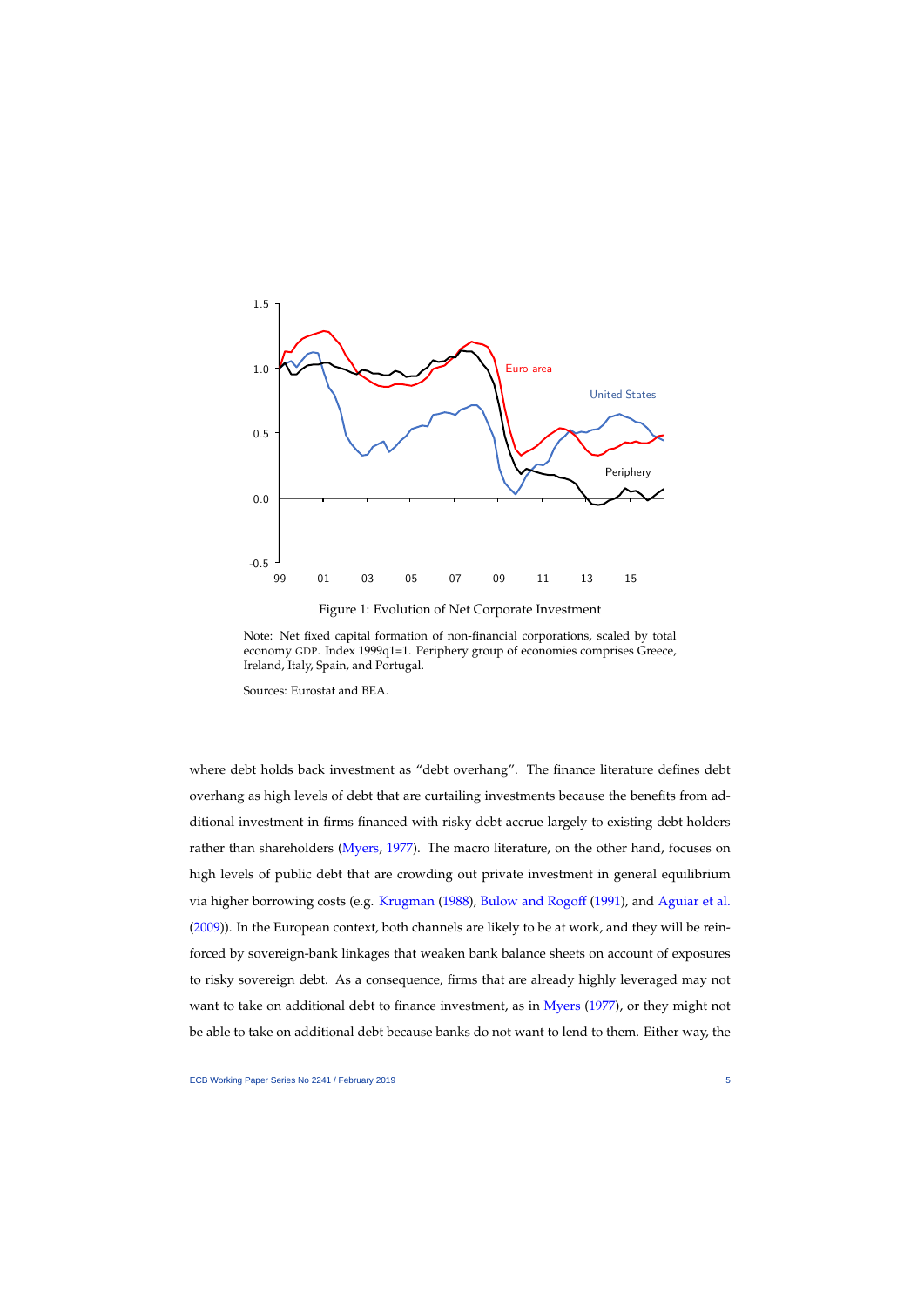

Figure 2: Evolution of Non-Financial Corporate Debt to GDP

<span id="page-6-0"></span>Note: Credit to non financial corporations granted by banks and non-banks, scaled by total economy GDP. Index 1999q1=1. Periphery group of economies comprises Greece, Ireland, Italy, Spain, and Portugal.

Source: Bank of International Settlements.

result will be a firm de-leveraging process, where firms that overborrowed during the boom period will de-lever as they face an increased debt burden.

This debt overhang effect might be reinforced by an increase in rollover risk, depending on the maturity structure of the debt. If the debt accumulated during the boom period is mostly short-term, rollover risk will increase because lenders are often unwilling to renew expiring credit lines during a crisis when collateral values drop (e.g. [Diamond](#page-42-1) [\(1991\)](#page-42-1) and [Acharya et](#page-41-3) [al.](#page-41-3) [\(2011\)](#page-41-3)). Debt maturity may also affect the debt overhang by altering incentives to invest. According to [Myers](#page-43-1) [\(1977\)](#page-43-1), short-term debt reduces the debt overhang problem because the value of shorter debt is less sensitive to the value of the firm and thus receives a much smaller benefit from new investment. However, [Diamond and He](#page-42-2) [\(2014\)](#page-42-2) show that reducing maturity can increase debt overhang. For firms with future investment opportunities, shorter-term debt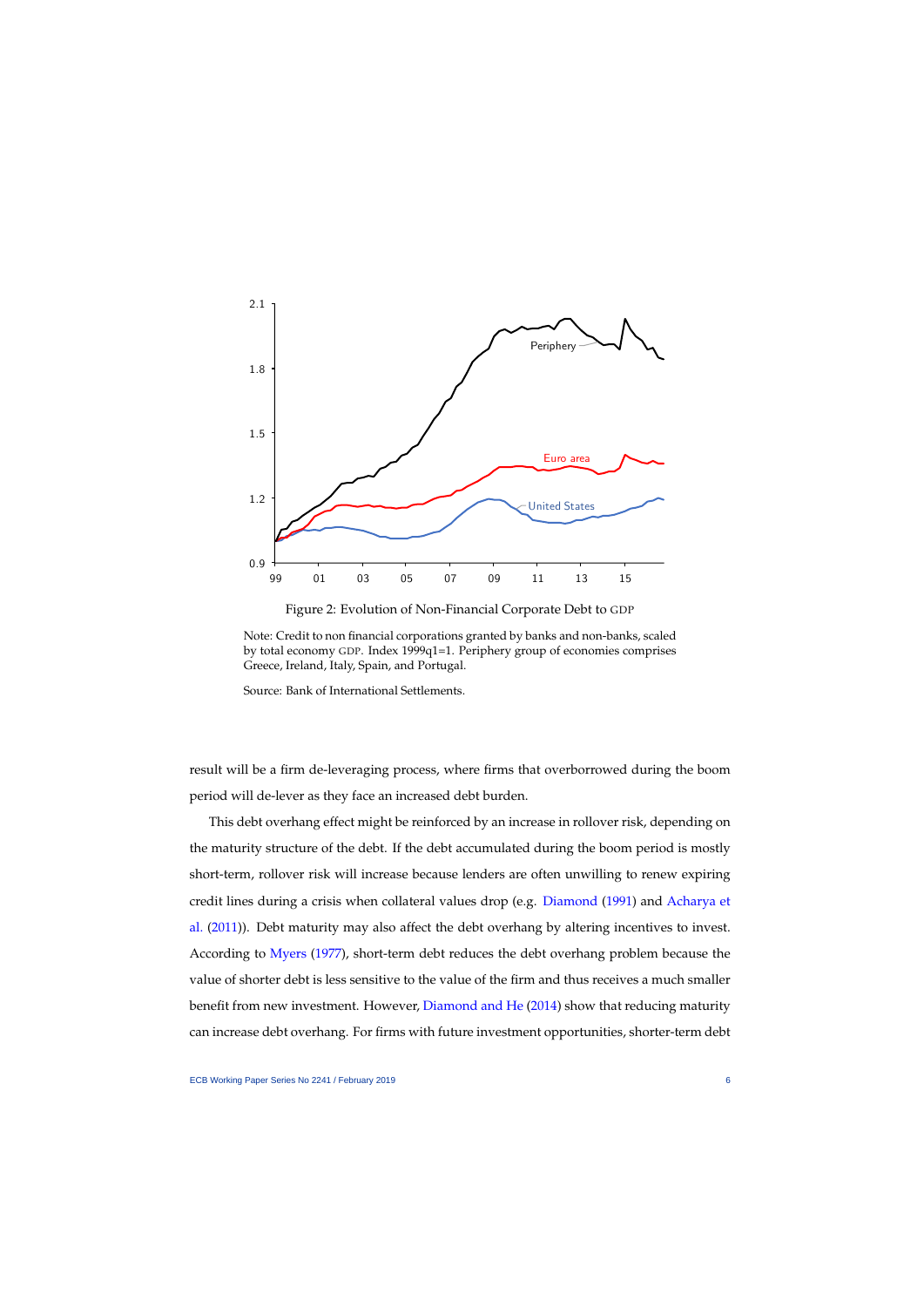may impose stronger debt overhang in bad times since less risk is shared by shorter-term debt.

A special dataset is required to be able to distinguish between these different financial channels that may affect firm-level investment. First, we need a firm-bank matched dataset since the deterioration in firm and bank balance sheets have to be measured simultaneously to separate shifts in bank weakness and firm weakness. Second, we need detailed data on the financial position of firms including on the total amount of debt oustanding and on the maturity of this debt to capture the effects of debt overhang and rollover risk. Third, we need to have a comprehensive dataset of firm-level balance sheets with a broad coverage of small and large firms to gauge the aggregate implications of financial factors. Small firms tend to be informationally opaque and dependent on banks for their external financing, and therefore more likely to be affected by debt overhang (e.g. [Kashyap et al.](#page-43-3) [\(1993,](#page-43-3) [1994a,](#page-43-4)[b\)](#page-43-5)) and they make up a large part of aggregate economic activity in Europe. Finally, we need firm-level data from multiple countries with varying degrees of sovereign risk to isolate bank-sovereign linkages.

We use the Orbis-Bureau Van Dijk/Moody's database, where the European country coverage is also known as the AMADEUS database. The database has detailed firm-level balance sheet information on investment, indebtedness, debt service, and debt maturity across a large number of European countries. The database also incorporates information on each firm's main relationship bank(s), including the names and address of the bank, which we use to match firms and banks. For each bank, we obtain bank balance sheet information, including data on total sovereign bond holdings, from BANKSCOPE. In order to distinguish between banks' exposure to their *own* sovereign as opposed to other sovereigns, we use confidential ECB data which has nationality information on the sovereign exposure.

We measure weakness in bank balance sheets using the bank's holdings of risky sovereign bonds. In Europe, where banks hold sovereign bonds and firms depend on banks for their lending, sovereign risk can affect firm investment through bank-sovereign linkages. Following an increase in sovereign risk, banks with large exposures to risky sovereigns will experience a deterioration in their balance sheets, reducing the supply of loans to firms via a traditional bank lending channel (as in [Gennaioli et al.](#page-42-3) [\(2014\)](#page-42-3) and [Acharya et al.](#page-41-4) [\(2014b\)](#page-41-4)). This will lead to an increase in debt overhang and rollover risk, especially for firms that financed themselves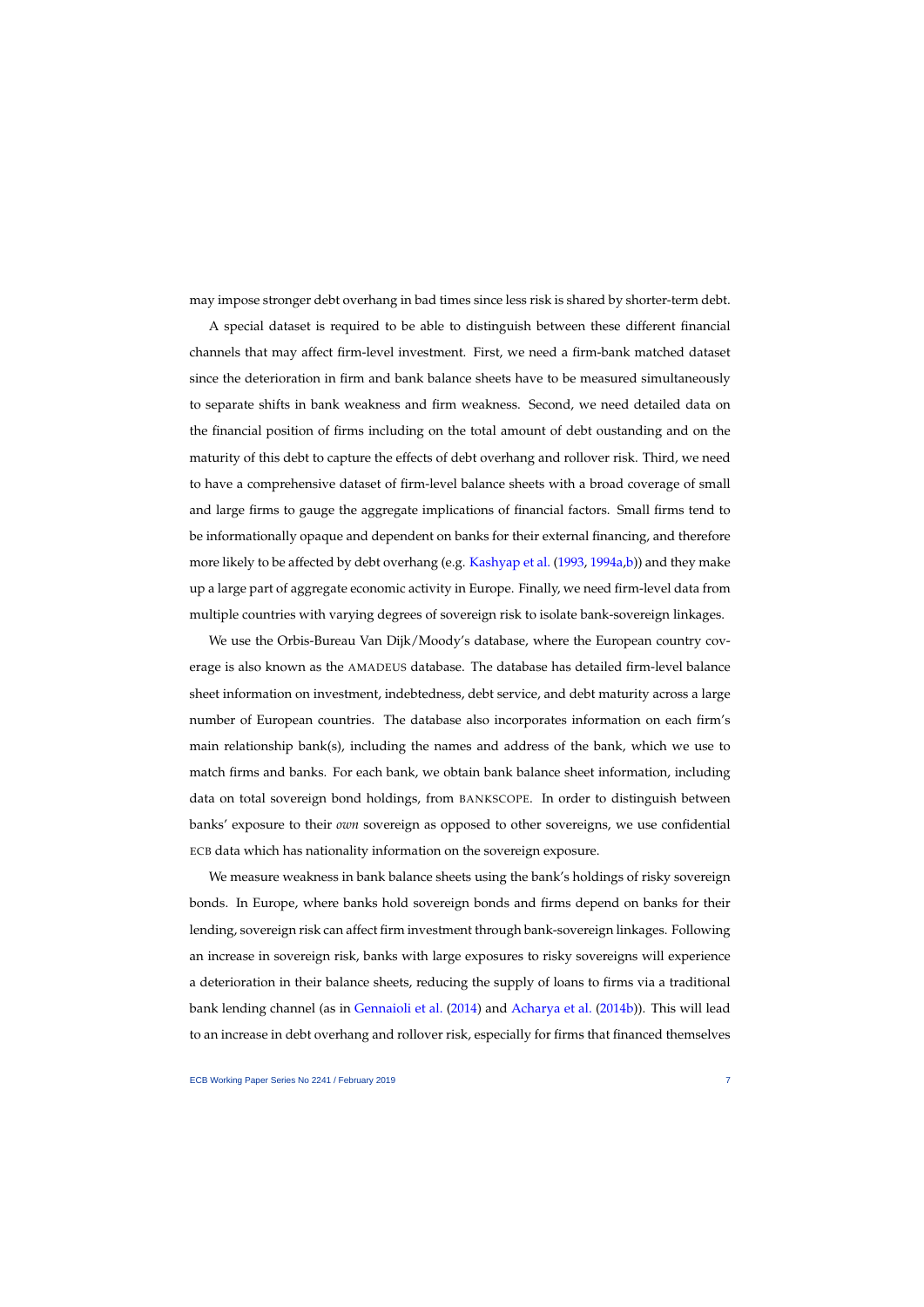primarily with short-term debt during the boom years. It is also possible that weak banks continue to lend to risky borrowers in an effort to preserve relationships, consistent with loan evergreening and resulting in a reduction in rollover risk (e.g. [Hoshi et al.](#page-42-4) [\(1990\)](#page-42-4), [Peek and](#page-43-6) [Rosengren](#page-43-6) [\(2000,](#page-43-6) [2005\)](#page-43-7) and [Caballero et al.](#page-41-5) [\(2008\)](#page-41-5)). Our empirical strategy will be able to evaluate the relative importance of bank lending channel versus evergreening channel.

We use a difference-in-difference approach to identify the effect of corporate debt overhang and rollover risk on investment, assessing the differential (relative) impact on investment of different levels of leverage and debt maturity between the pre-crisis and post-crisis periods. Consistent with the literature, we consider the year 2008 as the start of the financial crisis. We limit the analysis to firms in the euro area. The advantage of this setup is that we limit the analysis to firms that were subject to the same monetary policy but experienced diverging sovereign risk and banking conditions during the crisis. We measure leverage as the ratio of debt to total assets and debt maturity as the ratio of long-term debt to total debt. The analysis controls for the usual determinants of investment and also for debt service since the debt to assets ratio may not fully capture the effects of lingering debt overhang when debt is measured at book value. We condition on aggregate demand shocks since it is possible that firms decreased investment due to negative demand (or productivity) shocks rather than the debt overhang and rollover risk channels we focus on.

To control for aggregate demand shocks we use four-digit industry×country×year fixed effects. These effects will absorb the impact of changes in credit demand for the four-digit sector that our firms operate in as well as any changes in country-level demand conditions, including those arising from changes in sovereign risk and general uncertainty conditions. We also control for bank fixed effects to capture the role of pre-existing bank relationships. We assume that most of the fluctuations in aggregate demand derive from country and narrowly defined industry-specific factors, not idiosyncratic firm-specific factors. To the best of our knowledge we are the first to allow these demand effects to vary at a very granular level (fourdigit) of industry classification and also across countries and over time.

We run two sets of regressions: First, a cross sectional regression of differences in average investment rates between the crisis period (2008-2012) and the pre-crisis period (2000-2007)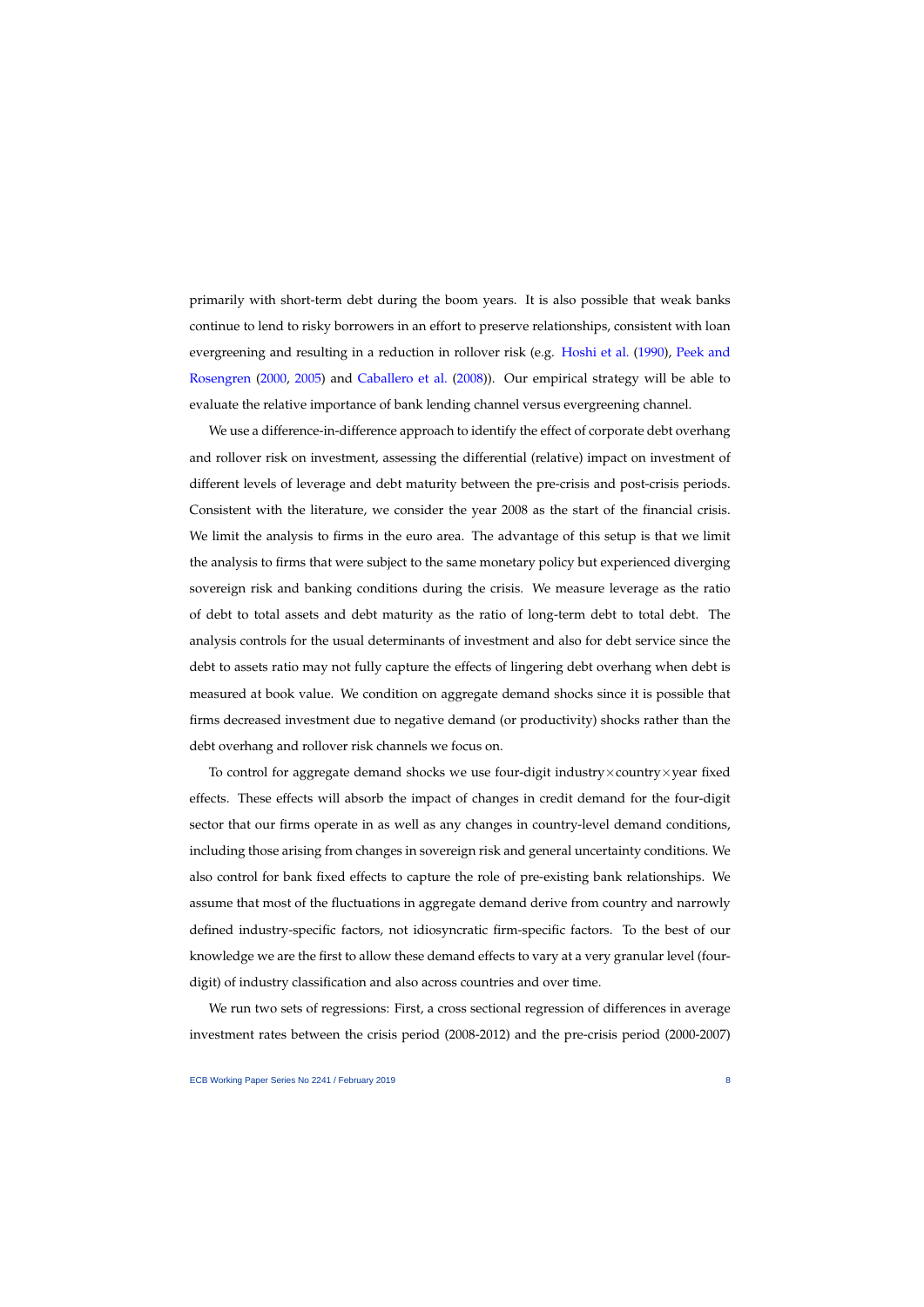on differences in our explanatory variables. Second, a panel regression of triple interactions, where we interact a crisis dummy that takes the value of one starting in 2008, with the interaction variables of our measure of weak banks with the leverage, debt service, and maturity variables. The advantage of the cross sectional regression is that it averages out any lumpiness in investment within periods. The advantage of the panel regression setup is that it allows to capture granular dynamic effects as opposed to one-time change in the cross-section regressions. To mitigate concerns about reverse causality, we measure leverage, debt service, maturity, and bank-firm relationships prior to the crisis. Because some firms deleveraged during the crisis, our conservative approach, if anything, underestimates the effect of high leverage on investment.

Our findings are as follows. First, high *ex ante* debt levels depress investment during crisis times, consistent with debt overhang, with both high leverage and high debt service affecting investment negatively. This result is due to a combination of increased debt service that is associated with de-leveraging and a negative balance sheet shock to firms that enter the crisis with high leverage. These firms have low net worth due to their high leverage and are financially constrained. Second, firms with a shorter maturity of debt reduce investment more during the crisis, consistent with an increase in rollover risk. An increase in default risk during the crisis raises borrowing costs, making it more difficult to refinance maturing debt. This result is in striking contrast to the pre-crisis period when firms, who financed themselves with a shorter maturity of debt invested more. Third, the debt overhang and rollover effects are influenced by sovereign-bank linkages. Firms whose main bank's balance sheet deteriorated because of large exposure to sovereign risk have significantly lower investment rates, and experience more debt overhang during the crisis. Among these firms the ones with higher shares of longterm debt experience less rollover risk during the crisis and increased investment more. The latter result indicates that firms that have borrowed more long term can mitigate the adverse effects of their banks' weakness as they do not need to rollover loans. This result also suggests that if there were any loan evergreening by weak banks to firms facing higher rollover risk (i.e., firms with a higher share of short-term debt), such evergreening did not contribute to improving real outcomes since these firms decreased investment more.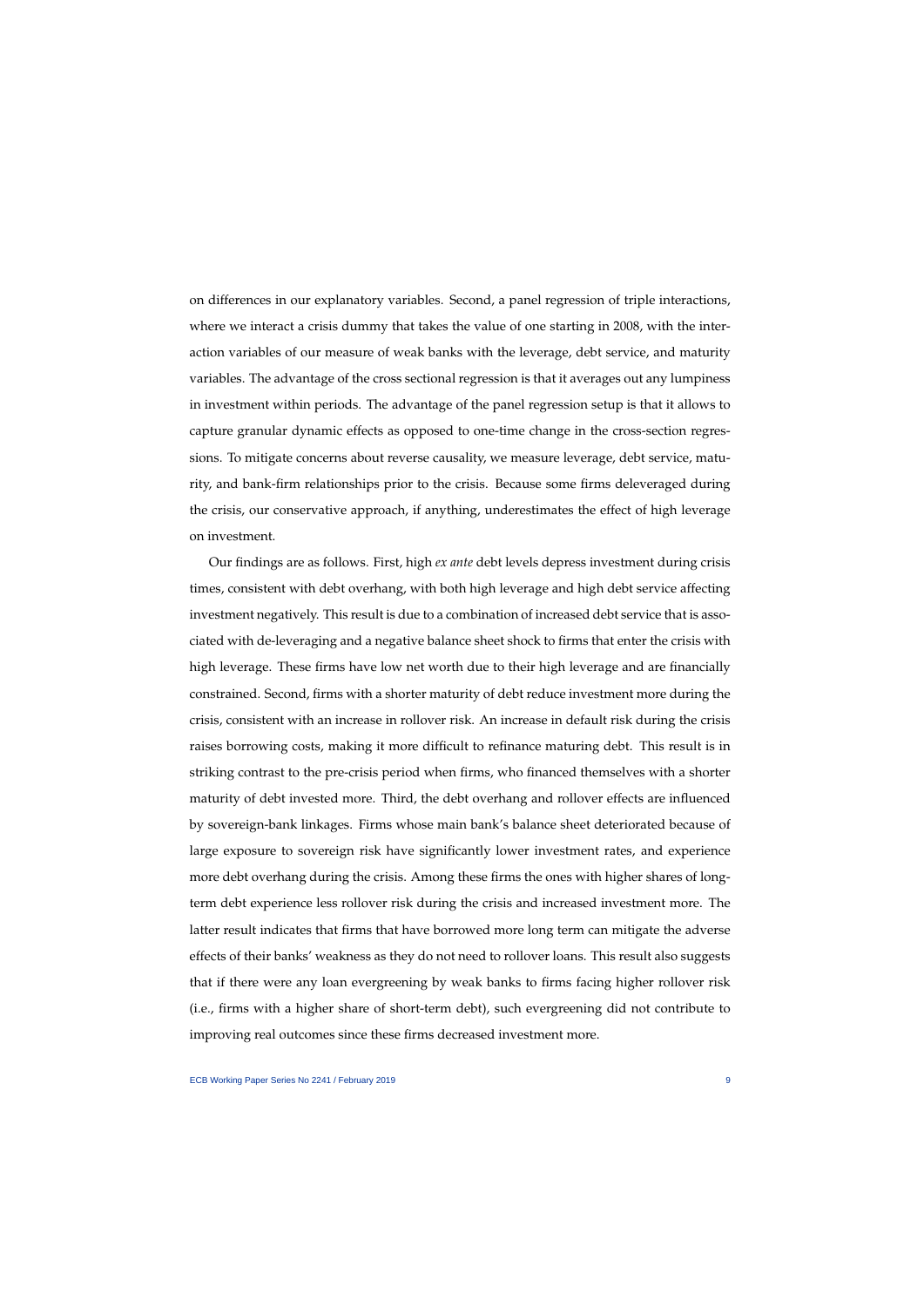Our contribution to the literature is twofold. First, we consider the role of financial frictions at the firm-level and show how these frictions interact with banks' financial shocks, while the existing literature mostly focuses on the role of banks on firms' investment directly or through their sovereign exposures. Moreover we conduct this analysis for a nationally representative set of firms in each country, while existing literature mostly focuses on syndicated loans to large firms (e.g. [Acharya et al.](#page-41-4) [\(2014b\)](#page-41-4), [Becker and Ivashina](#page-41-6) [\(2018\)](#page-41-6), [Popov and Van Horen](#page-43-8) [\(2015\)](#page-43-8) for Europe and [Amiti and Weinstein](#page-41-7) [\(2018\)](#page-41-7), [Correa et al.](#page-41-8) [\(2013\)](#page-41-8) for the US). Using firmbank matched data to separate bank lending from firm risk/credit demand channel, we show that firms' financial positions have an important *independent* effect on investment in addition to the role of weak bank balance sheets that led to a reduction in credit supply. Second, we simultaneously consider the role of firm-level leverage and debt maturity, while existing empirical literature abstracts from the maturity structure of debt, in spite of the important role of maturity in the theoretical literature on debt and investment. For example, although papers such as [Giroud and Mueller](#page-42-5) [\(2017\)](#page-42-5) and [Ottonello and Winberry](#page-43-9) [\(2018\)](#page-43-9) also focus on firm-level leverage as we do, they do not consider the role of maturity. As we show, the role of maturity is key to have a full understanding of firm-level leverage on sluggish investment.

Our contributions are made possible by the uniqueness of our firm-bank-sovereign matched dataset, which features an extensive coverage of small firms including their debt levels, maturity structure, and banks. Using a similar firm-level dataset encompassing small firms but without matching it to firms' banks' balance sheets, [Gopinath et al.](#page-42-6) [\(2017\)](#page-42-6) show the importance of firm leverage on misallocation and aggregate productivity dynamics during the boom period in the Southern European countries, whereas our focus is on the investment dynamics in the Euro Area countries during the bust period.

Our paper proceeds as follows. Section 2 presents the broader literature that our paper relates to. Section 3 presents a stylized model to motivate our empirical exercise. Section 4 presents the data used in the paper and reports descriptive statistics. Section 5 introduces the empirical framework and identification methodology. Section 6 presents our empirical results. Section 7 concludes.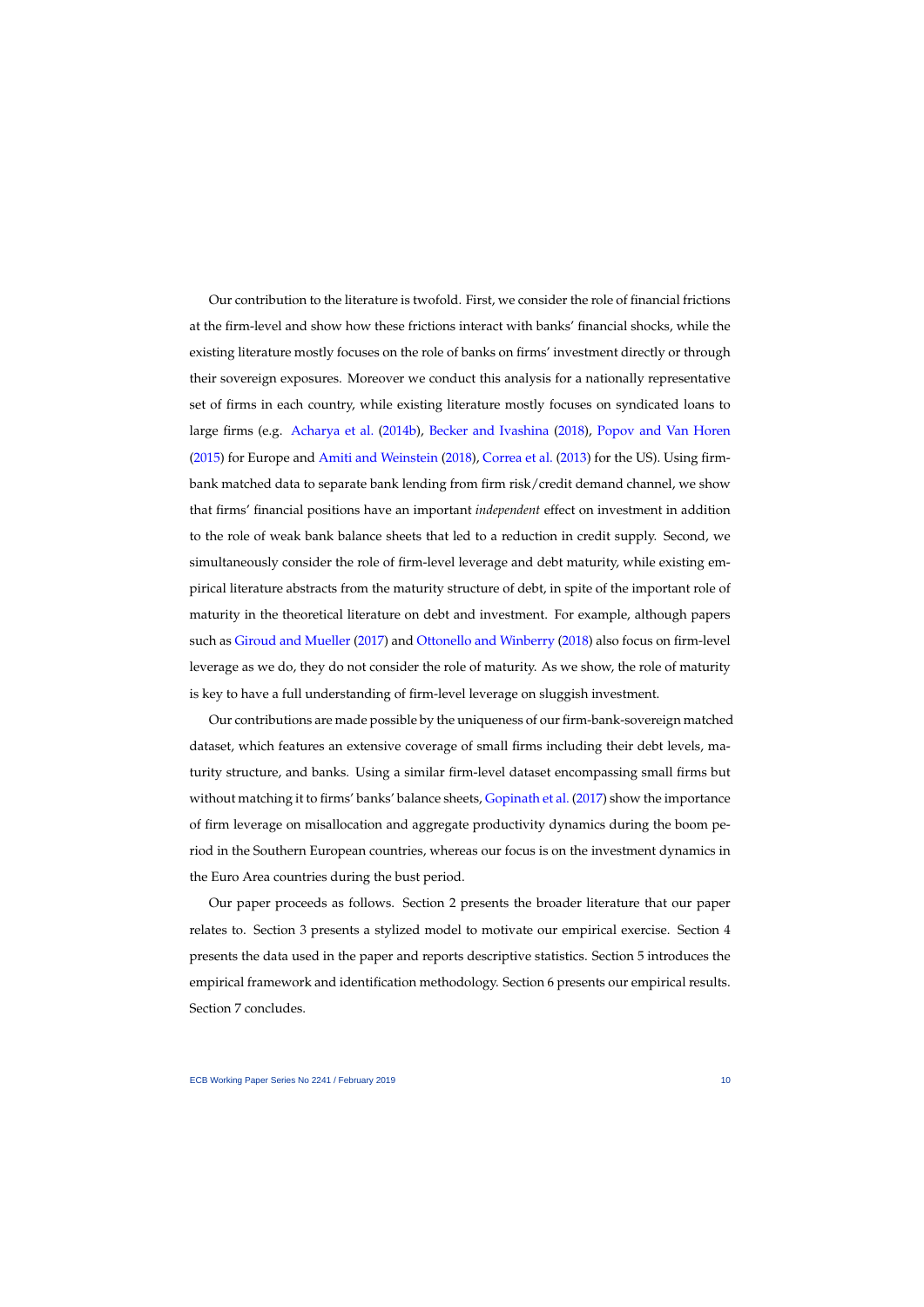# **2 Related Literature**

Our work builds on an extensive empirical literature on corporate debt and firm investment that predates the crisis. For instance, [Whited](#page-43-10) [\(1992\)](#page-43-10) shows that adding debt capacity variables to a standard investment model improves the model fit. Similarly, [Bond and Meghir](#page-41-9) [\(1994\)](#page-41-9) finds an empirical role for debt in standard investment models. For listed firms in the US, [Lang et al.](#page-43-11) [\(1996\)](#page-43-11) document a negative relationship between debt and investment for firms without valuable growth opportunities.

Our work also relates to more recent empirical literature on the sovereign-bank nexus. Sovereign-bank linkages can arise through different channels. One direct channel, which we focus on, arises from banks holding significant amounts of sovereign debt. As sovereign default risk increases and sovereign ratings get downgraded, the net worth of banks holding such sovereign debt will be negatively affected [\(Gennaioli et al.,](#page-42-3) [2014\)](#page-42-3). A more indirect linkage can arise when the government (explicitly or implicitly) backstops the financial system, through guarantees or bank bailouts [\(Laeven and Valencia,](#page-43-12) [2013\)](#page-43-12). Such bailouts can add significantly to sovereign debt, increasing sovereign risk [\(Acharya et al.,](#page-41-10) [2014a\)](#page-41-10). Weaknesses in the banking sector can reinforce these sovereign-bank linkages as in [Acharya and Steffen](#page-41-11) [\(2015\)](#page-41-11) and [Gennaioli et al.](#page-42-7) [\(2013\)](#page-42-7). Another possible linkage is through moral suasion, when governments force banks to hold risky government bonds as in [Becker and Ivashina](#page-41-6) [\(2018\)](#page-41-6), [Altavilla et al.](#page-41-12) [\(2017\)](#page-41-12) and [Ongena et al.](#page-43-13) [\(2017\)](#page-43-13). We use the bank-sovereign channel as one specific channel through which rollover risk can materialize to sharpen the identification of the effect of rollover risk on corporate investment during the crisis. We focus on the channel that arises from bank holdings of sovereign debt since it is the one that is most straightforward to measure.

There exists a large theoretical literature on corporate investment and debt, starting with [Hart and Moore](#page-42-8) [\(1994\)](#page-42-8), [Hart and Moore](#page-42-9) [\(1995\)](#page-42-9), and [Hart and Moore](#page-42-10) [\(1998\)](#page-42-10) who show that debt is an optimal contract to resolve agency problems and prevent inefficient investment. These models either only examine long-term debt or short-term debt but not a combination of the two. [Darst and Refayet](#page-42-11) [\(2017\)](#page-42-11) develop a model where a combination of short-term and long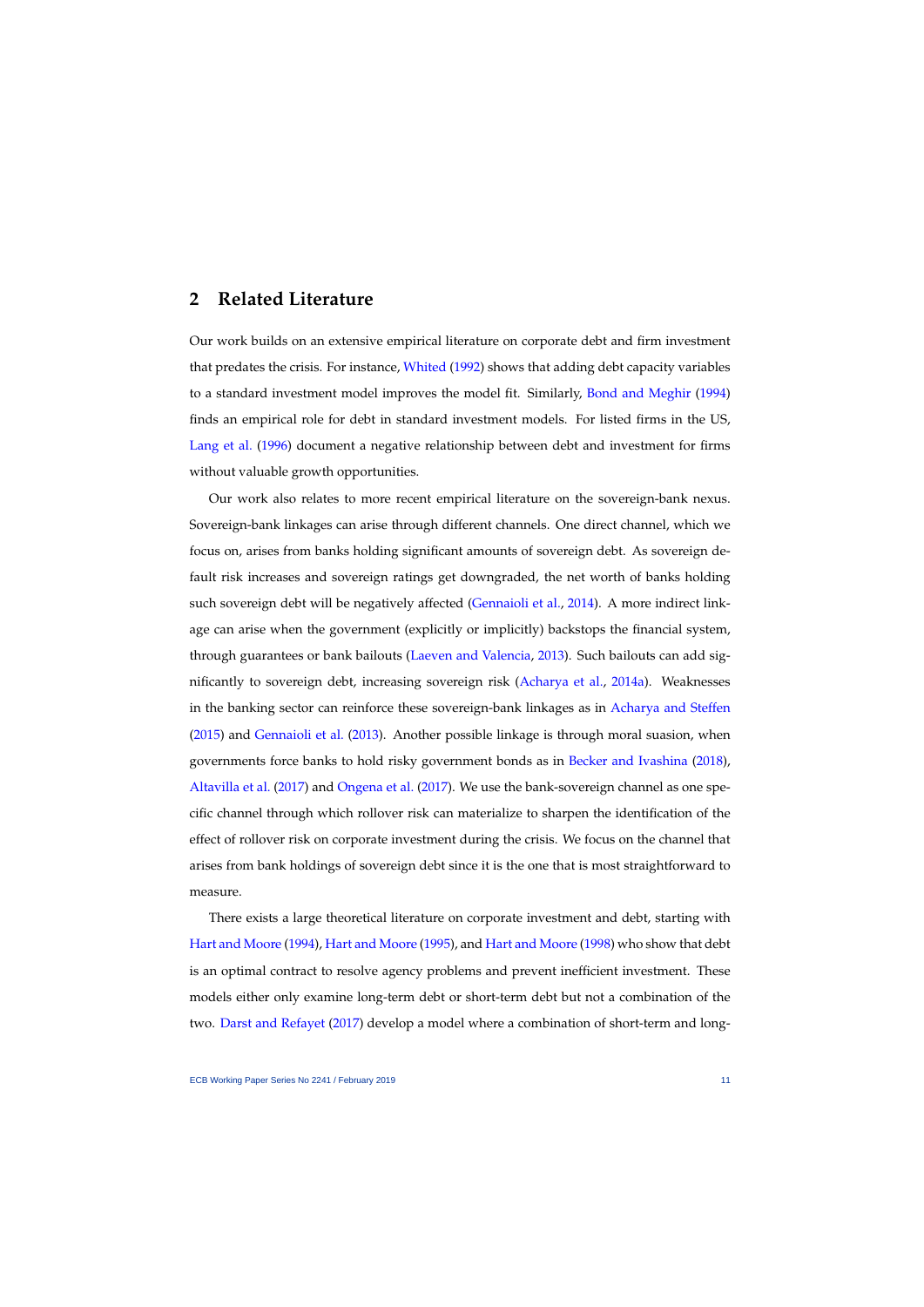term debt is optimal. In their model, long-term debt insulates the firm from a potential fall in credit spreads while short-term debt exposes the firm to credit spread fluctuations. However, short-term debt comes at the advantage of risk-free financing. Firms optimally choose the maturity structure of debt to inter-temporally manage how much risky debt to issue. The sovereign debt literature has developed models of debt contracts with bankruptcy costs and agency costs for debtholders, where short-term debt will generally be preferred because it is cheaper, except when self-fulfilling rollover crises are probable [\(Chaterjee and Eyigungor,](#page-41-13) [2012\)](#page-41-13).

In related work on the implications of debt overhang, [Lamont](#page-43-14) [\(1995\)](#page-43-14) shows that the effect of debt overhang varies with economic conditions. Debt overhang binds when the economy is in a downturn since investment returns are low. As a result, high levels of debt can create multiple equilibria in which the profitability of investment varies with economic conditions. [Hennessy](#page-42-12) [\(2004\)](#page-42-12) shows that debt overhang distorts the level and composition of investment, with a severe problem of underinvestment for long-lived assets. A significant debt overhang effect is found, regardless of firms' ability to issue additional secured debt. [Hennessy et al.](#page-42-13) [\(2007\)](#page-42-13) corroborate large debt overhang effects of long-term debt on investment, especially for firms with high default risk.

We build on this literature, by incorporating a concept of debt maturity into the competi-tive equilibrium model of capital structure developed by [Miao](#page-43-15) [\(2005\)](#page-43-15) to motivate our empirical setup, and by providing new empirical evidence on the relevance of leverage and debt maturity for firm investment, exploiting the unique data and crisis setting in Europe to identify the effects.

# **3 Theoretical Background**

Our stylized model of firm investment, leverage and debt maturity builds on [Miao](#page-43-15) [\(2005\)](#page-43-15). We depart from this model of firm investment by incorporating a notion of debt maturity. In this setting, there is a large number of identical firms. Information is perfect and investors are risk-neutral. They discount future cash flows at a constant risk-free rate  $r > 0$ . Time  $t \in [0,1]$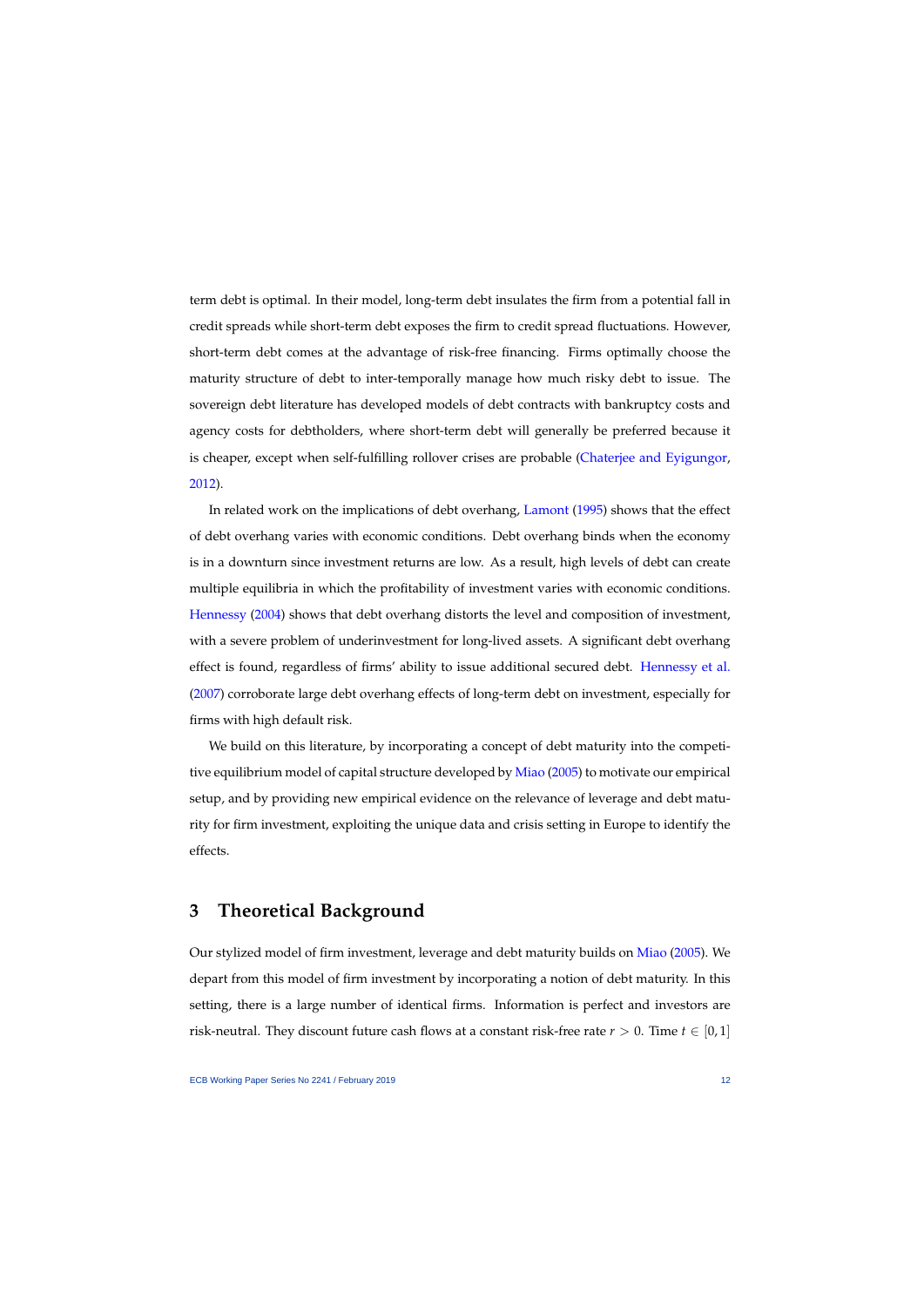is continuous, and uncertainty is represented by a probability space  $(\Omega, \mathcal{F}, \mathbb{P})$  over which all stochastic processes will be defined.

Firms operate under perfect competition and all firms are price takers. The price of the product of firms is denoted *p*. Firms use capital in order to produce output using a production function  $F: \mathbb{R}_+ \to \mathbb{R}_+$ ,  $F(k) = k^{\nu}$ , where  $\nu \in (0, 1)$ . Capital depreciates at a constant rate  $\delta > 0$ .

The technology shock process for a given firm  $\left(z_{t}\right)_{t \geq 0}$  follows a geometric Brownian motion

$$
\frac{dz_t}{z_t} = \mu_z dt + \sigma_z dW_t,
$$

where  $\mu_z$  and  $\sigma_z$  are positive, and  $(W_t)_{t\geq 0}$  is a standard Brownian motion representing the firm-specific uncertainty.[2](#page-1-0)

## **3.1 Firm profits**

We define operating profits of the firms as the value of total output valued minus the cost of its inputs usage:

$$
\pi(z,p) = pzk^{\nu} - (r+\delta)k
$$

where *r* is the rental rate. We obtain the following optimality condition

$$
k = z^{\gamma} \left(\frac{p\nu}{r+\delta}\right)^{\gamma}
$$

where  $\gamma\equiv\left(1-\nu\right)^{-1}.$  Hence, output  $y$  will be given by

$$
y = z^{\gamma} \left( \frac{p v}{r + \delta} \right)^{\gamma v}.
$$

<sup>&</sup>lt;sup>2</sup>Since the process  $(z_t)_{t\geq0}$  is non-stationary, [Miao](#page-43-15) [\(2005\)](#page-43-15) includes an exogenous Poisson firm-death process with arrival rate *η*. However, for our purposes of studying an average firm, and not the distribution, this is not needed. Additionally, we abstract from taxes as well. Even though taxes are necessary in this type of models to obtain positive amounts of debt, we will not include them for tractability. Incorporating taxes and firm-death processes would not alter our comparative statics.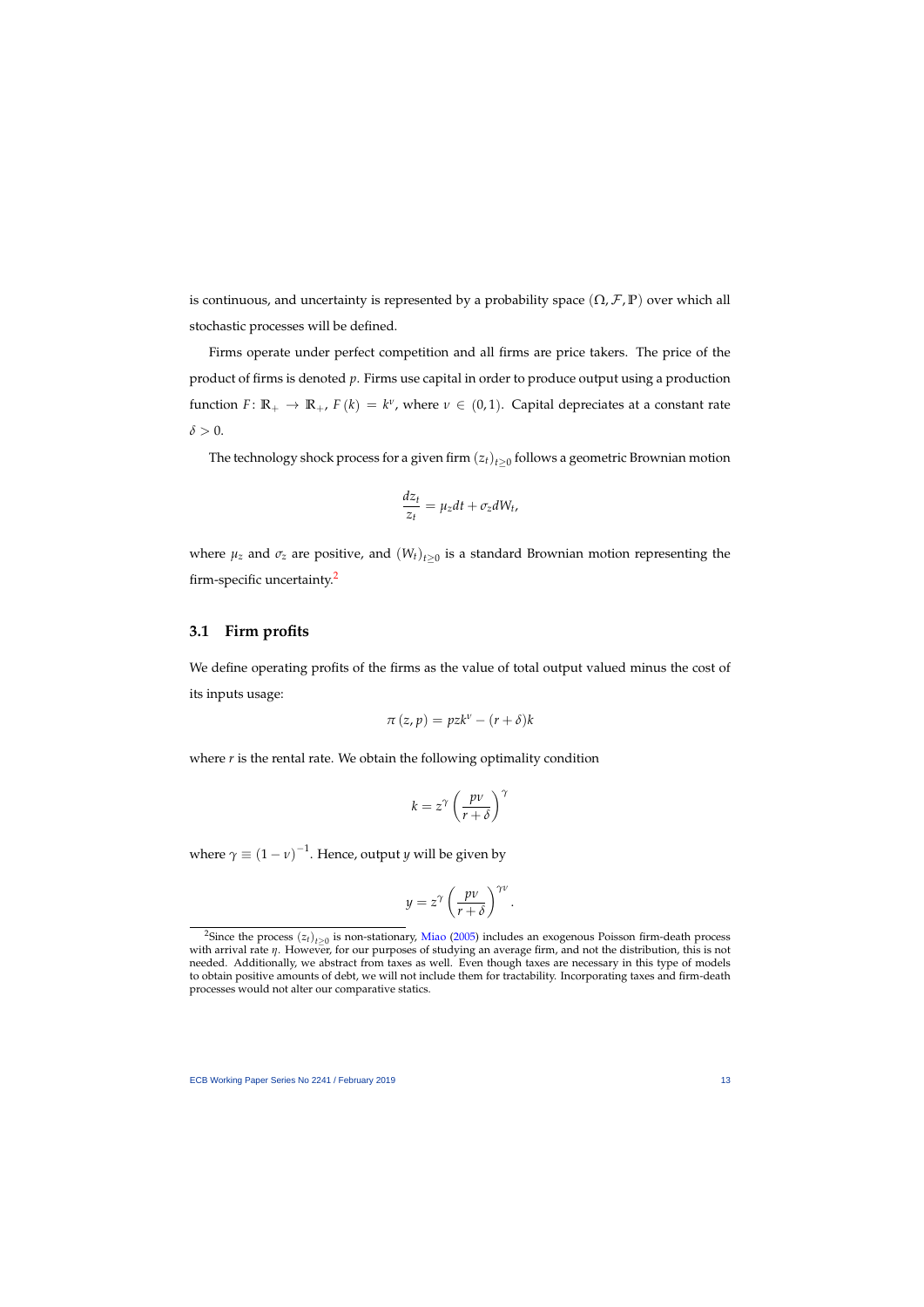We define

$$
a(p) \equiv p^{\gamma} (1 - \nu) \left( \frac{\nu}{r + \delta} \right)^{\nu \gamma},
$$

such that firm profits can be expressed as a function of price, technology shocks and other parameters

$$
\pi(z,p)=a(p) z^{\gamma}.
$$

## **3.2 Corporate debt and debt maturity**

In order to stay within a homogeneous time setting, we will use infinite-term debt contracts. Departing from [Miao](#page-43-15) [\(2005\)](#page-43-15), we introduce a notion of debt maturity by assuming that the firm pays a constant coupon *b* only under a shock that has arrival rate *ϕ*, as in [Chaterjee and](#page-41-13) [Eyigungor](#page-41-13) [\(2012\)](#page-41-13). This implies that at any given moment, there is an instantaneous probability  $\varphi$  of having to pay the debt in full. The parameter  $\varphi$  represents the term of the debt, i.e., the time to maturity. Under any exponential distribution, the expected duration under no-default is given by  $1/\varphi$ . This means that the higher the parameter  $\varphi$ , the shorter the duration.

After paying debt, the shareholders receives the remaining cash flows. If the firm defaults, it is immediately liquidated and the proceeds go to the existing creditors; in this case, the shareholders receive nothing in return.

## **3.3 Liquidation value and the value of the unlevered firm**

After default, the firm is immediately liquidated and exits the industry. The liquidation value is a fraction  $\alpha \in (0,1)$  of the value without leverage of the firm  $A(z, p)$ . Since we have set fixed costs of entry to zero, $3$  we can readily find this value as

$$
A(z,p) = \frac{a(p)}{\lambda}z^{\gamma}, \quad \lambda \equiv r - \mu_z \gamma - \frac{1}{2}\sigma_z^2 \gamma (\gamma - 1) > 0.
$$

Notice that the value of liquidation *A* (*z*, *p*) corresponds to the discounted present value of profits without leverage  $\Pi(z, p)$ .

 ${}^{3}$ In [Miao](#page-43-15) [\(2005\)](#page-43-15), the abandonment threshold is a function of costs of entry. When this is zero, this threshold for *z* is zero.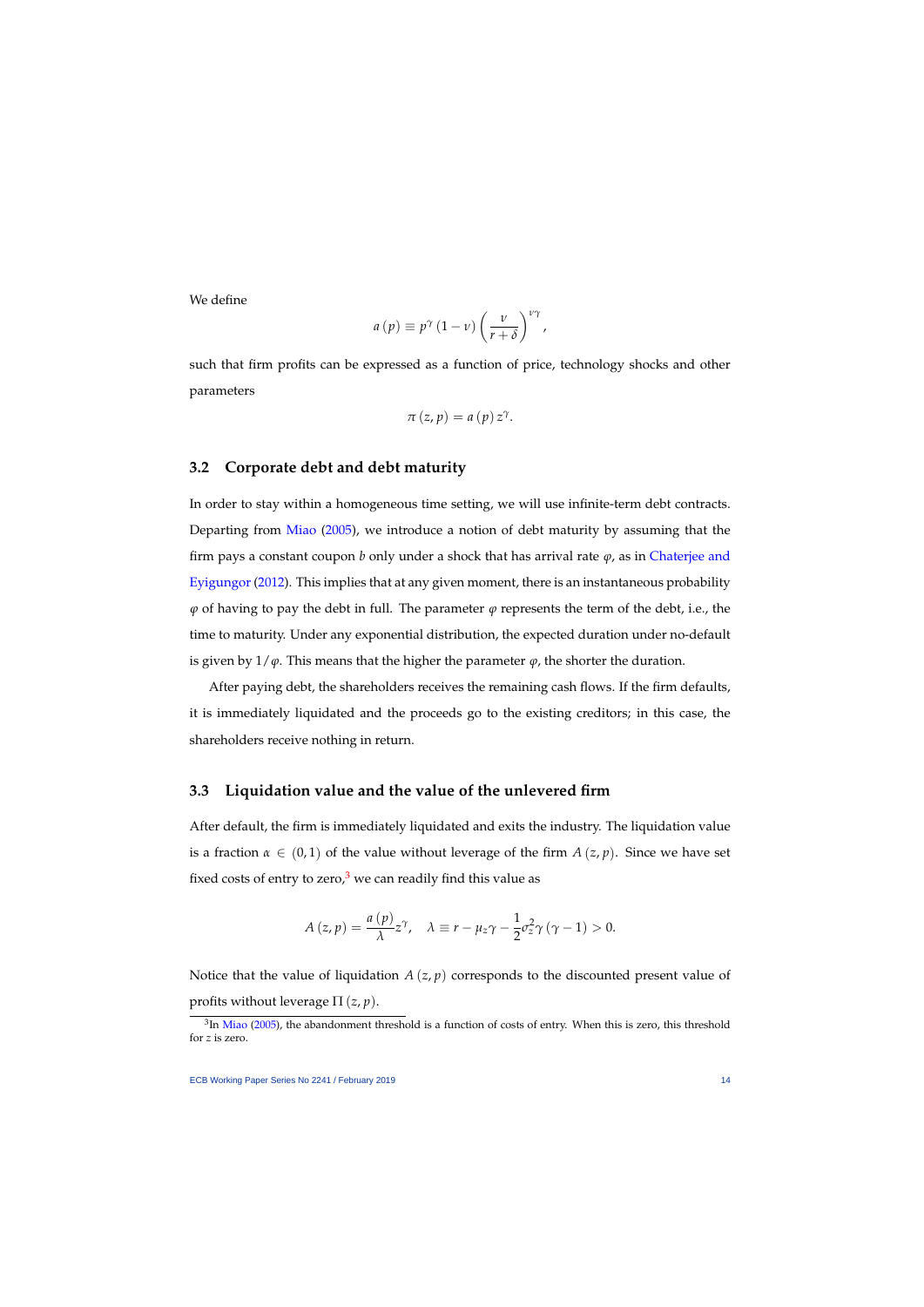## **3.4 Liquidation decision and value of equity under leverage**

At each date *t*, after servicing the debt *b*, the residual cash flows are distributed to shareholders as dividends. The shareholders choose investment and default policy to maximize the value of their claims taking price *p* as given. Assume that default is triggered when the shareholders choose to cease raising additional equity to meet the payments. The value of their claims is then represented by

$$
e(z, b, p) = \sup_{T \in \mathcal{T}} E^z \left[ \int_0^T e^{-rt} \pi(z_t, p) dt - \int_0^T e^{-(r+\varphi)t} b dt \right]
$$

where  $\mathcal T$  is the set of all stopping times, over which maximization takes place, relative to the filtration generated by the Brownian motion  $(W_t)_{t\geq 0}$ . As [Miao](#page-43-15) [\(2005\)](#page-43-15) shows, the value of equity is increasing in *z*, and hence default will be triggered when *z* falls below a threshold *zd* , which will be determined endogenously. Investment only happens under the no-default region  $z > z_d$  (*b*; *p*). This threshold is determined by the smooth-pasting condition:

$$
\left.\frac{\partial e(z,b;p|z_d)}{\partial z}\right|_{z=z_d}=0
$$

which determines the value of equity as:

$$
e(z,b,p) = \left[\Pi(z;p) - \frac{b}{r+\varphi} + \left(\frac{b}{r+\varphi} - \Pi(z_d;p)\right)\left(\frac{z}{z_d}\right)^{\vartheta}\right], \ z > z_d
$$

where

$$
\vartheta = \frac{1}{\sigma_z^2} \left[ \left( \frac{1}{2} \sigma_z^2 - \mu_z \right) - \sqrt{2 \left( r + \varphi \right) \sigma_z^2 + \left( \frac{1}{2} \sigma_z^2 - \mu_z \right)^2} \right] < 0,
$$

and

$$
z_d = \left[\frac{\vartheta \lambda b}{\left(\vartheta - \gamma\right) \left(r + \varphi\right) a\left(p\right)}\right]^{\frac{1}{\gamma}}
$$

Notice that the higher the debt and the longer its maturity, the higher its threshold, and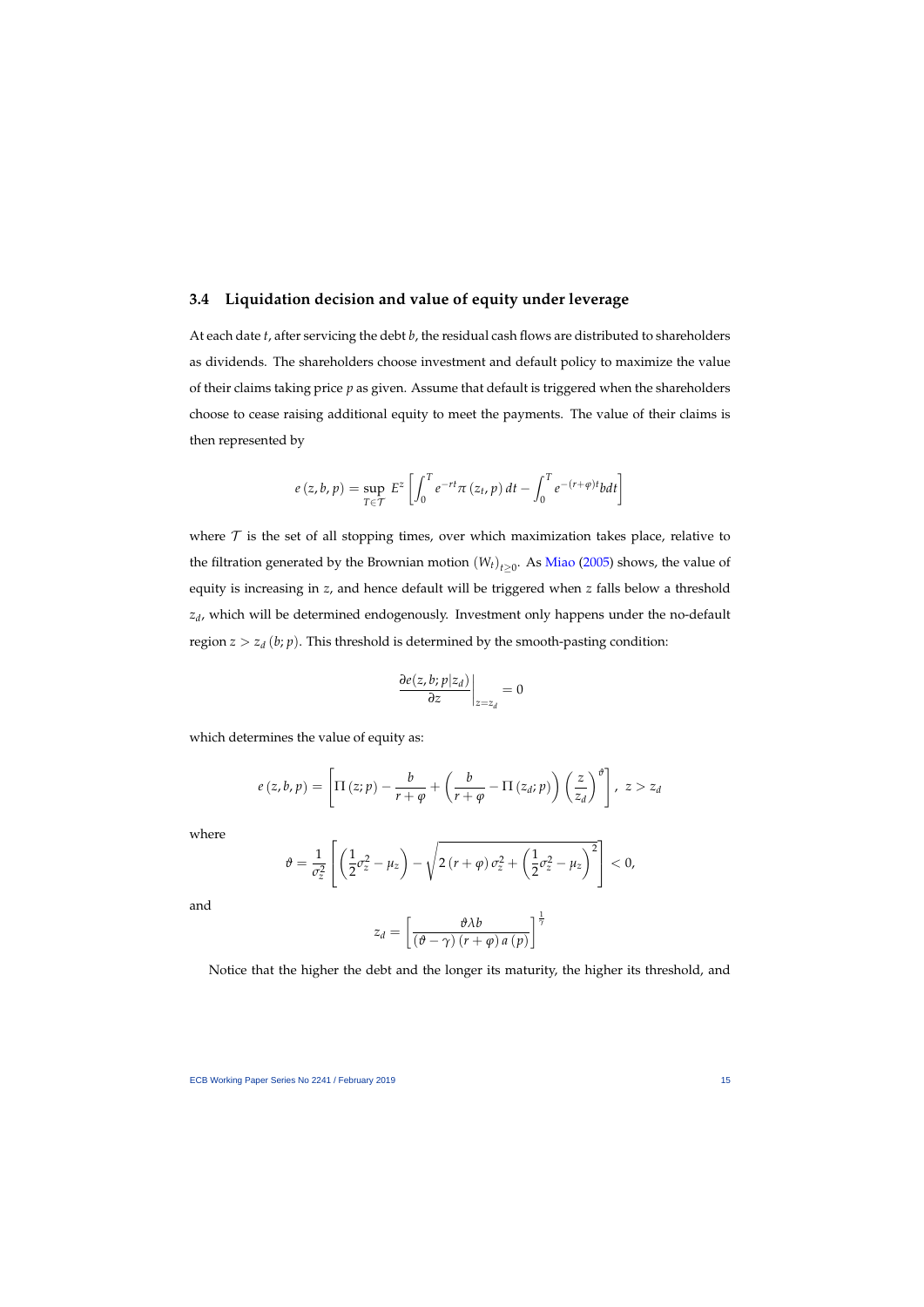hence, the higher its probability of default. The value of liquidation of the firm is given by

$$
\Pi(z_d, p) = \frac{\vartheta}{\vartheta - \gamma} \frac{b}{r + \varphi}
$$

## **3.5 Expected investment**

Since the distribution of *z* is not stationary, we must ensure stationarity by dividing the capital stock by *z*. The expected stock of the detrended capital at any given moment is given by

$$
Ek = z^{-1} \left[ 1 - \left(\frac{z}{z_d}\right)^{\theta} \right] y^{\frac{1}{\gamma}}
$$

where it can be easily seen that the capital stock will be increasing in output, decreasing in debt, and decreasing in debt maturity, i.e., 1/*ϕ*.

We can linearize the previous equation by using a first-order Taylor approximation of the log of the variable around its steady state, those variables being *y*, *b*, and *ϕ*, respectively. Define the coefficients

$$
\alpha_x = E \frac{\partial k}{\partial x}\bigg|_{\mathbf{x} = \mathbf{x}^*}, \ \forall x \in \mathbf{x}
$$

where  $\mathbf{x} = y$ , *b*,  $\varphi$  and  $x^*$  correspond to the deterministic steady state. With these, we obtain:

$$
E\tilde{k} = \alpha_b \tilde{b} + \alpha_y \tilde{y} + \alpha_\varphi \tilde{\varphi}
$$

Where  $\alpha_y$ ,  $\alpha_\varphi > 0$  and  $\alpha_b < 0$ . Since the variables  $\tilde{x}$  are deviations from the steady state, we could substitute those variables by ∆*x*/*x* ∗ instead. We can manipulate terms to obtain:

$$
E\left(\frac{\Delta k}{k^*}\right) = \hat{\alpha}_b \frac{\Delta b}{y*} + \hat{\alpha}_{\varphi^*} \frac{\Delta \varphi}{y^*} + \hat{\alpha}_{k^*} \frac{\Delta y}{y^*}
$$

Where  $\hat{\alpha}_x = \alpha_x y^*/k^*$ ,  $\forall x \in \mathbf{x}$ . As in [Bloom et al.](#page-41-14) [\(2007\)](#page-41-14), we can add an error correction representation:

<span id="page-16-0"></span>
$$
\frac{\Delta k}{k^*} = \theta \alpha_0 + \hat{\alpha}_b \frac{\Delta b}{y^*} + \hat{\alpha}_\varphi \frac{\Delta \varphi}{y^*} + \hat{\alpha}_y \frac{\Delta y}{y^*} - \left(\theta k - \theta_b \frac{b}{k^*} - \theta_y \frac{y}{k^*} - \theta_\varphi \varphi\right) + v \tag{1}
$$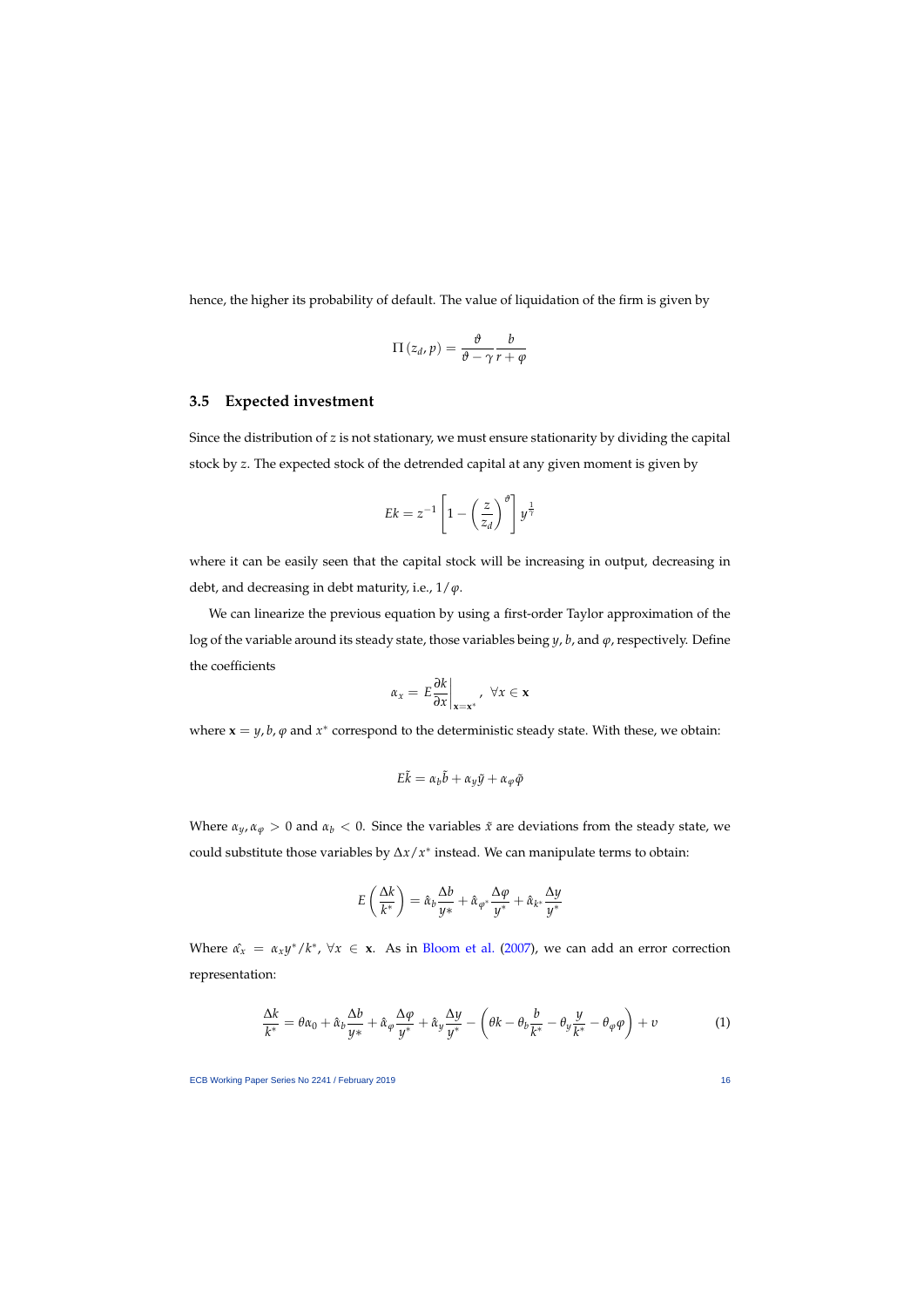where  $\theta_x = \theta \alpha_x k^*$  for  $x = \{b, y\}$  and  $\theta_\varphi = \theta \alpha_\varphi$ . Notice that the left-hand side corresponds to the net investment rate of the firm. On the right-hand side, the second term captures the ratio of financial expenses to earnings before interest, taxes, depreciation and amortization (i.e., interest paid/EBITDA); the third term captures the change in debt maturity; the fourth term can be captured by the growth of operating revenue or sales; and the terms in the error correction model proxy for size  $(k)$ , leverage  $(b/k^*)$ , cash flow  $(y/k^*)$ , and the inverse of debt maturity  $(\varphi)$ . In normal times, we expect investment to be increasing in  $\varphi$  and decreasing in leverage and cash flow, on account of bankruptcy and agency costs. The idiosyncratic shock *υ* can contain (firm-specific and country-sector-year) fixed effects, as in [Bloom et al.](#page-41-14) [\(2007\)](#page-41-14):

$$
v_{i,t} = \alpha_i + \alpha_{c,s,t} + \varepsilon_{i,t}
$$

The expression in equation [1](#page-16-0) motivates our main empirical specifications – equations  $2, 3$  $2, 3$ , and [4](#page-29-0) as shown below.

## **4 Data**

In this section we describe the data and variables used in the paper, before turning to the empirical framework and identification of the effects we are interested in.

## **4.1 Firm-Level Data**

We use the Orbis global database, from Bureau van Dijk (BvD)—a Moody's Analytics company. Orbis is the largest cross-country firm-level database, covering over 200 countries and 200 million firms that can be used for research focusing on linking firms' financial accounts, ownership structure and production decisions. The database includes all industries and both private and public firms. BvD collects data from various sources, in particular, publicly available national company registries, and harmonizes the data into an internationally comparable format.

The coverage of firms varies both by country, industry, over time and across variables.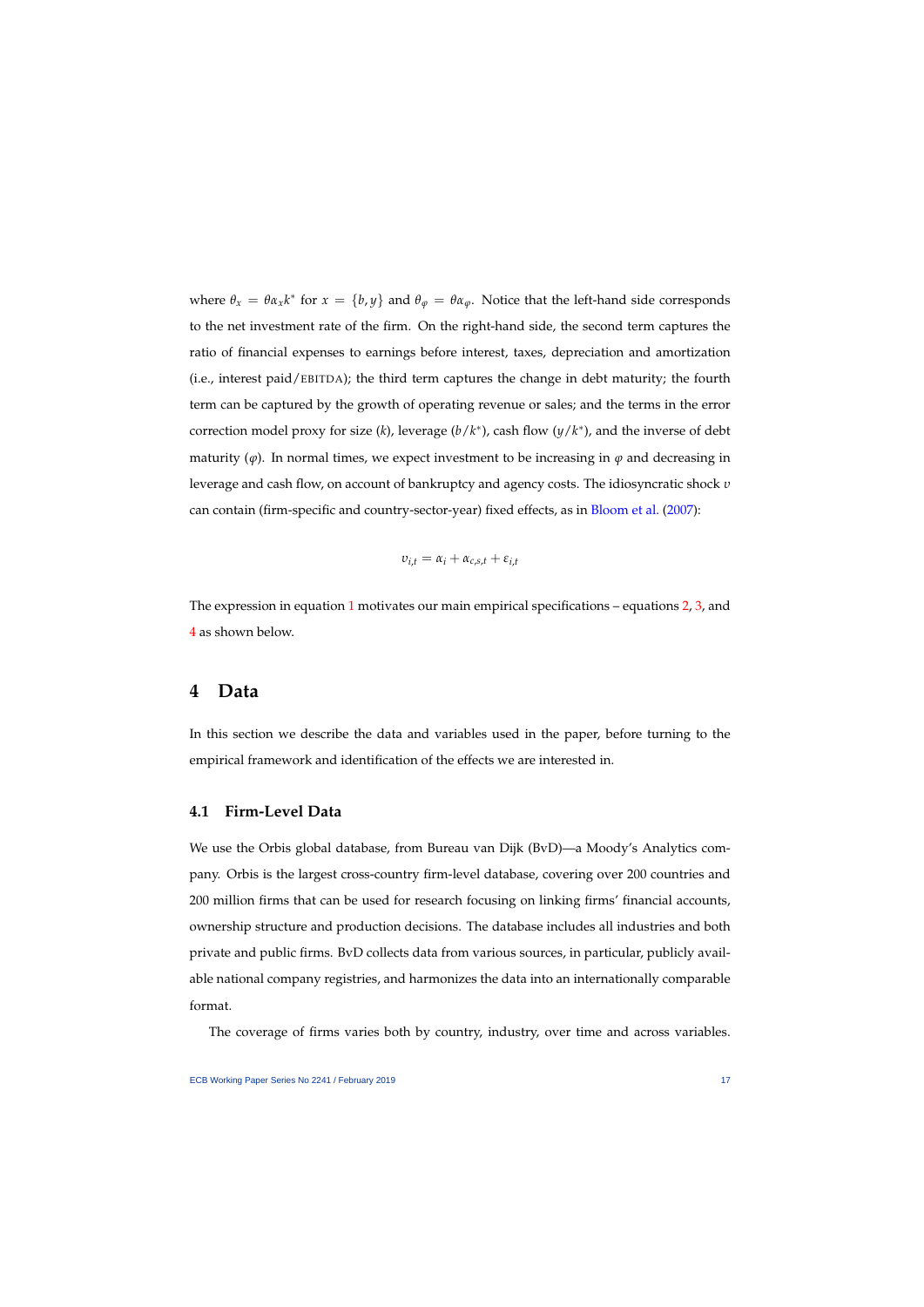The reason for variation in firm coverage by country is that different countries have different laws in terms of which firms are required to file their financial accounts.<sup>[4](#page-1-0)</sup> For countries where the law requires every firm to file with the national company registry, the data obtained via Orbis will be identical to that contained in the country's financial accounts prepared by official statistical offices.<sup>[5](#page-1-0)</sup>

The coverage of firms in Orbis database can vary by time and industry and this may be a source of discrepancy between various studies. The cause of this problem is the common practice in the literature of using a single vintage of Orbis database (or a single download from Wharton Research Data Services (WRDS)). As, explained in detail in [Kalemli-Ozcan et](#page-43-0) [al.](#page-43-0) [\(2015\)](#page-43-0), the only way to get around this problem and have consistent coverage of firms over time and by industry is to use the historical vintages and match the firm data over time using unique firm identifiers. If a single vintage is used, firms will be missing since Orbis drops firms over a certain period of time from the database and also some variables, such as valueadded and intermediate inputs, will be missing since every vintage does not cover all the variables. The industry classification will also be misleading since these classifications change over time due to firms' expanding their operations and/or firm and industry ID changes made by the national statistical offices. Due to such missing information, Orbis single vintage data will generally over-represent larger firms and under-represent smaller firms, requiring imputations and re-weighing of the data to ensure an adequate representation of small firms. As shown in [Kalemli-Ozcan et al.](#page-43-0) [\(2015\)](#page-43-0), there is no need to re-weigh and impute the data if the historical vintages are used, as this produces the nationally representative data mimicking the firm size distributions of the official statistics of each country.

<sup>&</sup>lt;sup>4</sup>There is a common misconception that data from countries' national statistical offices always have better coverage than Orbis. If the country regulation is such that all firms have to file with the business registry then the coverage obtained from Orbis will be representative. For the other countries where the regulation is such that firms over a certain size threshold files their financial accounts, then the national statistical offices might have administrative surveys that can cover some of the differences in coverage of firms' financial accounts. A case in point is the United States, where private firms are not required to file financial accounts but there are select surveys covering certain set of firms in certain years such as the Federal Reserve Board of Governors' survey on "small business finance," which is a repeated cross-section that comes in four waves and covers only 3000-5000 firms and is not nationally representative.

<sup>&</sup>lt;sup>5</sup>Country censuses are administrative datasets and will cover the universe of firms in a country; however, census datasets typically do not provide information on individual firms' financial accounts as company registries do.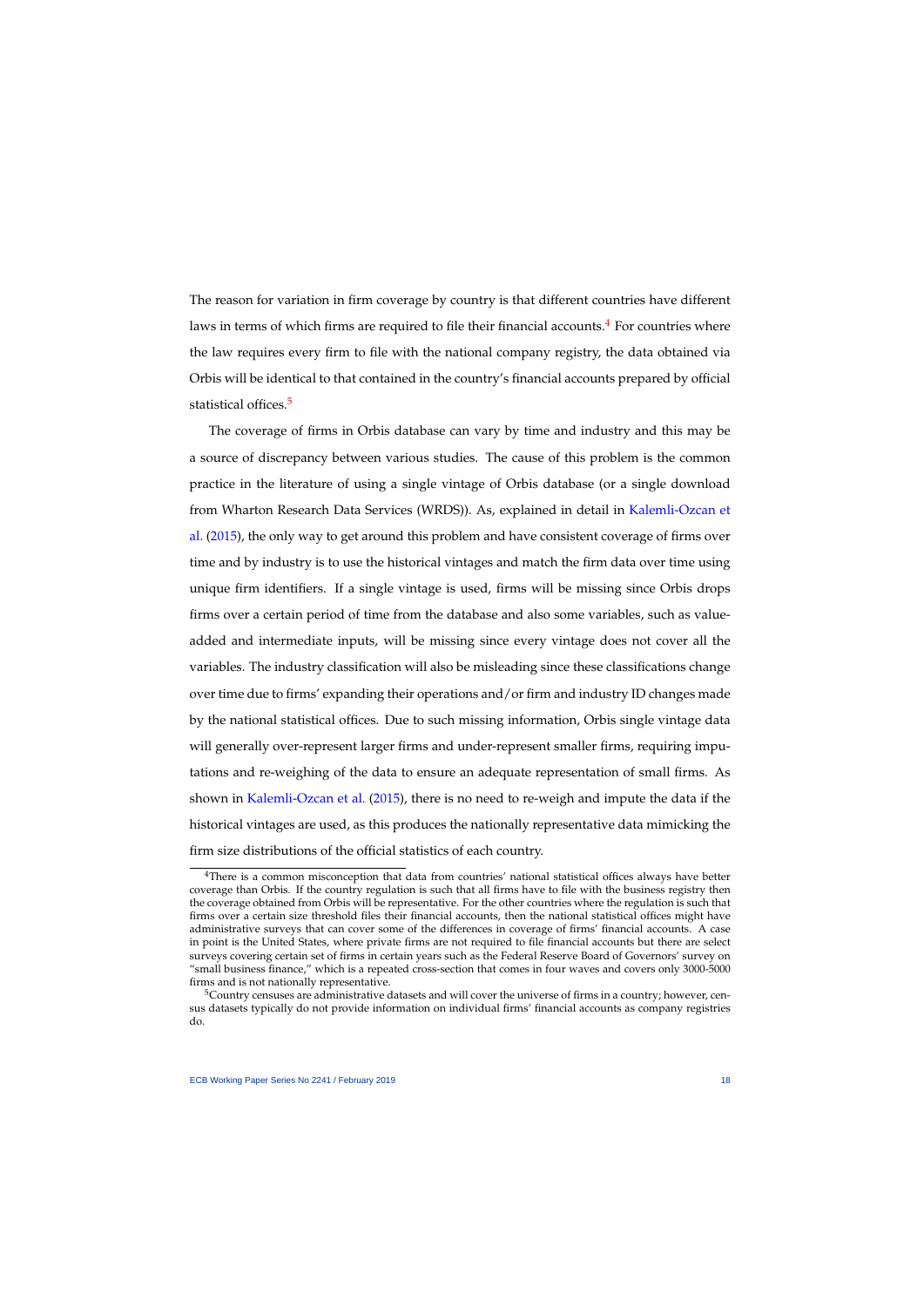We follow [Kalemli-Ozcan et al.](#page-43-0) [\(2015\)](#page-43-0) to construct and clean our firm-level data. The main financial variables used in the analysis are total assets, sales, operating revenue (gross output), tangible fixed assets, intangible fixed assets, liabilities, and cash flow. We transform nominal financial variables into real variables using country-specific consumer price indices with 2005 base and converting to US dollars using the end-of-year 2005 US dollar/national currency exchange rate. In other words, the value of variables is expressed in constant prices at constant exchange rates. We drop financial firms and government-owned firms, and keep all the other sectors. As shown in [Kalemli-Ozcan et al.](#page-43-0) [\(2015\)](#page-43-0), the coverage of our sample when compared to official statistics is extensive, ranging from roughly 70 to over 90 percent depending on the country.

## **4.2 Matching Firm- and Bank-Level Data**

We create a novel data set of bank-firm relationships in Europe by matching our firm-level data to their banks. For each firm, there is a variable called BANK in our firm-level database showing the name(s) of the firm's main bank(s), which, following the literature on firm-bank lending relationships, we assume to be the main bank(s) that the firm borrows from. We ob-tain this information through our firm-level database but the original source is KOMPASS.<sup>[6](#page-1-0)</sup> This data has been used before by [Giannetti and Ongena](#page-42-14) [\(2012\)](#page-42-14), among others, to study bank-firm relationships. We use the 2013 data entries by firms of their main banks, including both the primary and secondary bank-firm relationship. We checked the stability of bank-firm relationships with the 2015 data entries and confirmed that bank-firm relationships are sticky and do not significantly change over short periods of time.<sup>[7](#page-1-0)</sup>

For each main bank, we obtain bank balance sheet data from BANKSCOPE. This data set is also from Bureau Van Dijk, containing balance sheet information about more than 30,000

 $6$ KOMPASS provides the bank-firm connections in 70 countries including firm address, executive names, industry, turnover, date of incorporation and, most importantly the firms' primary bank relationships. KOMPASS collects data using information provided by chambers of commerce and firm registries, but also conducts phone interviews with firm representatives. Firms are also able to voluntarily register with the KOMPASS directory, which is mostly sold to companies searching for customers and suppliers.

<sup>&</sup>lt;sup>7</sup>[Giannetti and Ongena](#page-42-14) [\(2012\)](#page-42-14) use both the 2005 and 2010 vintages and also find that bank-firm relationships are sticky. Other research has shown that these relationships are sticky also in the United States (see, for instance, [Chodorow-Reich](#page-41-15) [\(2014\)](#page-41-15)).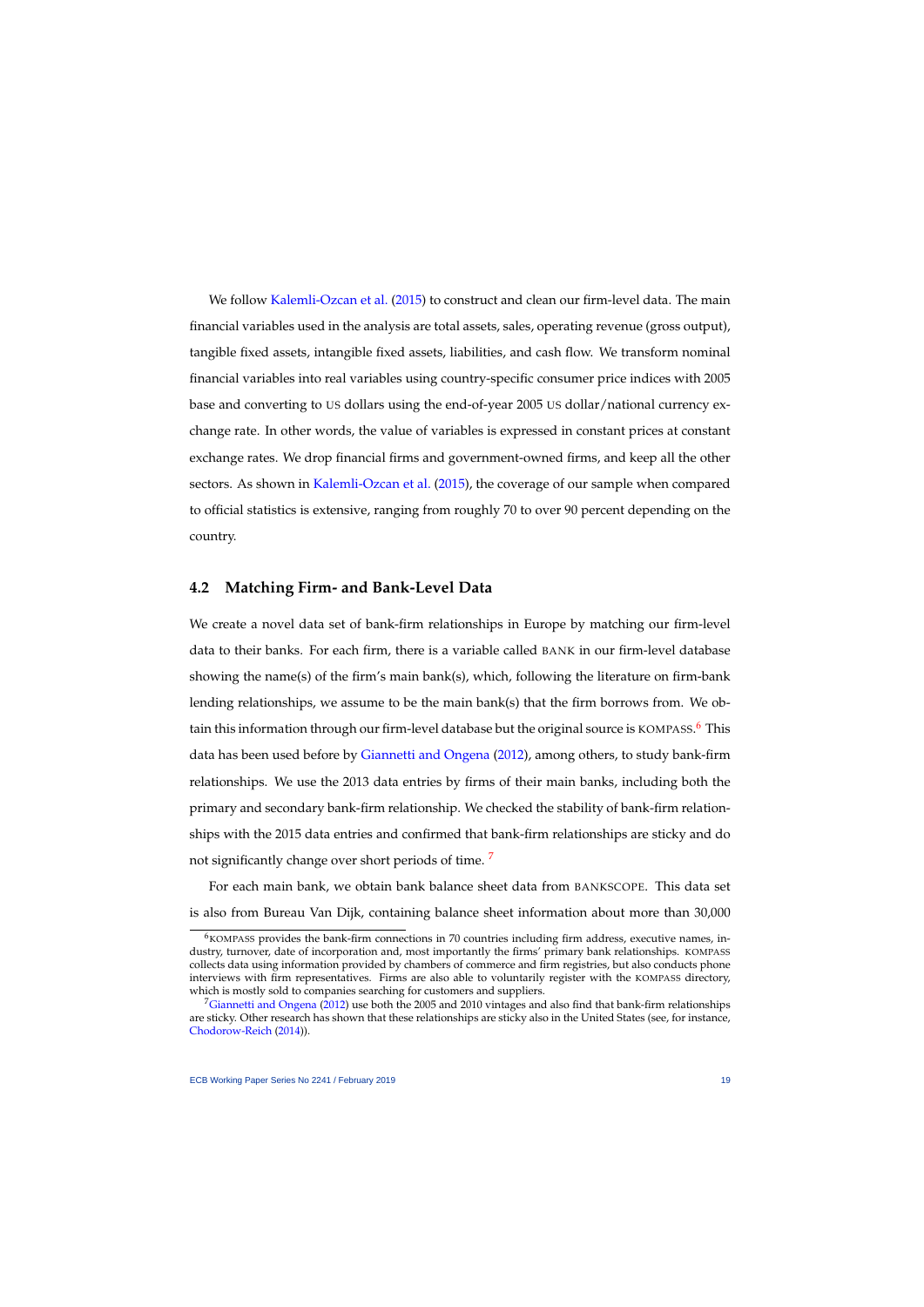banks spanning most countries and data up to 16 years. Linking the main bank name to its equivalent in BANKSCOPE is a significant hurdle since there is no standardized procedure to match KOMPASS and BANKSCOPE bank names. We make use of the programs *OpenRefine* and *OpenReconcile* that offer several approximate-matching algorithms. We use these programs to match the BANK variable to the bank names in BANKSCOPE. Our match rate is very high: 87.6% of all bank name observations. Most of the unmatched observations correspond to small cooperative banks for which financial data is anyway not available in BANKSCOPE.

## **4.3 Matching Bank-Level Data to Sovereigns**

Banks in the BANKSCOPE database are all recorded as domestic legal entities, including the subsidiaries of foreign parent companies. To determine the country of origin of each bank in our sample, we need to trace its ownership information to the ultimate owner. We set the country of origin of each bank equal to the country of origin of the ultimate owner of the bank, even if this entity is incorporated in a foreign country, under the assumption that it is the strength of the parent bank that determines the strength of each subsidiary. We trace this information using the Global Ultimate Owner (GUO) variable. Then, we use its consolidated balance sheet reported directly in BANKSCOPE.

Whenever the GUO information is missing, a couple of criteria are used. First, some of the banks listed are actually branches of foreign banks. These are matched by hand to their GUO abroad. Second, some banks are reported to be independent or "single location" (i.e., they have only one branch). For these banks, the GUO is the bank itself. And finally, using the independence indicator provided by Bureau Van Dijk, for banks with high degree of independence (i.e., values B-, B or B+), the GUO will be also the bank itself, as in the previous case. The sovereign of each bank is defined as the sovereign country of the entity that is the ultimate owner of the bank.

Data on total sovereign bond holdings come from BANKSCOPE. The limitation of these data is that they do not indicate the nationality of the sovereign. We therefore complement this data with data on *own* sovereign's holdings of the bank from the the European Central Bank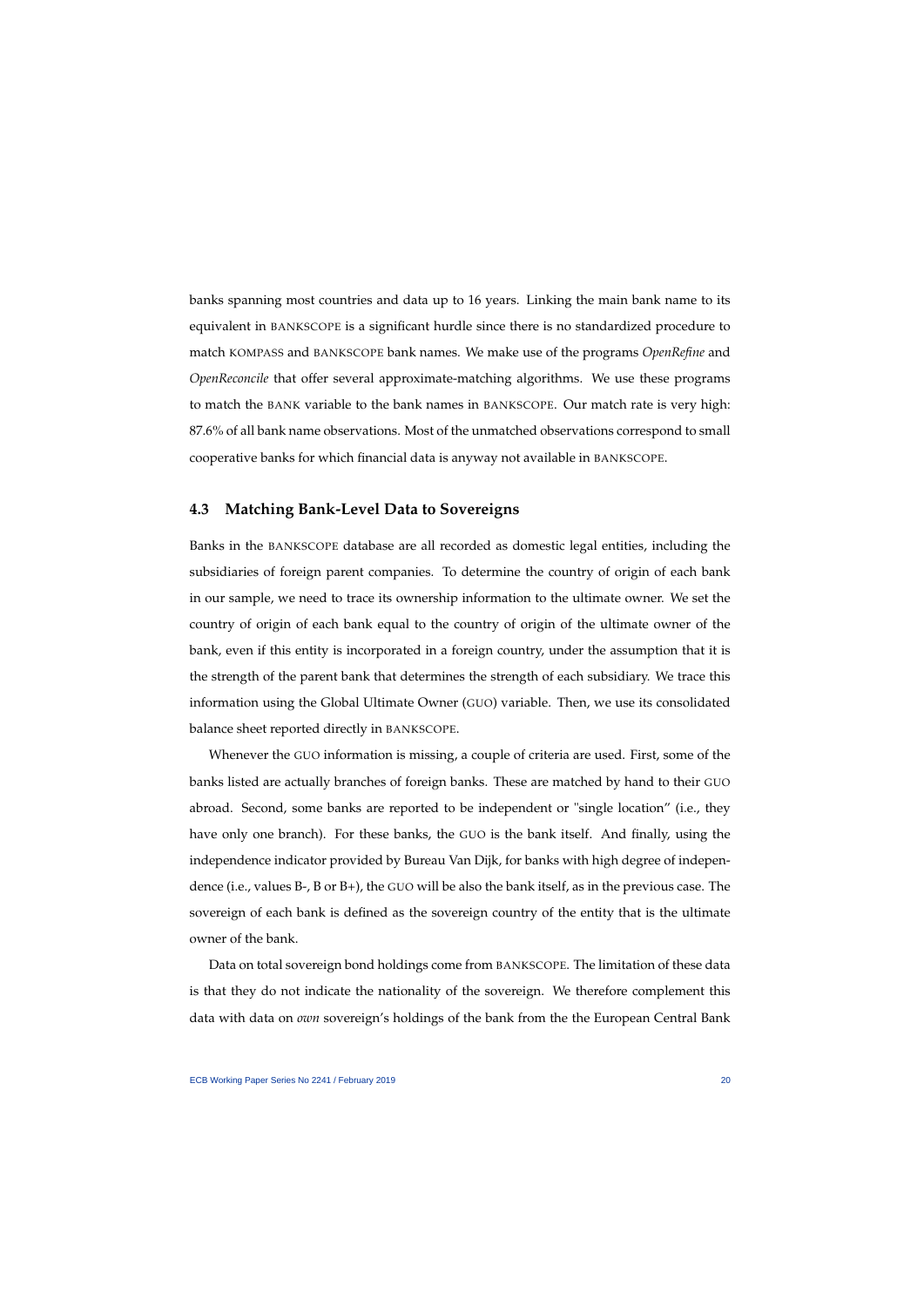(ECB)'s proprietary database of Individual Balance-Sheet Items (IBSI). The difference between the two datasets is that the BANKSCOPE data captures all sovereign bonds while the IBSI data captures domestic bonds only. In practice, the difference between the two data series should be small since most of a bank's total sovereign bond holdings consist of domestic bonds. Indeed, according to the IBSI data for our sample of banks, around 70% of euro area banks' sovereign bond holdings are domestic, with a even higher percentage in peripheral countries.

## **4.4 Descriptive Statistics**

Investment in real capital expenditures can be measured on a gross or net basis (i.e., with or without depreciation). If investment expenditures just match the depreciation of capital equipment, then gross investment is positive, but net investment remains unchanged. Therefore, net investment matters most for future productivity. Consequently, we use net investment rate in our empirical work, computed as the annual change in fixed tangible assets.<sup>[8](#page-1-0)</sup> We measure net investment rate as the ratio between net fixed capital stock increase and the initial net fixed capital stock, i.e., ∆*Kt*/*Kt*−1. Fixed capital is measured as the firm's gross capital stock minus depreciation.

We capture firm leverage using the ratio of total debt to total assets. Total debt is measured as the sum of long-term debt, loans, credit, and other current liabilities. To capture the drag on finances stemming from debt payments, we include the debt service ratio calculated as total interest paid by the firm over its earnings before taxes, depreciation and amortisation of capital (EBITDA).

To capture rollover risk we use the share of long-term debt in total debt, which in the tables we refer to as "maturity". Long-term debt comprises all borrowing from credit institutions (loans and credits) and bonds, whose residual maturities are longer than one year. Short-term debt comprises all current liabilities, i.e., loans, trade credits and other current liabilities, with residual maturities shorter than one 1 year. An increase in short-term debt (i.e., a decrease in maturity) poses increased rollover risk during bad times. Small firms finance investment

<sup>&</sup>lt;sup>8</sup>Using net investment is common in the literature; see, for example, [Lang et al.](#page-43-11) [\(1996\)](#page-43-11).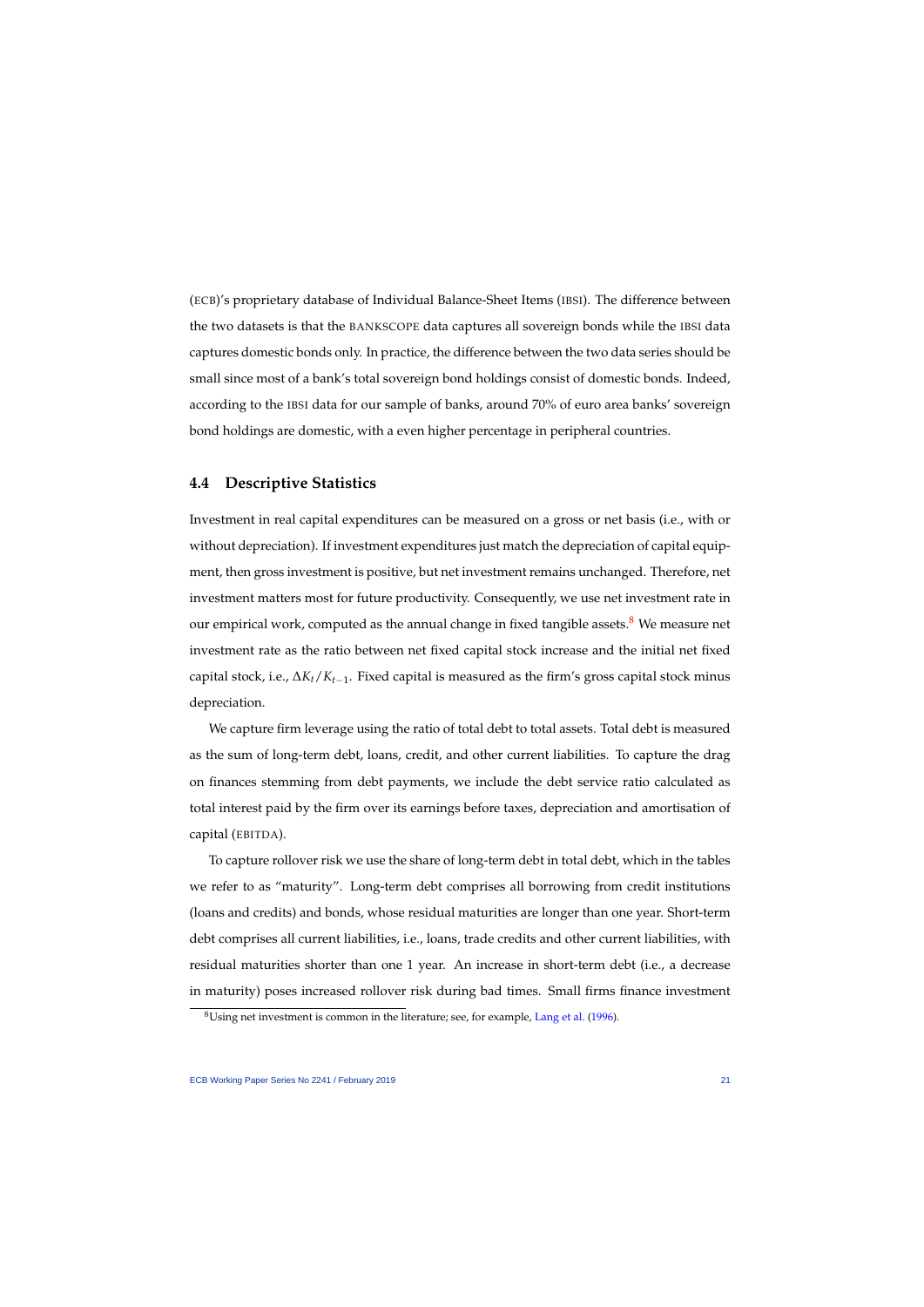

Figure 3: Debt by Maturity and Firm Size

<span id="page-22-0"></span>Note: Aggregated from firm-level data. SMEs are firms with fewer than 250 employees and/or firms with total assets lower than 43 million euros at 2005 prices.

predominantly with short-term debt and hence there is an inherent negative correlation between long-term debt share in total debt and investment during regular times. It is therefore important to also control for firm size to assess the independent effect of debt maturity on firm investment. We thus use log of total assets as a control for firm size, labelled as "size."

Figure [3](#page-22-0) shows the importance of including small and medium-sized firms when analyzing the maturity structure of debt. Even though most of the total debt in the euro area is held by large firms, small firms hold a large fraction of 41 percent of the overall short term debt outstanding.

We control for growth opportunities using net sales growth. We cannot use Tobin's Q or other market-based proxies for growth opportunities because market values are only available for listed firms which are less than 1% of our sample. We also control for cash flow as is standard in these regressions.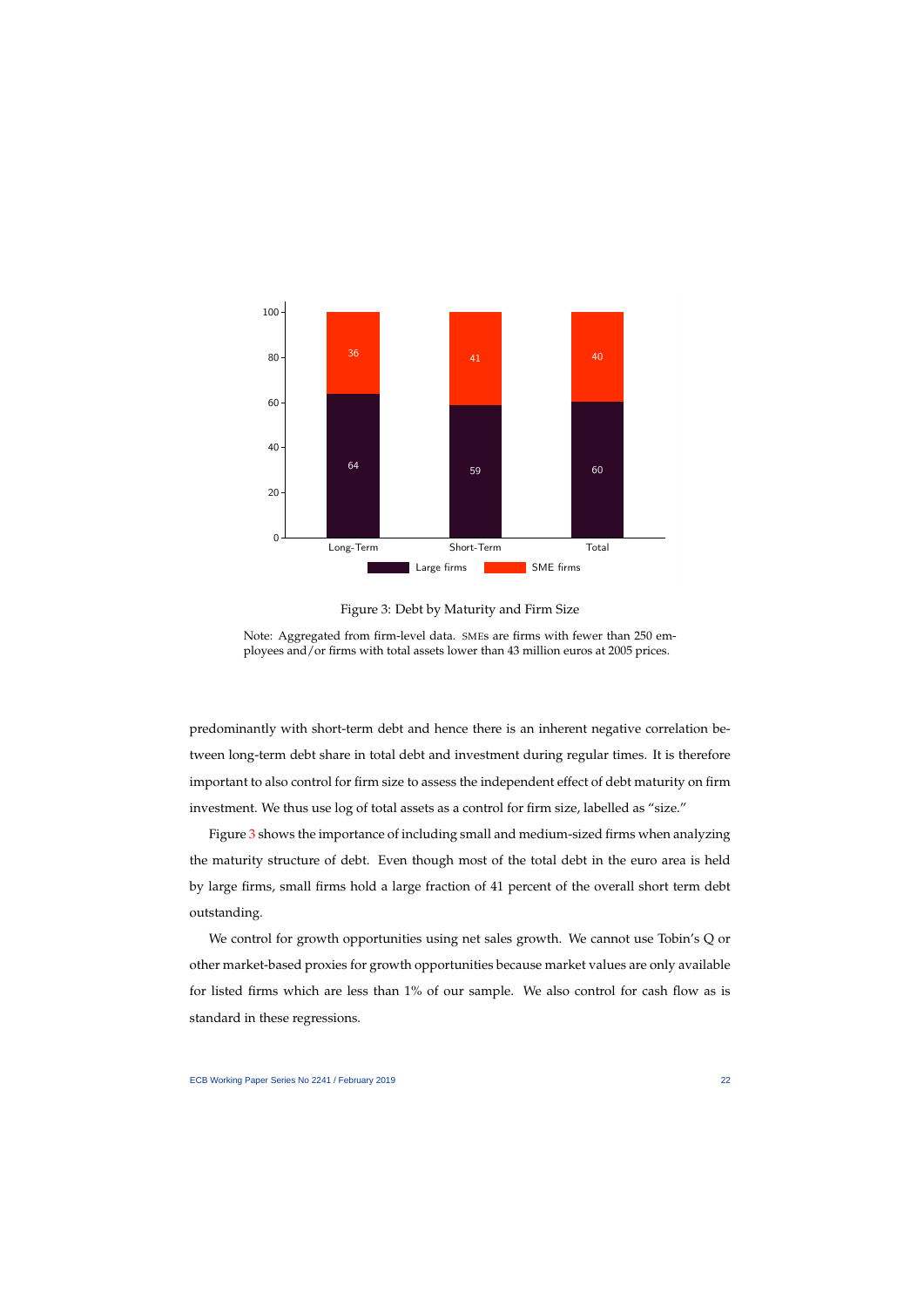We measure bank weakness of the firm's main bank, WEAK BANK, using the share of total sovereign holdings of the bank over total assets of the bank. We use both BANKSCOPE and IBSI data on sovereign bond holdings to construct the variable WEAK BANK since IBSI data starts only in the fourth quarter of 2007 and covers fewer banks. In an extension, we only consider own sovereign exposure for banks from peripheral countries because exposure to own sovereigns in core countries need not indicate weakness. While this is our preferred specification it is also the most limited in terms of data coverage.

We also explored alternative measures of bank weakness based on bank leverage and total capital ratio. However given that most bank assets and liabilities are not marked to market, these balance sheet variables are very stable and do not register large enough movements over time to qualify as reliable measures of bank weakness. Moreover, sovereign bond holdings are a more direct measure of exposure to sovereign risk of each bank, and therefore more directly captures bank-sovereign linkages.

All firm-level variables are winsorized such that their kurtosis falls below a threshold of 10. This implies that net investment to lagged capital, debt to assets ratio, interest paid to EBITDA, cash flow to assets, sales growth and log of capital stock are winsorized at the 5%, 3%, 3%, 2%, 2%, and 1% level respectively.

Table [1](#page-24-0) presents how many of the firm-bank relationships in the sample are multiple relationships (i.e., with more than one bank) and cross-border (i.e., with banks whose parent company is foreign). Having relationships with more than one bank is not very common for firms across euro area countries with the exception of Greece. Having a foreign bank is even less common in this sample. In the case where multiple bank relationships are reported, the first listed bank is considered the main bank. For Italy no firm reports their bank relationships so this country will not be included in the analysis.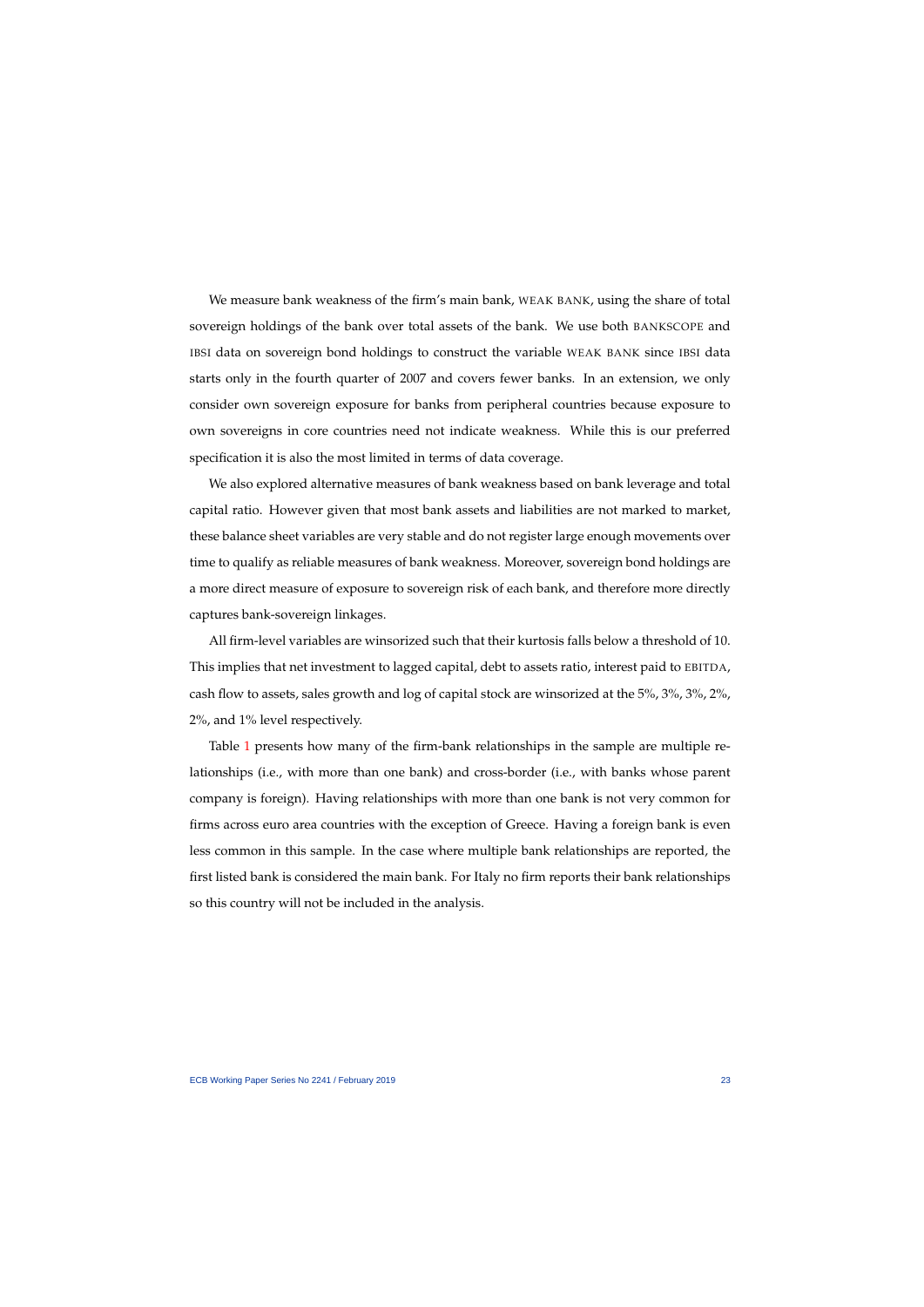| Country     | With more than<br>one bank <sup>1</sup><br>(percent) | Without any<br>foreign bank <sup>2</sup><br>(percent) |
|-------------|------------------------------------------------------|-------------------------------------------------------|
| Austria     | 20.4                                                 | 99.5                                                  |
| France      | 0.0                                                  | 100.0                                                 |
| Germany     | 32.2                                                 | 99.8                                                  |
| Greece      | 50.4                                                 | 99.9                                                  |
| Ireland     | 0.0                                                  | 100.0                                                 |
| Netherlands | 0.4                                                  | 100.0                                                 |
| Portugal    | 37.9                                                 | 97.9                                                  |
| Spain       | 40.3                                                 | 99.0                                                  |

### Table 1: Firm-Bank Relationships (percentage of the total number of firms)

 $^{\rm 1}$  Share of firms in matched-firms sample reporting more than one bank they have relationship with.

<sup>2</sup> Share of firms that report having relationships only with domestic banks.

<span id="page-24-0"></span>Table [2](#page-25-0) shows descriptive statistics for the sample of cross-sectional changes and also for the panel. Investment rates average about 10.4 percentage points during sample period but declined by about 8.4 percentage points during the crisis period relative to the pre-crisis period. On average, debt accounts for about two-third of assets and about one-third of total debt is long term (i.e. with a remaining maturity over 1 year). Financial expenses account for about 17 percent of EBITDA on average. Exposures to sovereign bond holdings are modest on average, at about 4 percent of total assets, but there is much variation with some banks holding more than one-third of their assets in sovereign bonds.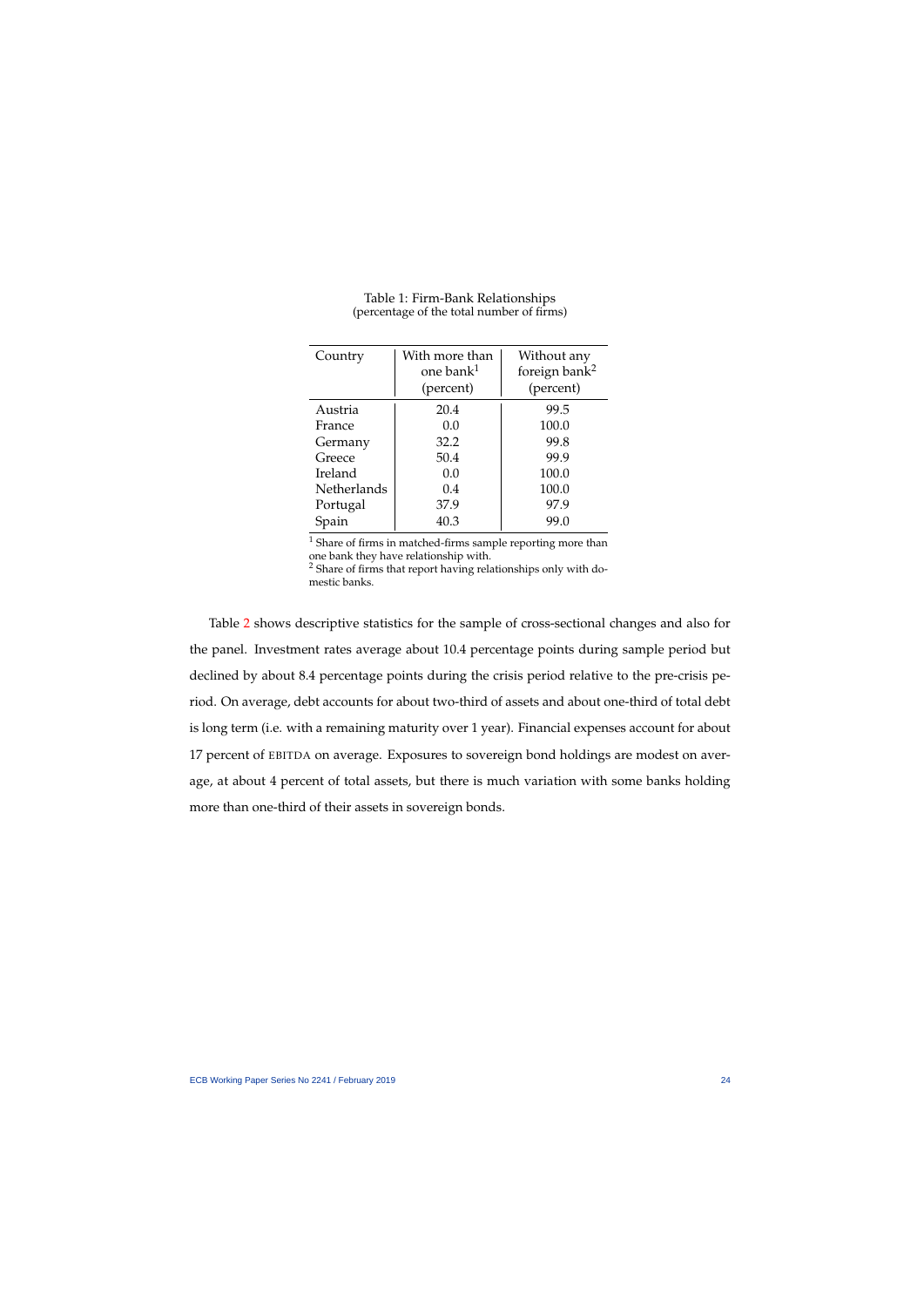| Variables                                    | Obs.        | Mean     | St. Dev. | Min.      | Median   | Max.   |
|----------------------------------------------|-------------|----------|----------|-----------|----------|--------|
| $Cross-section1$                             |             |          |          |           |          |        |
| $\Delta$ Net investment/Capital <sup>2</sup> | 1,283,890   | $-0.084$ | 0.596    | $-2.922$  | $-0.028$ | 2.922  |
| $\Delta$ Sales growth <sup>3</sup>           | 690,327     | $-0.127$ | 0.321    | $-3.005$  | $-0.076$ | 3.005  |
| $\Delta$ Maturity <sup>4</sup>               | 1, 455, 245 | $-0.002$ | 0.275    | $-1.000$  | 0.000    | 1.000  |
| $\Delta$ Size <sup>5</sup>                   | 1,456,994   | 0.086    | 0.599    | $-11.548$ | 0.049    | 12.476 |
| $\Delta$ Debt/Assets                         | 1,456,615   | $-0.025$ | 0.267    | $-2.119$  | $-0.027$ | 2.119  |
| $\Delta$ Int. Paid/EBITDA                    | 692,081     | $-0.010$ | 0.354    | $-2.754$  | $-0.004$ | 2.754  |
| $\Delta$ Cash Flow/Assets                    | 743, 292    | $-0.030$ | 0.104    | $-1.134$  | $-0.023$ | 1.134  |
| $\Delta$ Bank's own sovereign bonds/Assets   | 628,067     | 0.012    | 0.019    | $-0.070$  | 0.010    | 0.111  |
| ∆ Bank's total sovereign bonds/Assets        | 1,077,232   | 0.006    | 0.027    | $-0.296$  | 0.004    | 0.256  |
| Panel                                        |             |          |          |           |          |        |
| Net investment/Capital <sup>2</sup>          | 11,088,755  | 0.104    | 0.608    | $-0.539$  | $-0.056$ | 2.383  |
| Sales growth <sup>3</sup>                    | 7,763,804   | 0.011    | 0.324    | $-1.410$  | $-0.003$ | 1.595  |
| Maturity <sup>4</sup>                        | 13,006,719  | 0.338    | 0.384    | 0.000     | 0.160    | 1.000  |
| Size <sup>5</sup>                            | 13,033,680  | 13.766   | 1.750    | 0.104     | 13.682   | 26.245 |
| Debt/Assets                                  | 13,020,803  | 0.674    | 0.401    | 0.050     | 0.658    | 2.170  |
| Interest Paid/EBITDA                         | 6,824,180   | 0.170    | 0.397    | $-1.188$  | 0.100    | 1.566  |
| Cash Flow/Assets                             | 7, 497, 526 | 0.073    | 0.119    | $-0.600$  | 0.063    | 0.534  |
| Bank's own sovereign bonds/Assets            | 3,902,994   | 0.030    | 0.025    | 0.000     | 0.023    | 0.175  |
| Bank's total sovereign bonds/Assets          | 7,950,132   | 0.043    | 0.041    | 0.000     | 0.031    | 0.382  |

## Table 2: Summary Statistics†

† Based on unbalanced sample of matched firms (to their banks) in the euro area.

<span id="page-25-0"></span> $1$  Cross section variables are calculated as the difference between the mean for the period starting 2008 and the mean before 2008 (2009 for own sovereign bonds).

<sup>2</sup> Increase in real capital stock over lagged real capital stock.

<sup>3</sup> Logarithmic change of real sales.

<sup>4</sup> Long-term share of total debt.

<sup>5</sup> Logarithm of total real assets.

# **5 Empirical Framework and Identification**

In this section we explain the framework and identification strategy we use to investigate the role of debt overhang and rollover risk in affecting corporate investment in Europe.

As we show above, we add long-term debt by means of stochastically maturing debt as in [Chaterjee and Eyigungor](#page-41-13) [\(2012\)](#page-41-13) to the model of [Miao](#page-43-15) [\(2005\)](#page-43-15), and then transform the expected capital into a linear error-correction model of investment following **[Bloom et al.](#page-41-14)** [\(2007\)](#page-41-14), focusing on debt variables rather than uncertainty. This extension produces a role for debt maturity in shaping investment.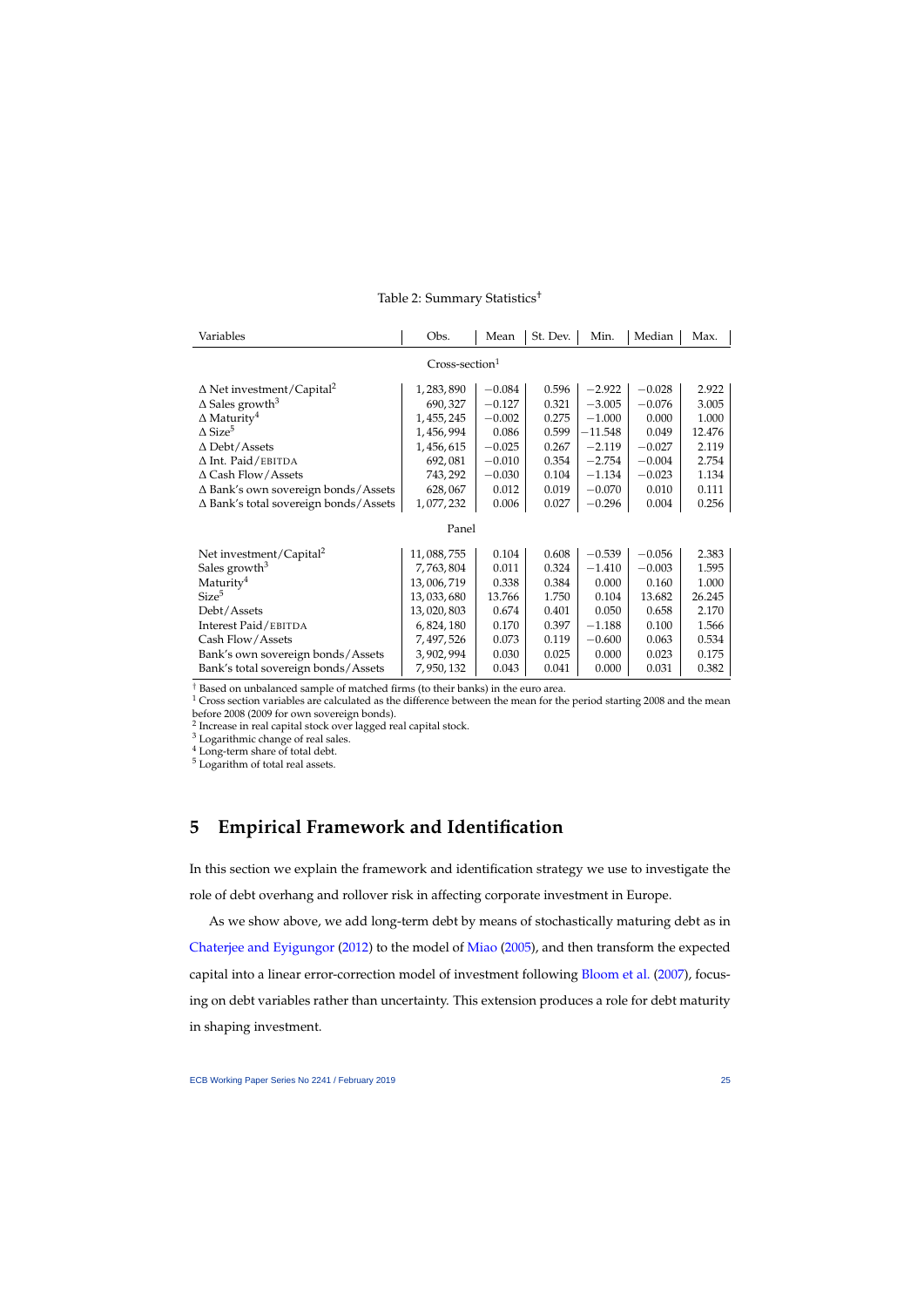This stylized simple model serves to motivate our empirical setup, and specifically the inclusion of debt maturity as a determinant of corporate investment as well as the set of control variables. In this simple model with bankruptcy costs and agency costs, short-term debt will generally be preferred over long-term debt to finance investment because it is cheaper, given the agency costs associated with long-term debt. A natural extension of this model would be to consider self-fulfilling rollover crises, as in [Chaterjee and Eyigungor](#page-41-13) [\(2012\)](#page-41-13). If such rollover crises are probable, this would increase the attractiveness of long-term debt. We do not explicitly model these rollover crises but rely on the existing literature. What matters for the empirical application is that there exists a possible tradeoff in the use of short-term debt, where investment will be financed by short-term debt during the boom and short-term debt will affect investment negatively during the bust.

We use a difference-in-difference approach, both in the cross-section and in panel structure, to identify the effect of corporate debt overhang and rollover risk on investment. We implement this approach by assessing the differential impact on investment of different levels of leverage and debt maturity pre-post crisis, where we define the pre period as 2000–2007 and the post period as 2008–2012. The analysis controls for the usual determinants of investment and also for debt service since the debt to assets ratio may not fully capture the effects of lingering debt overhang when debt is measured at book value. We condition on aggregate demand shocks since it is possible that firms decreased investment due to negative demand (or productivity) shocks rather than the debt overhang and rollover risk channels we focus on. We do so by including four-digit industry  $\times$  country fixed effects (in the cross-sectional regressions) or four-digit industry  $\times$  country  $\times$  year fixed effects (in the panel regressions). These effects will absorb the impact of changes in credit demand at the four-digit sector level as well as changes in country-level demand conditions, including those arising from changes in sovereign risk and general uncertainty conditions. Where feasible, we control for bank fixed effects to capture the role of pre-existing bank relationships.

Our identification approach is valid as long as any remaining variation in *ex post* firmspecific demand conditions does not vary systematically with the *ex ante* level and maturity structure of the firm's indebtedness. We think this is a reasonable assumption. To see why, let's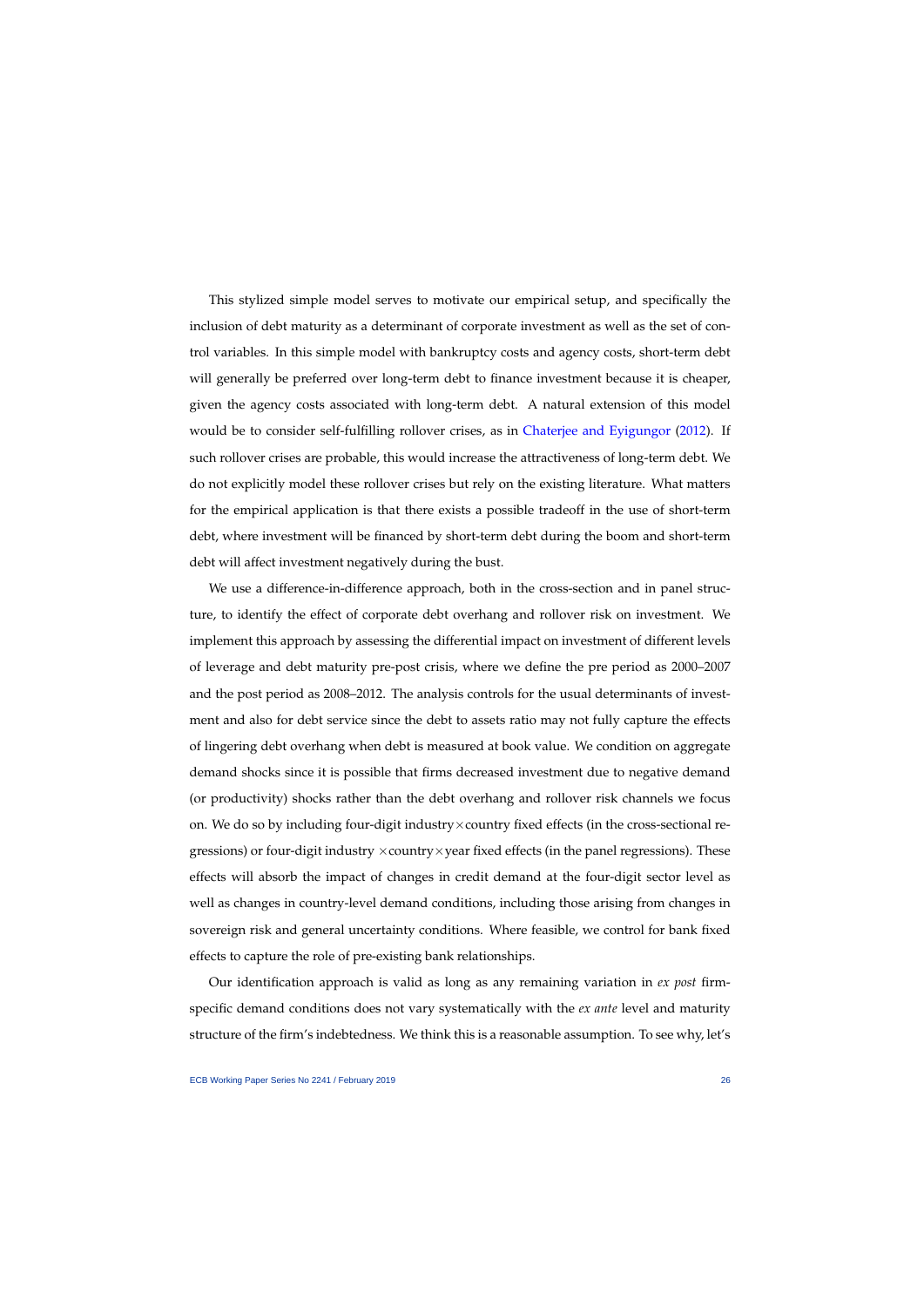assume that firms with positive demand shocks during the boom years accumulated a lot of debt to be able to produce and meet that demand. Then, our identification strategy using triple differences-in-differences would be invalid if firms a) suffer from negative demand shocks, b) operate in a different four-digit industry, and c) have accumulated more long-term than shortterm debt during boom years. We think it is not plausible that all these conditions are met simultaneously. It is more likely that firms with positive demand shocks in the boom years accumulated more short-term debt, as this was a cheaper source of financing, and that firms operating in the same four-digit sector tend to be hit by similar demand shocks (be it positive or negative) over time.

We limit the analysis to firms in the euro area. These firms were subject to the same monetary policy when they experienced diverging conditions in terms of banking and sovereign risk during the crisis. We run a cross-sectional regression using average changes for each firmlevel variable between the period 2000–2007 to 2008–2012 as follows (the estimation equation below can directly be mapped into the equation (1)):

$$
\Delta \left( \frac{\text{Investment}}{\text{Capital}} \right)_i = \beta \Delta \left( \frac{\text{Debt}}{\text{Assets}} \right)_i + \delta \Delta \text{Maturity}_i + \phi \Delta \left( \frac{\text{Interest Paid}}{\text{EBITDA}} \right)_i + \Delta \left( \frac{\text{Interest Paid}}{\text{EBITDA}} \right)_i
$$
 (2)

where *αc*,*<sup>s</sup>* are country×four-digit sector fixed effects. Debt/Assets is the ratio of total debt to total assets, capturing the financial leverage of the firm. Maturity is the ratio of long-term debt to total debt, denoting rollover risk. Interest Paid/EBITDA is financial expenses to earnings before interest, depreciation, and amortization. The vector **X***<sup>i</sup>* contains control variables, such as changes in sales growth, cash flow, and firm size, and most importantly an indicator of whether firm's main bank is a *weak bank* or not. We will detail below how we will include this variable.

<span id="page-27-0"></span>Our main variables of interest are  $\Delta \left( \frac{\text{Debt}}{\text{Assets}} \right)_i$ ,  $\Delta \text{Maturity}_i$ , and  $\Delta \left( \frac{\text{Interest Paul}}{\text{EBITDA}} \right)_i$ . We expect *β* and *φ* to be negative on account of debt overhang effects. And we expect the coefficient *δ* to be positive as rollover risk increases during the crisis for firms with shorter maturity debt.

Alternatively we can estimate the model using a panel regression where we interact all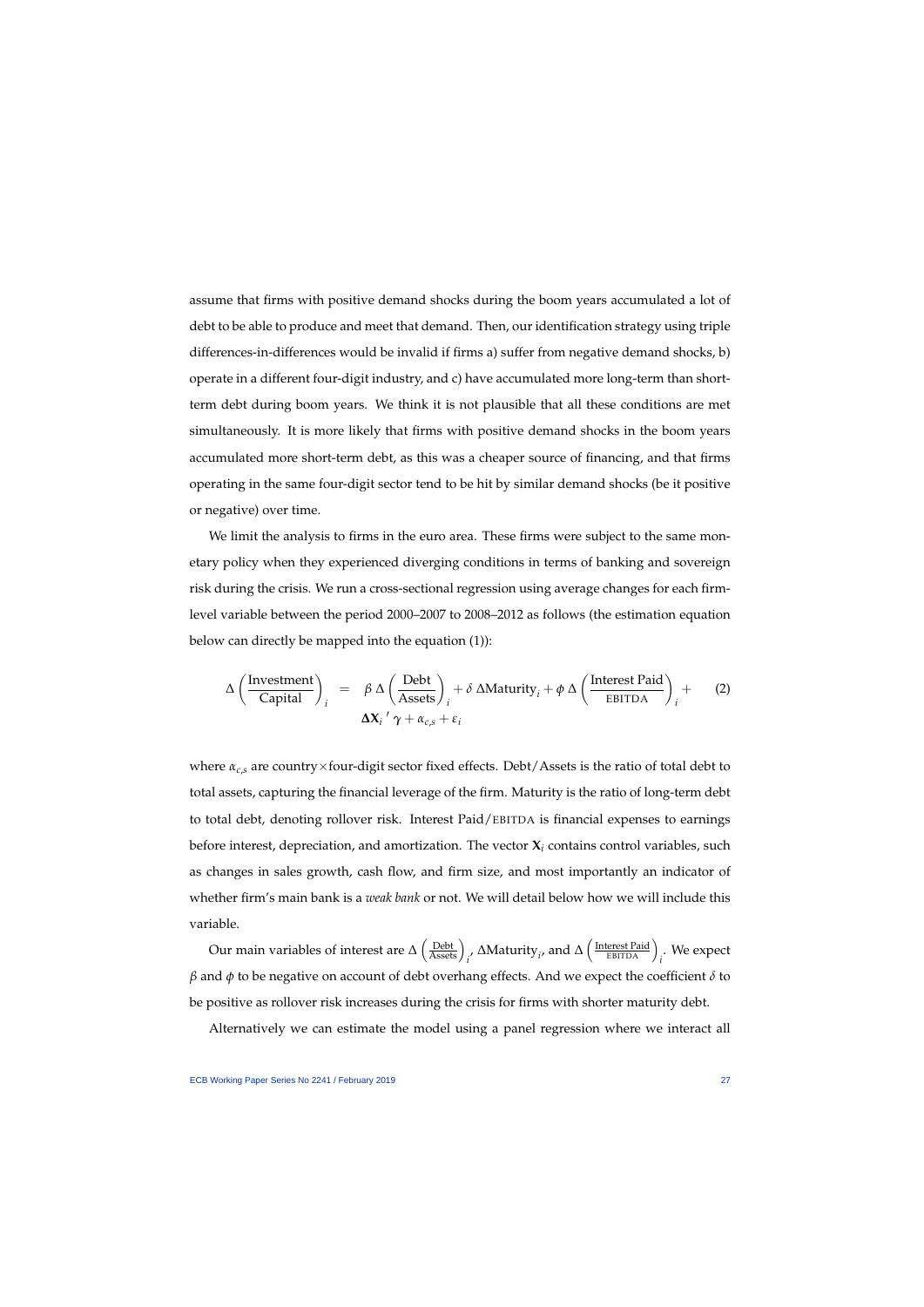variables (in levels and lagged one period) with the variable *POST<sup>t</sup>* , which is a binary variable equal to 1 starting in the year 2008, which we take as the beginning of the global financial crisis:[9](#page-1-0)

$$
\left(\frac{\text{Investment}}{\text{Capital}}\right)_{it} = POST_t \times \mathbf{W}_{it-1}'\boldsymbol{\beta} + \mathbf{W}_{it-1}'\delta
$$
  
+
$$
POST_t \times \mathbf{X}_{it-1}'\boldsymbol{\gamma} + \mathbf{X}_{it-1}'\boldsymbol{\omega} + \alpha_i + \alpha_{c,s,t} + \varepsilon_{it}
$$
 (3)

The vector **W**<sub>*i*,*t*−1</sub> contains our main variables of interest—debt, maturity, and interest paid and the vector of control variables  $X_{it-1}$ ,  $\alpha_i$  are firm-specific fixed effects, and  $\alpha_{c,s,t}$  are country×fourdigit sector×year fixed effects. This specification allows to test for differential effects during the crisis. Specifically, we expect that the coefficient on Maturity switches sign from negative in normal times to positive during crisis times, consistent with rollover risk materializing during crisis periods.

<span id="page-28-0"></span>Thus far we have considered rollover risk as a general phenomenon during crises for highly indebted firms that finance their investment primarily using short-term debt, without a special role for banks. One particular channel through which rollover risk can manifest itself is when weak bank balance sheets trigger a reduction in the supply of credit exactly at a time when firms need to rollover their bank loans. In our setting, firms borrow from banks with holdings of risky sovereign debt. These bank-sovereign linkages can affect firm investment via a bank lending channel when increases in sovereign risk weaken bank balance sheets, reducing the supply of loans to firms and increasing rollover risk.

In order to gauge the impact of the crisis and the role of sovereign exposures as a specific manifestation of rollover risk, our next strategy is to run a triple difference-in-difference regression, conditioning on both the crisis and bank's exposure to sovereign bonds. Specifically, we will interact all variables with the variables *POST<sup>t</sup>* and Weak Bank*ibt*−<sup>1</sup> . *POST<sup>t</sup>* is a binary variable equal to 1 starting in the year 2008, which we take as the beginning of the global financial crisis.[10](#page-1-0) Weak Bank*ibt*−<sup>1</sup> is the amount of sovereign bond holdings on the balance sheet

 $9$ For most countries in our sample, this is also the starting year of a major recession.

 $10$ When using IBSI data on banks' sovereign exposure, we start the variable POST in 2009 because the IBSI data starts only in the fourth quarter of 2007.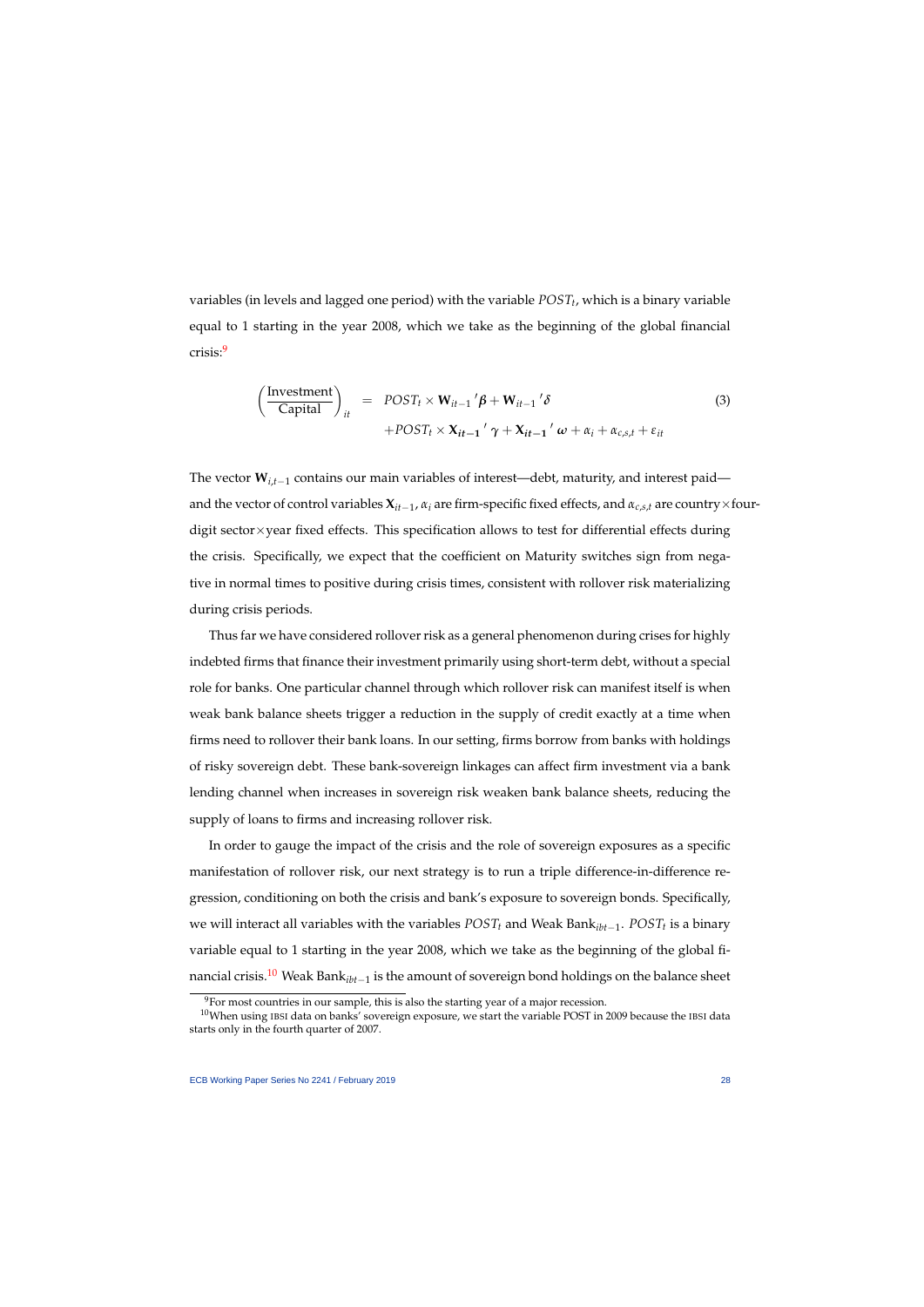of the firm's main bank. The regression capturing the role of sovereign exposures is as follows:

$$
\left(\frac{\text{Investment}}{\text{Capital}}\right)_{it} = \text{POST}_t \times \text{Weak Bank}_{ibt-1} \times \mathbf{W}_{it-1}' \boldsymbol{\beta} + \text{POST}_t \times \mathbf{W}_{it-1}' \boldsymbol{\delta} + \text{Weak Bank}_{ibt-1} \times \mathbf{W}_{it-1}' \boldsymbol{\theta} + \text{POST}_t \times \text{Weak Bank}_{ibt-1}' \boldsymbol{\eta} + \mathbf{W}_{it-1}' \boldsymbol{\mu} + \alpha_i + \alpha_b + \alpha_{c,s,t} + \varepsilon_{it}
$$
\n(4)

<span id="page-29-0"></span>where *α<sup>i</sup>* are firm-specific fixed effects, *α<sup>b</sup>* are bank-specific fixed effects, and *αcst* are country  $\times$  four-digit sector  $\times$  year fixed effects.  $\alpha_b$  is estimated for firms that have relationships with more than one bank (single relationships are equivalent to a firm fixed effect). The vector  $W_{i,t-1}$  contains our main variables of interest—the ratio of total debt to assets, the ratio of long-term debt to total debt (Maturity), and the debt service ratio (Interest Paid/EBITDA) and also all control variables, including sales growth (∆ log Sales), cash flow and firm size measured as log of total assets. Changes in sovereign risk that affect bank weakness through their holdings of sovereign bonds are taken to be largely exogenous to the bank, such that the bank's pre-crisis holdings of sovereign bonds are a meaningful proxy for changes in bank weakness during the crisis.

Our main coefficients of interest are formed by the vector *β*. We expect a negative coefficient on the interaction term  $POST_t \times Weak Bank_{ibt-1} \times \Delta (Debt/Assets)_{it-1}$  on the premise that debt overhang effects are more pronounced for firms linked to weak banks. In addition, we expect a positive coefficient on the interaction term *POST*<sup>*t*</sup> × Weak Bank<sub>*ibt*−1</sub> × ∆Maturity<sub>*it*−1</sub> as firms that predominantly borrow long term are less affected by the risk of weak banks not being able to roll over loans during the crisis.

An important assumption underlying the use of the difference-in-difference methodology is that there is a parallel trend in the dependent variable for different cross sections of the data over which the difference in explanatory variables is taken and that this difference diverges after the shock (i.e., after the crisis starting in 2008). Figure [4](#page-30-0) shows the behavior of the average net investment rate for firms with high and low leverage. A firm is considered to have high leverage if its leverage before 2008 is above the median of the sample. It is clear that the investment behavior of these different sets of firms was similar before the crisis but diverged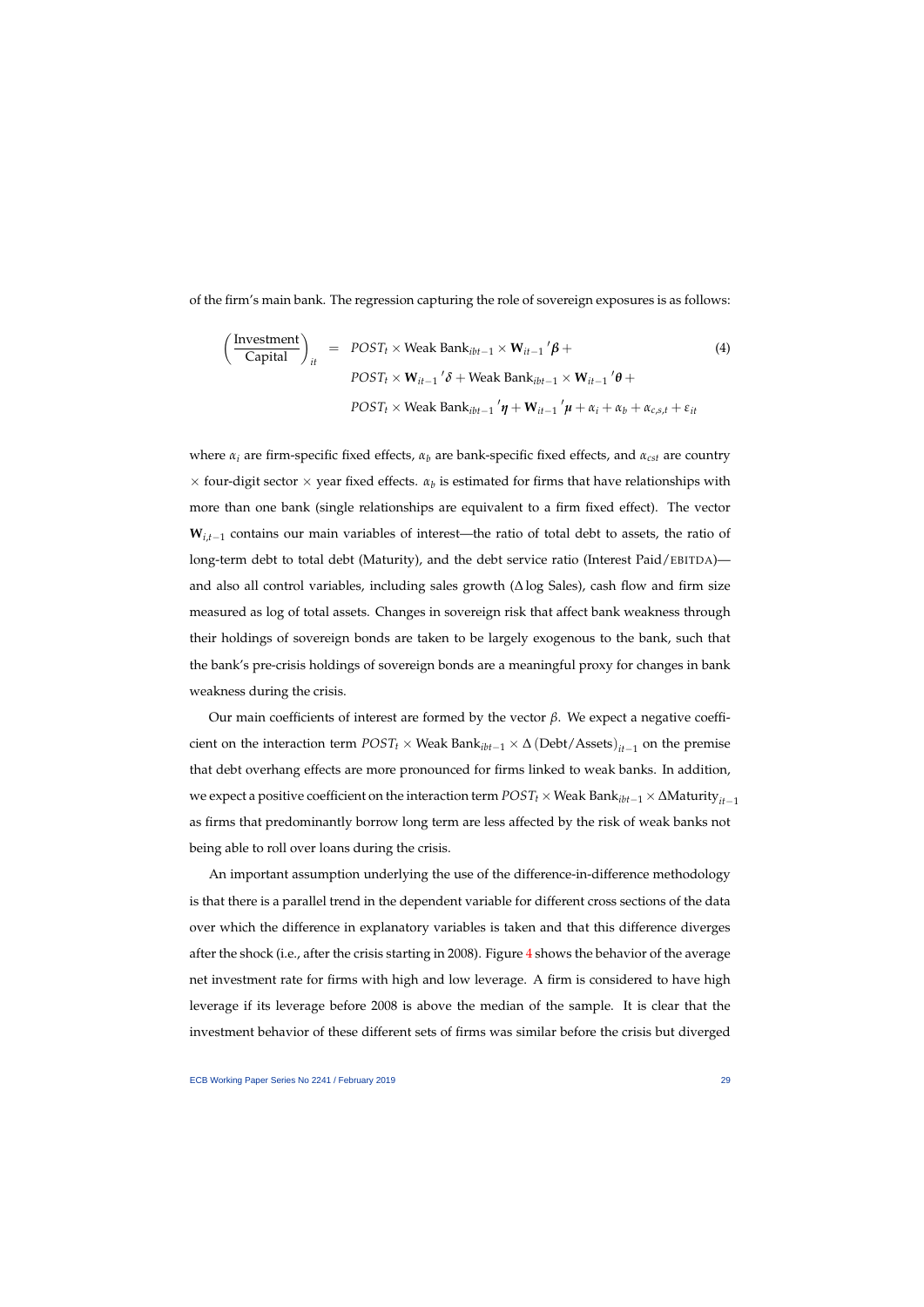

Figure 4: Evolution of Average Net Investment Rate by Leverage

<span id="page-30-0"></span>Note: A firm is considered to have a high leverage if its ratio of total debt to total assets before 2008 is above the median.

after the crisis in favor of our results such that high leverage firms reduced investment more. This provides evidence in support of the parallel trend assumption and the empirical approach we take.

# **6 Empirical Results**

This section presents the results for the estimations outlined in the previous section. We will begin with the cross-sectional specifications to explore the medium-term link between firm investment, debt and maturity, by regressing the difference between the pre- and post-crisis average investment rates on the difference between the pre- and post-crisis averages for debt, maturity and control variables. Then, we move to a panel setting where we use a dynamic investment framework in yearly frequency to explore how the crisis affects the relation between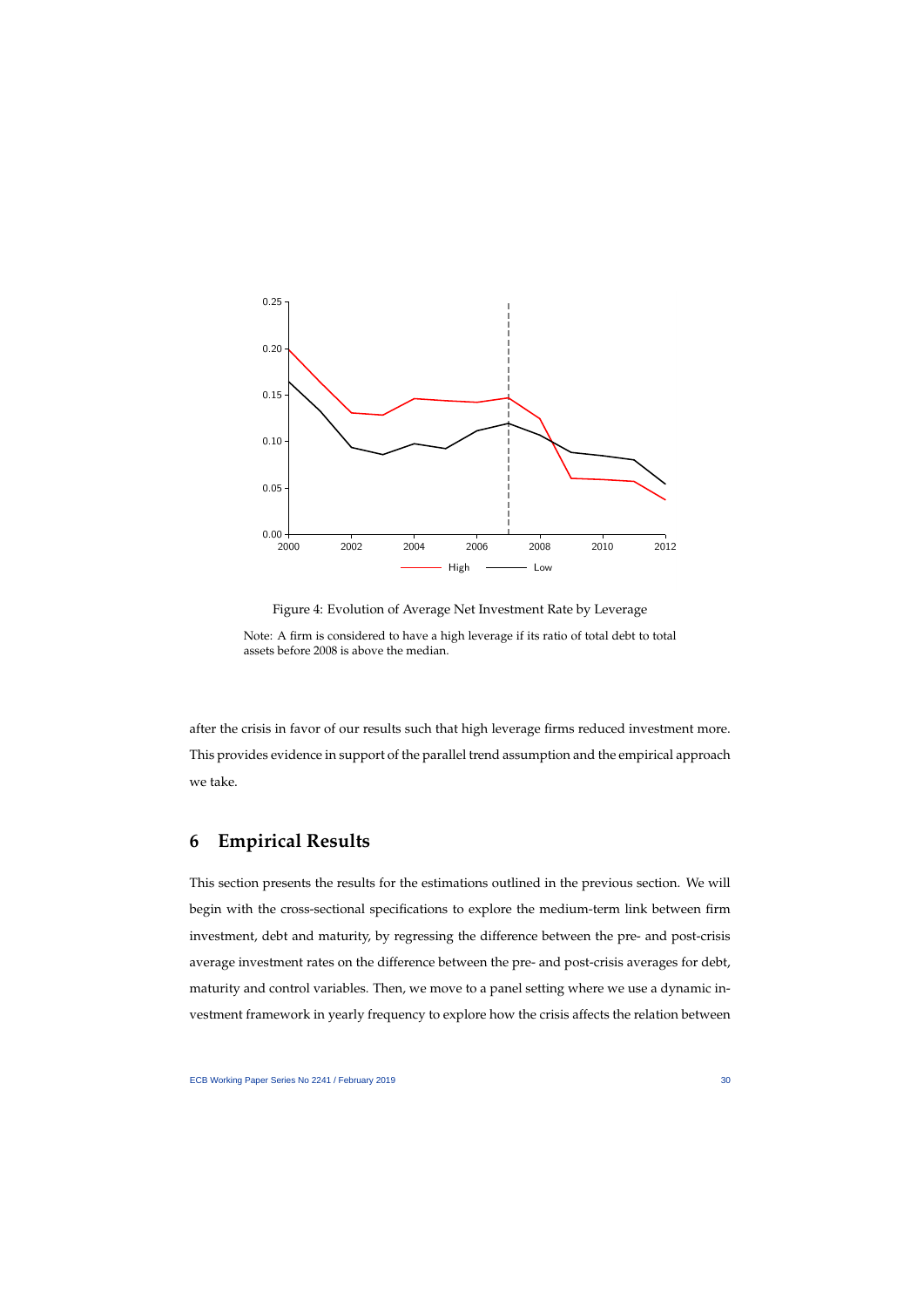investment, debt and maturity. Then we will use the role of weak bank balance sheets from exposures to sovereign bond holdings as a supply-side shock to investment and as a channel of rollover risk during the crisis. We end this section with inference of the aggregate effects on investment of the firm financial frictions explored in this paper.

## **6.1 Debt Overhang and Rollover Risk**

In this section we describe the results of estimating the cross-sectional first-difference equation [2.](#page-27-0) Table [3](#page-32-0) shows our benchmark results where we include our main variables of interest leverage, interest coverage, and debt maturity—one-at-a-time to investigate the impact of each of these three variables. All regressions include four-digit sector-country fixed effects to absorb demand effects. All variables are expressed in differences, resulting in a fully balanced panel of firms, equivalent to including firm-fixed effects on the same variables in levels. The differences are computed as the difference for each firm-level variable between its average over the crisis period (2008–2012) and its average over the pre-crisis period (2000–2007).

The objective of these regressions is to gain a medium-term perspective on the effects of financial frictions on firm investment, since the build-up of financial imbalances takes some time to build, as well as on the de-leveraging process. Moreover by focusing on averages of investment rates over subperiods we also smooth out any lumpiness in investments within subperiods. The alternative is to identify the effect we are interested in from year-to-year changes in the variables of interest, as we will do next.

The results in Column 1 of Table [3](#page-32-0) indicate that firms that ended up with higher indebtedness (leverage) had on average a significantly lower investment rate as compared to the pre-crisis period. The same holds for an increase in the associated debt service burden, as captured by the ratio of interest expenses to EBITDA, as seen in Column 2. Taken together, these results point to significant debt overhang. An increase in debt maturity between the pre- and post-crisis periods, however, is associated with higher investment, as seen in Column 3. This means that firms with longer maturity debt had relatively higher investment rates during the crisis (i.e., decreased investment less). This result points to increased rollover risk during the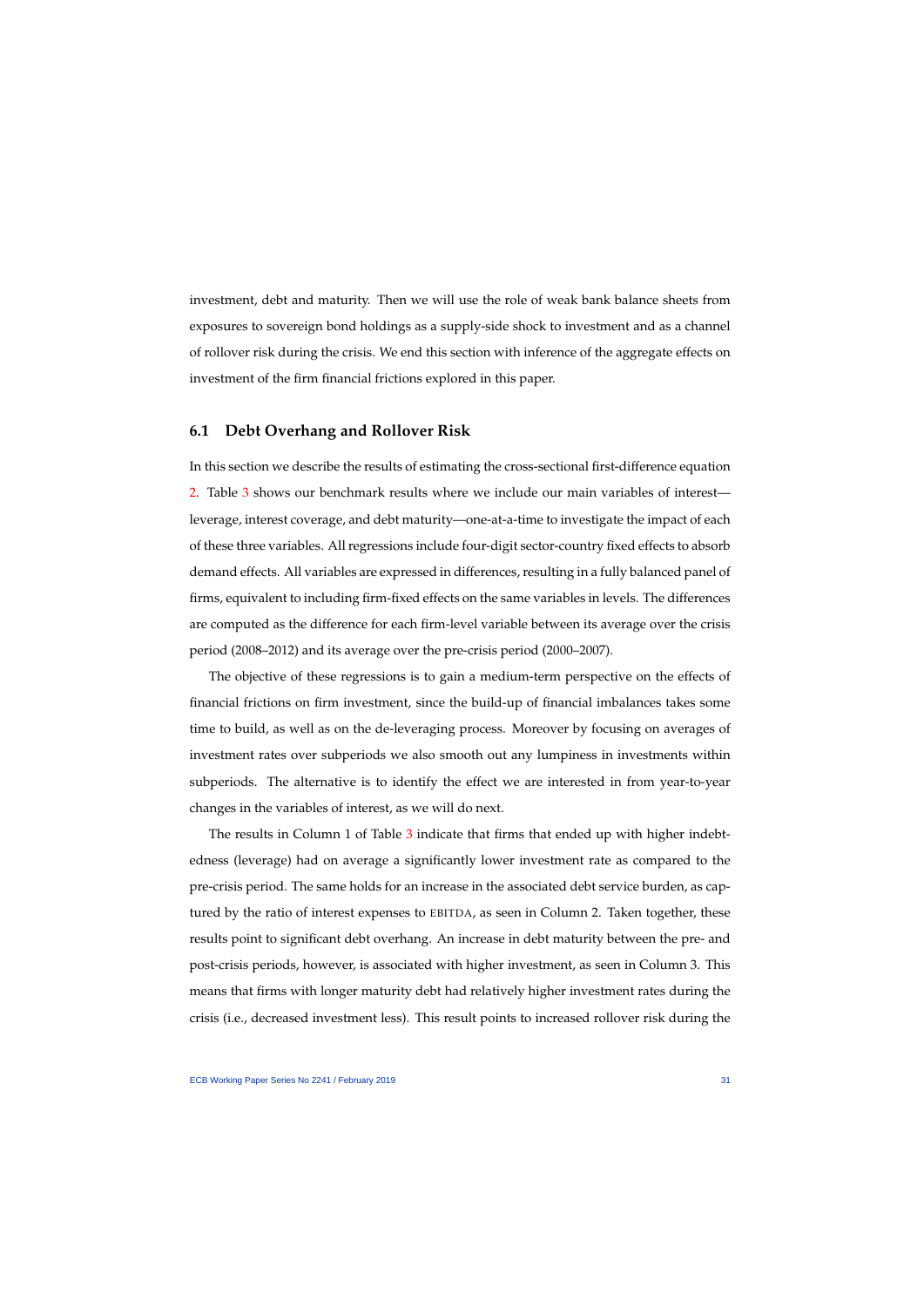### Table 3: Debt Overhang, Rollover Risk, and Investment

|                           | (1)          | (2)          | (3)          | $\left( 4\right)$ |
|---------------------------|--------------|--------------|--------------|-------------------|
| $\Delta$ Debt/Assets      | $-0.0569***$ |              |              | $-0.0701***$      |
|                           | (0.0060)     |              |              | (0.0070)          |
| $\Delta$ Int. Paid/EBITDA |              | $-0.0161***$ |              | $-0.0174***$      |
|                           |              | (0.0031)     |              | (0.0031)          |
| $\Delta$ Maturity         |              |              | $0.0563***$  | $0.0798***$       |
|                           |              |              | (0.0069)     | (0.0078)          |
| $\triangle$ Cash Flow     | $-0.1443***$ | $-0.1274***$ | $-0.1041***$ | $-0.1639***$      |
|                           | (0.0178)     | (0.0179)     | (0.0166)     | (0.0193)          |
| $\Delta$ Sales growth     | $0.2963***$  | $0.2921***$  | $0.2942***$  | $0.2954***$       |
|                           | (0.0164)     | (0.0169)     | (0.0163)     | (0.0169)          |
| $\triangle$ Size          | $0.0308***$  | $0.0345***$  | $0.0287***$  | $0.0294***$       |
|                           | (0.0037)     | (0.0048)     | (0.0038)     | (0.0039)          |
| Sector-Country FE         | Yes          | Yes          | Yes          | Yes               |
| Observations              | 377,576      | 340,054      | 377,550      | 340,002           |
| $R^2$                     | 0.06         | 0.06         | 0.06         | 0.06              |

Dependent variable: ∆ Net investment / Capital

Standard errors are in parentheses, clustered at the sector-country level.

All variables are expressed in differences between their pre-2008 firm-specific mean and their firm-specific mean over the period 2008–2012. Debt/Assets is total debt scaled by total assets. Interest paid is scaled by EBITDA, ratio that corresponds to the coverage ratio. Maturity is the ratio of long-term debt to total debt. Sales is the change in logarithm of sales. Size is measured by the logarithm of total assets. Cash flow is scaled by total assets.

<sup>∗</sup> *p* < 0.10, ∗∗ *p* < 0.05, ∗∗∗ *p* < 0.01.

<span id="page-32-0"></span>crisis associated with the accumulation of short-term debt during the boom period, which had to be rolled over at more restrictive conditions during the crisis.

Turning to the control variables, we find that sales growth enters positively, as expected, signifying the positive effect of growth opportunities on firm investment. Firm size enters positively, as expected, capturing the presence of increasing returns to scale in investment and/or the fact that small firms tend to be more affected by financial shocks. Cash flow enters with a negative sign, showing that firms who hoarded cash during the crisis invested less.

Our results are economically significant. Based on the estimates in Table [3\)](#page-32-0), a one standarddeviation increase in the debt variable—capturing worsening debt overhang—implies a de-crease in the investment rate equivalent to 23% of its average change.<sup>[11](#page-1-0)</sup> Similarly, a decrease of one standard deviation in maturity explains about 26% of the average change in the invest-

 $11$ This economic effect is computed as follows: we first obtain the standard deviation of the variable of interest for the sample being used in the estimation; then we calculate the product of the coefficient (shown in Table [3\)](#page-32-0) of a given independent variable with its standard deviation; then we produce the economic effect by dividing this number by the absolute value of the mean of the left-hand-side variable, since we are interested in scaling the effects. This produces an estimate of the effect of a standard-deviation change in the value of an independent variable on the average value of the dependent variable.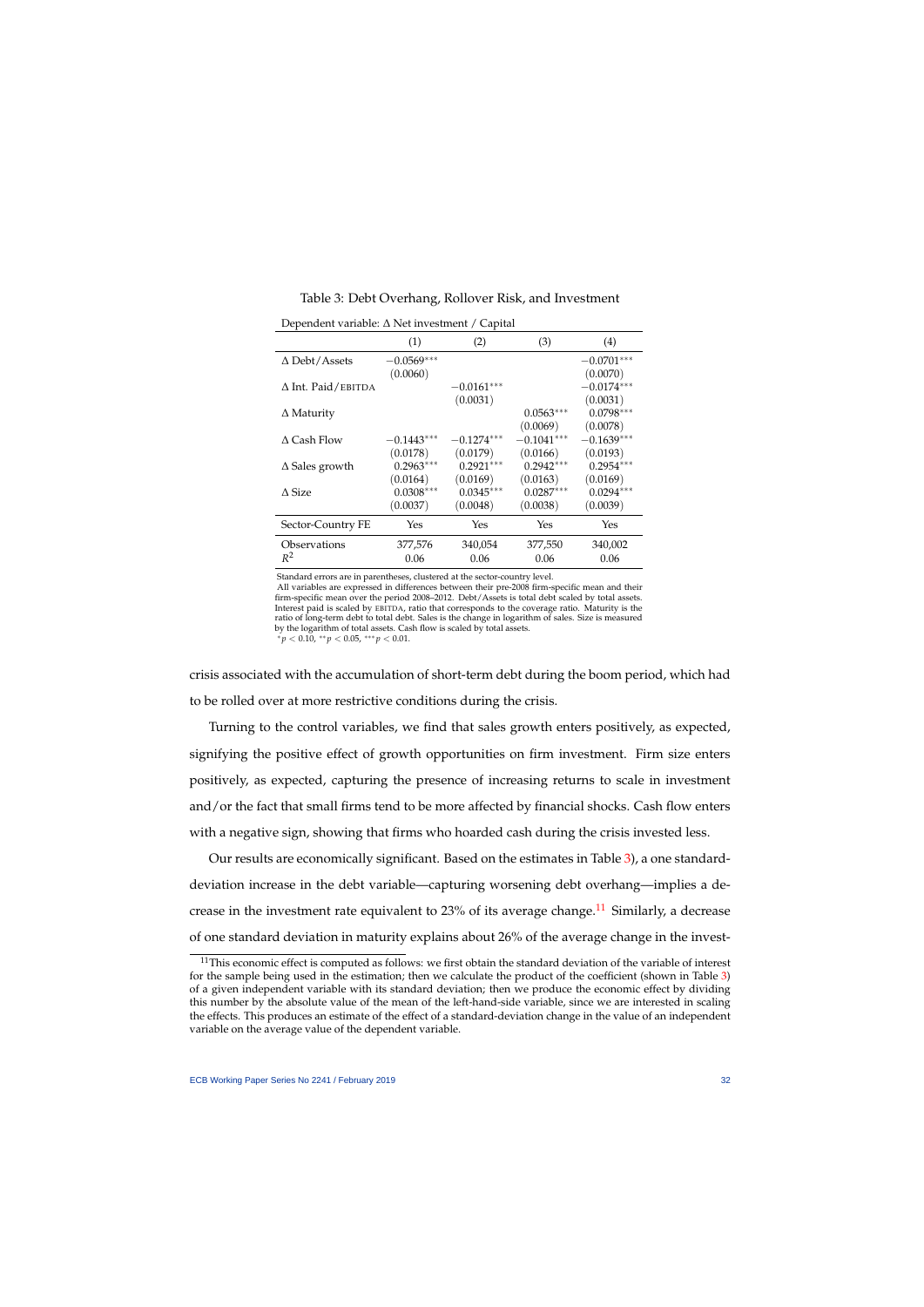ment rate.

Table [4](#page-34-0) presents the panel regressions with annual frequency. Column 2 of this table includes interactions with the Post crisis dummy. All other explanatory variables are lagged one period to mitigate simultaneity bias. The results are consistent with the results obtained in Table [3.](#page-32-0) Moreover, we can now interpret the positive coefficient on the Maturity variable obtained in the cross-sectional regressions, where all variables are included in first-differences. The level effect of this variable in the panel regression is negative, suggesting that more longterm debt is affecting investment negatively, consistent with debt overhang. The coefficient on the interaction between the Post and Maturity variables, however, flips sign, turning positive during the crisis, consistent with an increase in rollover risk during the crisis period.

The results are economically significant and broadly similar to those obtained using crosssectional regressions. Based on the estimates in column 2 of Table [4,](#page-34-0) a one standard deviation increase in leverage implies a relative decline in the investment rate during the crisis equivalent to 17% of its average level. Similarly, a one standard deviation decrease in maturity implies a relative decline in the investment rate during the crisis equivalent to 11% of its average level.

Next, we want to understand what drives these changes from regular to crisis times. Therefore, we investigate the role of bank-sovereign linkages as potential drivers of these changes. But before turning to this, we first consider the direct effect of bank weaknesses on investment, also to make sure that the effects found so far are not contaminated by supply side effects arising from weak balance sheets.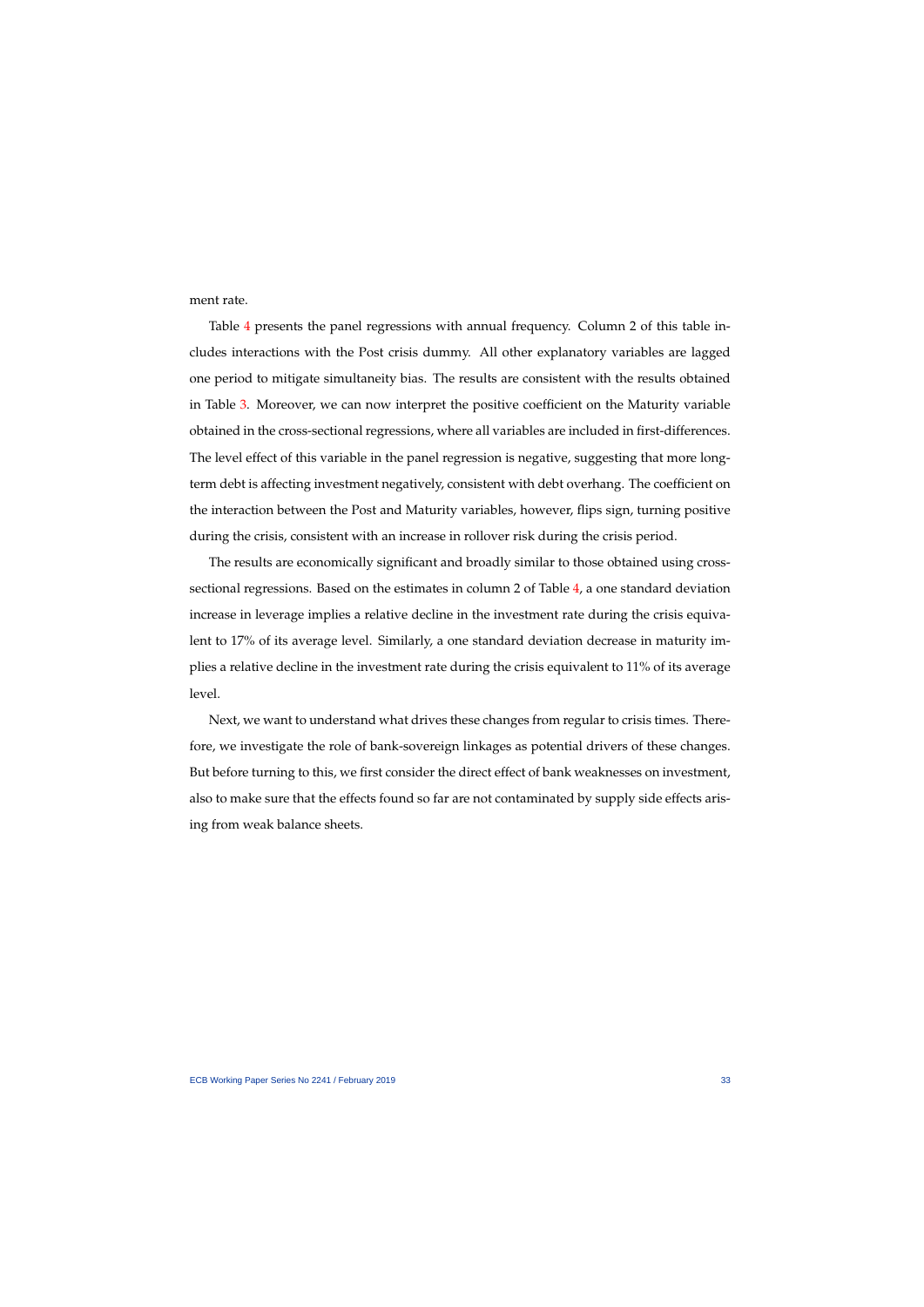### Table 4: Rollover Risk During the Crisis

<span id="page-34-0"></span>

|                                                 | (1)          | (2)          |
|-------------------------------------------------|--------------|--------------|
| $Debt/Assets_{t-1}$                             | $-0.0952***$ | $-0.0704***$ |
|                                                 | (0.0028)     | (0.0034)     |
| Int. Paid/EBITDA $_{t-1}$                       | $-0.0116***$ | $-0.0194***$ |
|                                                 | (0.0009)     | (0.0014)     |
| Maturity $t-1$                                  | $-0.2525***$ | $-0.2705***$ |
|                                                 | (0.0023)     | (0.0030)     |
| Cash flow <sub>t-1</sub>                        | $0.1683***$  | $0.1842***$  |
|                                                 | (0.0047)     | (0.0064)     |
| Sales growth $_{t-1}$                           | $0.0628***$  | $0.0568***$  |
|                                                 | (0.0012)     | (0.0017)     |
| $Size_{t-1}$                                    | $-0.2248***$ | $-0.2286***$ |
|                                                 | (0.0013)     | (0.0014)     |
| $Post_t \times Det / Assets_{t-1}$              |              | $-0.0440***$ |
|                                                 |              | (0.0030)     |
| $Post_t \times Int.$ Paid/EBITDA <sub>t-1</sub> |              | $0.0138***$  |
|                                                 |              | (0.0017)     |
| $Post_t \times Maturity_{t-1}$                  |              | $0.0298***$  |
|                                                 |              | (0.0031)     |
| $Post_t \times Cash flow_{t-1}$                 |              | $-0.0293***$ |
|                                                 |              | (0.0078)     |
| $Post_t \times Sales$ growth <sub>t-1</sub>     |              | $0.0116***$  |
|                                                 |              | (0.0023)     |
| $Post_t \times Size_{t-1}$                      |              | $0.0068***$  |
|                                                 |              | (0.0005)     |
| Firm FE                                         | Yes          | Yes          |
| Sector-Country FE                               | Yes          | Yes          |
| <b>Bank FE</b>                                  | No           | No           |
| Observations                                    | 3,722,889    | 3,722,889    |
| $R^2$                                           | 0.20         | 0.20         |

Dependent variable: Net investment / Capital

Standard errors are in parentheses, clustered at the firm-level. Post is a dummy taking the value of 1 starting in 2008 and 0 otherwise. Debt/Assets is total debt scaled by total assets. Interest paid is scaled by EBITDA, ratio that corresponds to the coverage ratio. Maturity is the ratio of long-term debt to total debt. Sales is the change in logarithm of sales. Size is measured by the logarithm of total assets. Cash flow is scaled by total assets.  $a^*p < 0.10$ ,  $a^*p < 0.05$ ,  $a^*p < 0.01$ .

## **6.2 The Role of Weak Banks**

Table [5](#page-35-0) runs multivariate regressions similar to those in Table [3](#page-32-0) with the difference that we now include a Weak bank variable. Each column uses a different definition of the Weak Bank variable, based on the main bank's exposure to total sovereign holdings, domestic sovereign holdings, and periphery country sovereign holdings, respectively. Periphery countries include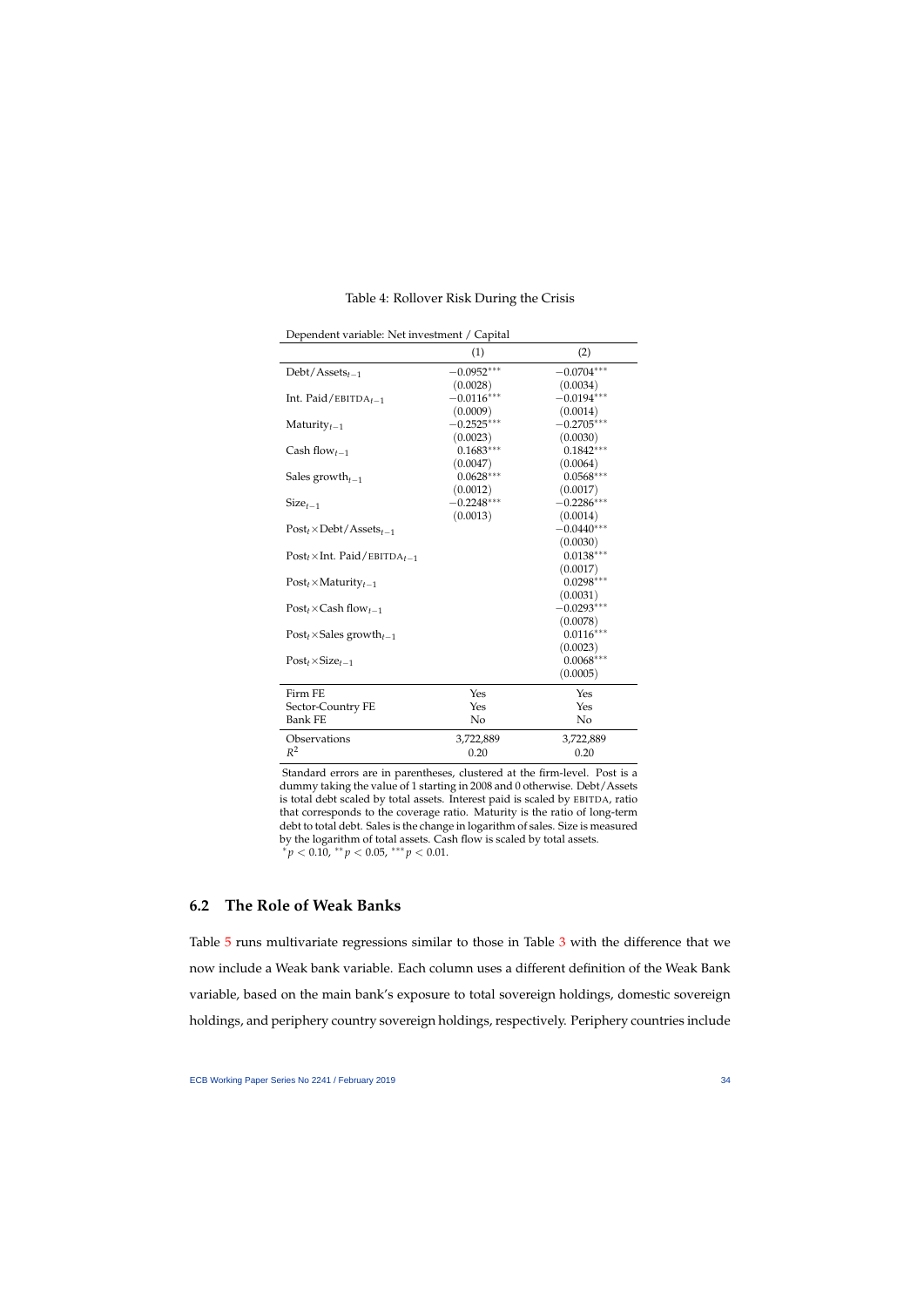#### Greece, Ireland, Italy, Portugal, and Spain.

| Dependent variable: $\Delta$ Net investment / Capital |                        |                        |                                |  |  |
|-------------------------------------------------------|------------------------|------------------------|--------------------------------|--|--|
|                                                       | (1)                    | (2)                    | (3)                            |  |  |
|                                                       | $\Delta$ All Sovereign | $\Delta$ Own Sovereign | ∆ Own Sovereign<br>(Periphery) |  |  |
| $\Delta$ Debt/Assets                                  | $-0.0559***$           | $-0.0536***$           | $-0.0535***$                   |  |  |
|                                                       | (0.0086)               | (0.0095)               | (0.0095)                       |  |  |
| $\Delta$ Int. Paid/EBITDA                             | $-0.0131***$           | $-0.0119***$           | $-0.0119***$                   |  |  |
|                                                       | (0.0037)               | (0.0040)               | (0.0040)                       |  |  |
| $\Delta$ Maturity                                     | $0.0531***$            | $0.0575***$            | $0.0575***$                    |  |  |
|                                                       | (0.0081)               | (0.0083)               | (0.0083)                       |  |  |
| $\Delta$ Weak Bank                                    | $-0.0670*$             | $-0.2754***$           | $-0.2581**$                    |  |  |
|                                                       | (0.0358)               | (0.0992)               | (0.1075)                       |  |  |
| $\Delta$ Cash Flow                                    | $-0.1793***$           | $-0.1770***$           | $-0.1769***$                   |  |  |
|                                                       | (0.0230)               | (0.0238)               | (0.0238)                       |  |  |
| $\Delta$ Sales growth                                 | $0.2905***$            | $0.2957***$            | $0.2957***$                    |  |  |
|                                                       | (0.0192)               | (0.0175)               | (0.0175)                       |  |  |
| $\triangle$ Size                                      | $0.0143***$            | $0.0146***$            | $0.0146***$                    |  |  |
|                                                       | (0.0044)               | (0.0047)               | (0.0047)                       |  |  |
| Sector-Country FE                                     | Yes                    | Yes                    | Yes                            |  |  |
| Observations                                          | 294,255                | 226,412                | 226,412                        |  |  |
| $R^2$                                                 | 0.07                   | 0.07                   | 0.07                           |  |  |

### Table 5: The Role of Weak Banks (Alternative Sovereign Exposures)

<span id="page-35-0"></span>Standard errors are in parentheses, clustered at the sector-country level.

All variables are expressed in differences between their pre-2008 firm-specific mean and their firmspecific mean over 2008–2012 (2009–2012 for the case where weak bank corresponds to own-sovereign bond holdings of the bank). Debt/Assets is total debt scaled by total assets. Interest paid is scaled by EBITDA, ratio that corresponds to the coverage ratio. Maturity is the ratio of long-term debt to total debt. Weak Bank measures the exposure of the firm's main bank to sovereign bonds, scaled by total assets. In column 1, it includes all sovereign bond holdings; in column 2, it includes only own-sovereign bond holdings (domestic sovereign bonds); and lastly, in column 3, it includes own-sovereign bond holdings if the parent bank of the firm's main bank (or the main bank itself in case it does not have a parent bank) is located in a Periphery country (Periphery domestic sovereign bonds), and otherwise it is set equal to 0. Sales growth is the change in logarithm of sales. Size is measured by the logarithm of total assets. Cash flow is scaled by total assets.

<sup>∗</sup> *p* < 0.10, ∗∗ *p* < 0.05, ∗∗∗ *p* < 0.01.

The Weak bank variable enters negatively and statistically significant, indicating that there is a direct negative effect on investment due to reduced credit supply from weak banks. Results are qualitatively similar across specifications, although the statistical significance on the Weak Bank variable increases when using own sovereign bond holdings instead of total bond holdings. This is to be expected as using own sovereign holdings increases the precision regarding the factor that contributes to bank weakness during the European sovereign debt crisis (i.e., sovereign exposure). Importantly, controlling for Weak banks does not alter the results on our main variables of interest: Debt/Assets and Maturity. The coefficients and statistical sig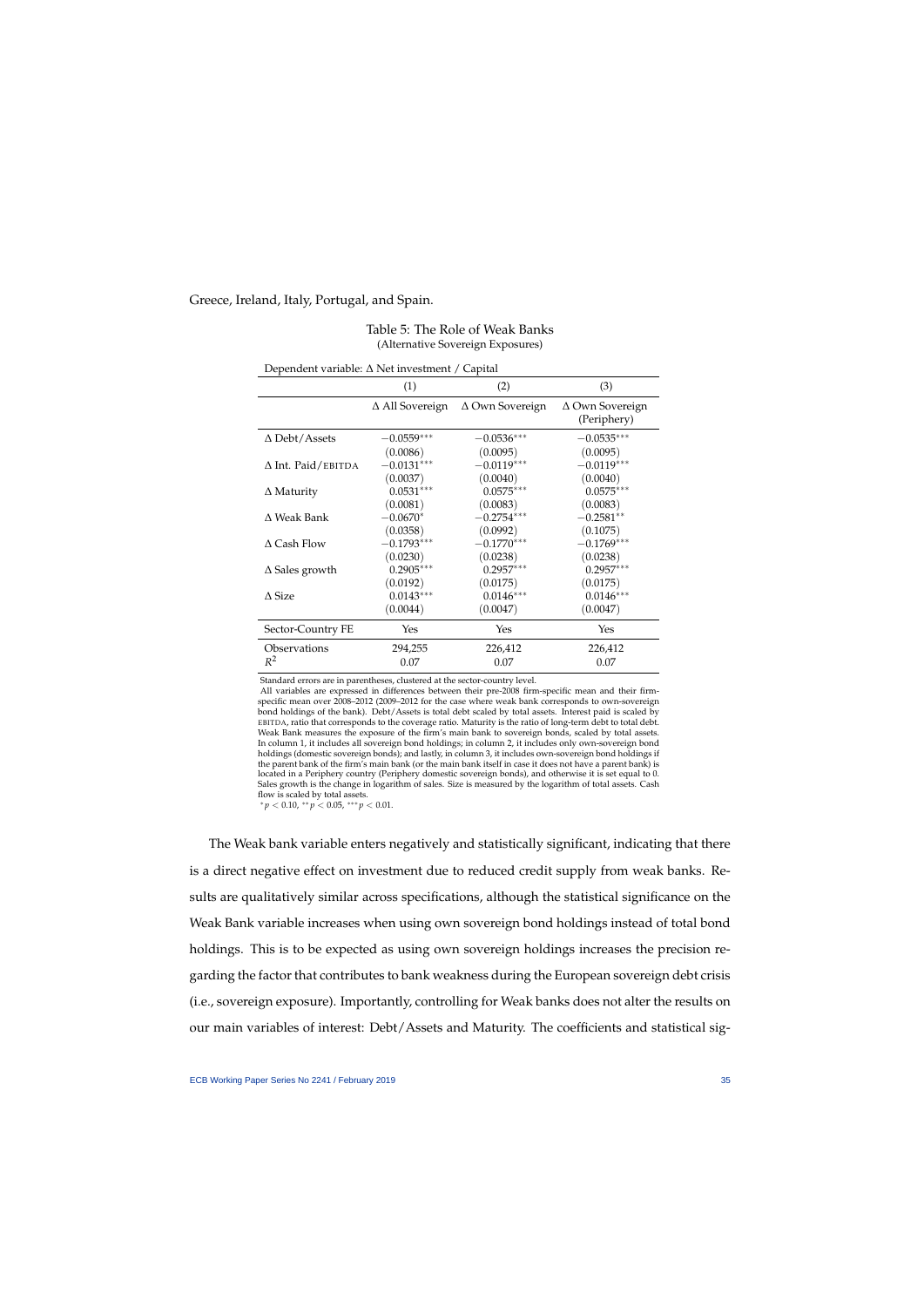nificance of both variables are hardly affected when including the Weak bank variables. Taken together these results indicate that debt overhang becomes a drag on investment during the crisis when rollover risk associated with short term debt surfaces. In addition, investment is depressed during the crisis period because of a weakening of bank balance sheets on account of sovereign debt exposures.

Next we run a panel difference-in-difference specification that includes triple interactions, where we interact all firm-specific variables with the Post crisis dummy and the Weak Bank variables. This specification compares firm investment before and after the crisis as a function of the debt overhang and rollover risk variables, differentiating between firms that are linked to weak banks and those that are not. As before, we measure bank weakness using three alternative measures of sovereign exposure. First, we measure bank weakness as total sovereign bond-holdings over total assets of the firm's main bank. Second, we define bank weakness as its exposure to domestic sovereign bond holdings scaled by total assets. Using data on domestic holdings has the advantage that one can more accurately measure exposure to weak sovereigns, though this comes at the cost of a reduced sample size due to data availability. Third, we refine our measure of bank weakness even further, by setting the exposure to domestic sovereign debt to zero for those banks whose parent entity resides in a non-periphery euro-area country. In principle, periphery sovereign bonds were the ones subject to the highest stress during the crisis, and hence the condition of banks holding these bonds should have been affected the most. All regressions include firm fixed effects, bank fixed effects, and fourdigit sector-country-year effects. The sample period covers the years 2000 to 2012 and the Post crisis dummy variable takes on a value of one starting in the year 2008. The bottom panel reports the estimated total effects of our key variables: leverage, debt service, maturity and weak bank. The results are presented in Table [6.](#page-37-0)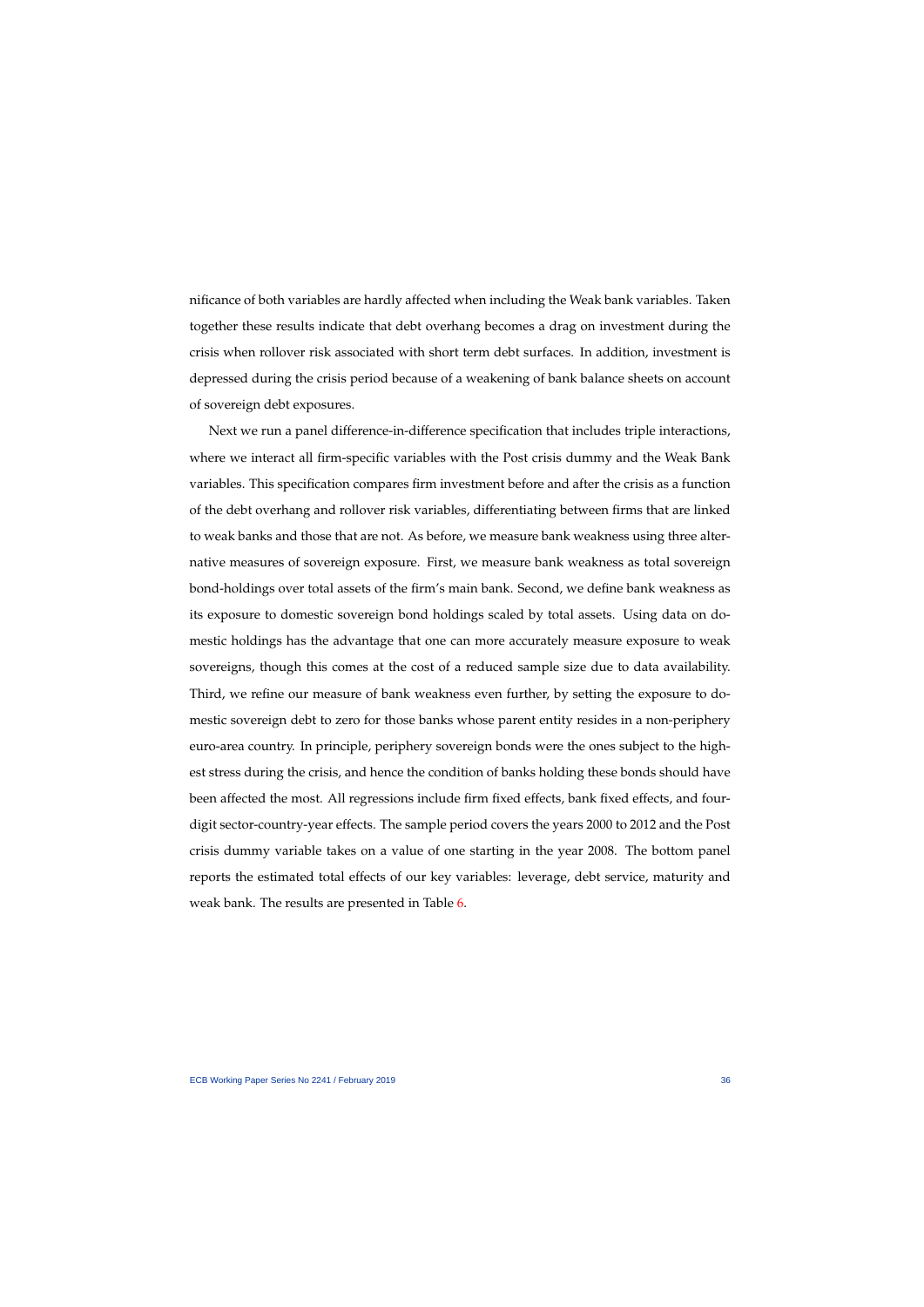<span id="page-37-0"></span>

| Dependent variable: Net investment / $\text{Capital}_{t-1}$                              |               |               |                              |  |  |
|------------------------------------------------------------------------------------------|---------------|---------------|------------------------------|--|--|
|                                                                                          | (1)           | (2)           | (3)                          |  |  |
|                                                                                          | All Sovereign | Own Sovereign | Own Sovereign<br>(Periphery) |  |  |
| Interaction effects: <sup>†</sup>                                                        |               |               |                              |  |  |
| $Post_t \times Weak Bank_{t-1} \times Debt/Assets_{t-1}$                                 | $-0.4383***$  | $-0.9515***$  | $-1.1088***$                 |  |  |
|                                                                                          | (0.0905)      | (0.2902)      | (0.2680)                     |  |  |
| $Post_t \times Weak Bank_{t-1} \times Int. Paid/EBITDA_{t-1}$                            | 0.0404        | 0.159         | 0.1654                       |  |  |
|                                                                                          | (0.0557)      | (0.1734)      | (0.1642)                     |  |  |
| $Post_t \times Weak Bank_{t-1} \times Matrix_{t-1}$                                      | $-0.1104$     | $0.5232**$    | $0.9303***$                  |  |  |
|                                                                                          | (0.0765)      | (0.2512)      | (0.2416)                     |  |  |
| $Post_t \times Weak Bank_{t-1} \times Cash Flow_{t-1}$                                   | $-0.0201$     | $-1.3726$     | $-1.2479$                    |  |  |
|                                                                                          | (0.2791)      | (0.8645)      | (0.7884)                     |  |  |
| Post <sub>t</sub> $\times$ Weak Bank <sub>t-1</sub> $\times$ Sales growth <sub>t-1</sub> | $0.1980***$   | $0.5248**$    | $0.4543**$                   |  |  |
|                                                                                          | (0.0746)      | (0.2410)      | (0.2268)                     |  |  |
| $Post_t \times Weak Bank_{t-1} \times Size_{t-1}$                                        | $-0.0142$     | 0.0038        | 0.0337                       |  |  |
|                                                                                          | (0.0138)      | (0.0492)      | (0.0459)                     |  |  |
| Total effects: <sup>‡</sup>                                                              |               |               |                              |  |  |
| $Debt/Assets_{t-1}$                                                                      | $-0.1165***$  | $-0.0920***$  | $-0.0921***$                 |  |  |
|                                                                                          | (0.0052)      | (0.0070)      | (0.0070)                     |  |  |
| Int. Paid/EBITDA $_{t-1}$                                                                | $-0.0072***$  | $-0.0046***$  | $-0.0047***$                 |  |  |
|                                                                                          | (0.0012)      | (0.0015)      | (0.0015)                     |  |  |
| Maturity $t-1$                                                                           | $-0.2404***$  | $-0.2229***$  | $-0.2235***$                 |  |  |
|                                                                                          | (0.0034)      | (0.0046)      | (0.0046)                     |  |  |
| Weak Ban $k_{t-1}$                                                                       | 0.0364        | 0.0609        | 0.0603                       |  |  |
|                                                                                          | (0.0231)      | (0.0500)      | (0.0504)                     |  |  |
| Firm FE                                                                                  | Yes           | Yes           | Yes                          |  |  |
| Sector-Country-Year FE                                                                   | Yes           | Yes           | Yes                          |  |  |
| <b>Bank FE</b>                                                                           | Yes           | Yes           | Yes                          |  |  |
| Observations                                                                             | 2,135,137     | 1,315,060     | 1,315,060                    |  |  |
| $R^2$                                                                                    | 0.32          | 0.34          | 0.34                         |  |  |

### Table 6: The Role of Weak Banks During the Crisis (Alternative Sovereign Exposures)

 $^\dagger$  Value of the coefficient of the corresponding triple interaction.

‡ Total effects of a variable are calculated as the sum of all coefficients where the variable is present using the mean value of the corresponding weak-banker variable.

Standard errors are in parentheses, clustered at the firm-level if no banker fixed effect is included and at firm-bank-level otherwise. Post is a dummy variable equal 1 starting 2008 (2009 in the case of domestic sovereign bonds, due to data availability). Debt/Assets is the ratio of total debt to total assets. Interest paid is scaled by EBITDA, ratio that corresponds to the coverage ratio. Maturity is the ratio of long-term debt to total debt. In Column 1, Weak Bank is measured as the exposure to all sovereign bonds of the firm's main bank, scaled by the bank's total assets. In Column 2, Weak Bank is measured as the exposure to domestic sovereign bonds of the firm's main bank, scaled by the bank's total assets. In Column 3, Weak Bank is measured as the exposure to domestic sovereign bonds of the firm's main bank, scaled by the bank's total assets, and is set to zero if the parent bank of the firm's main bank is not located in a Periphery country (i.e., Greece, Ireland, Italy, Portugal and Spain). Sales is the change in logarithm of sales. Size is measured by the logarithm of total assets. Cash flow is scaled by total assets.

 $* p < 0.10, ** p < 0.05, ** p < 0.01.$ 

We find that firms with high leverage reduced their investment rates disproportionately during the crisis when their main bank has a large exposure to sovereign debt. The differential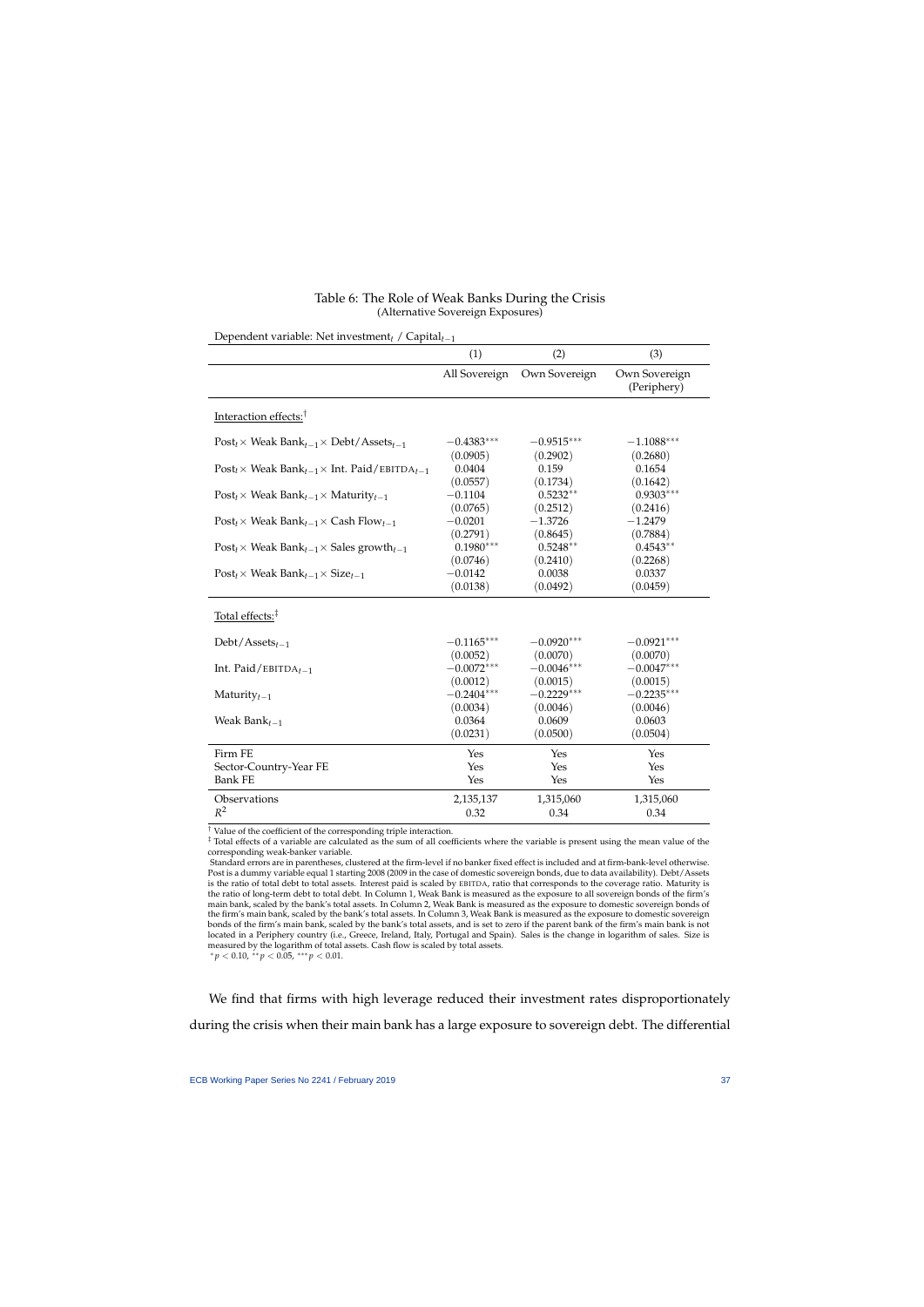effect of debt service and debt maturity are both insignificant when using total sovereign bond holdings to measure bank weakness (column 1). However, when measuring sovereign exposure more precisely using domestic sovereign holdings (column 2) we obtain a differential effect of debt maturity: a higher share of long-term debt is associated with higher net investment rates during the crisis for firms linked to weak banks, relative to firms whose banks are not weak. These results imply that the rollover risk associated with short term debt during the crisis is more pronounced for firms linked to weak banks. In other words, the rollover risk we identify in part operates through sovereign-bank linkages. Another implication of these results is that loan evergreening by weak banks to firms facing higher rollover risk played a limited role during the crisis as these firms decreased investment more.

We obtain very similar results when measuring bank weakness using the domestic sovereign holdings of periphery country banks only (column 3). In this case we set the exposure to domestic sovereign debt to zero for those banks whose parent entity resides in a non-periphery euro area country. In principle, periphery sovereign bonds were the ones subject to the largest decline in value during the crisis, and hence the condition of banks holding these bonds declined the most, ceteris paribus. This implies that the results are largely explained by exposure to periphery sovereigns. This provides further evidence in support of our hypothesis that the debt overhang and rollover risk effects are in part driven by increases in sovereign risk transmitted to firms through firm-bank linkages, and that these effects modify firm investment in comparison to periods of normal market functioning. In the next section we assess the quantitative role of these various effects and their aggregate implications for investment in the euro area.

## **6.3 Aggregate Implications**

Our results imply that debt overhang and rollover risk negatively affected firm investment during the crisis. But how much of the decline in aggregate corporate investment since the onset of the crisis is due to debt overhang and rollover risk? Inferring aggregate effects from micro-level evidence faces two challenges: external validity and general equilibrium consid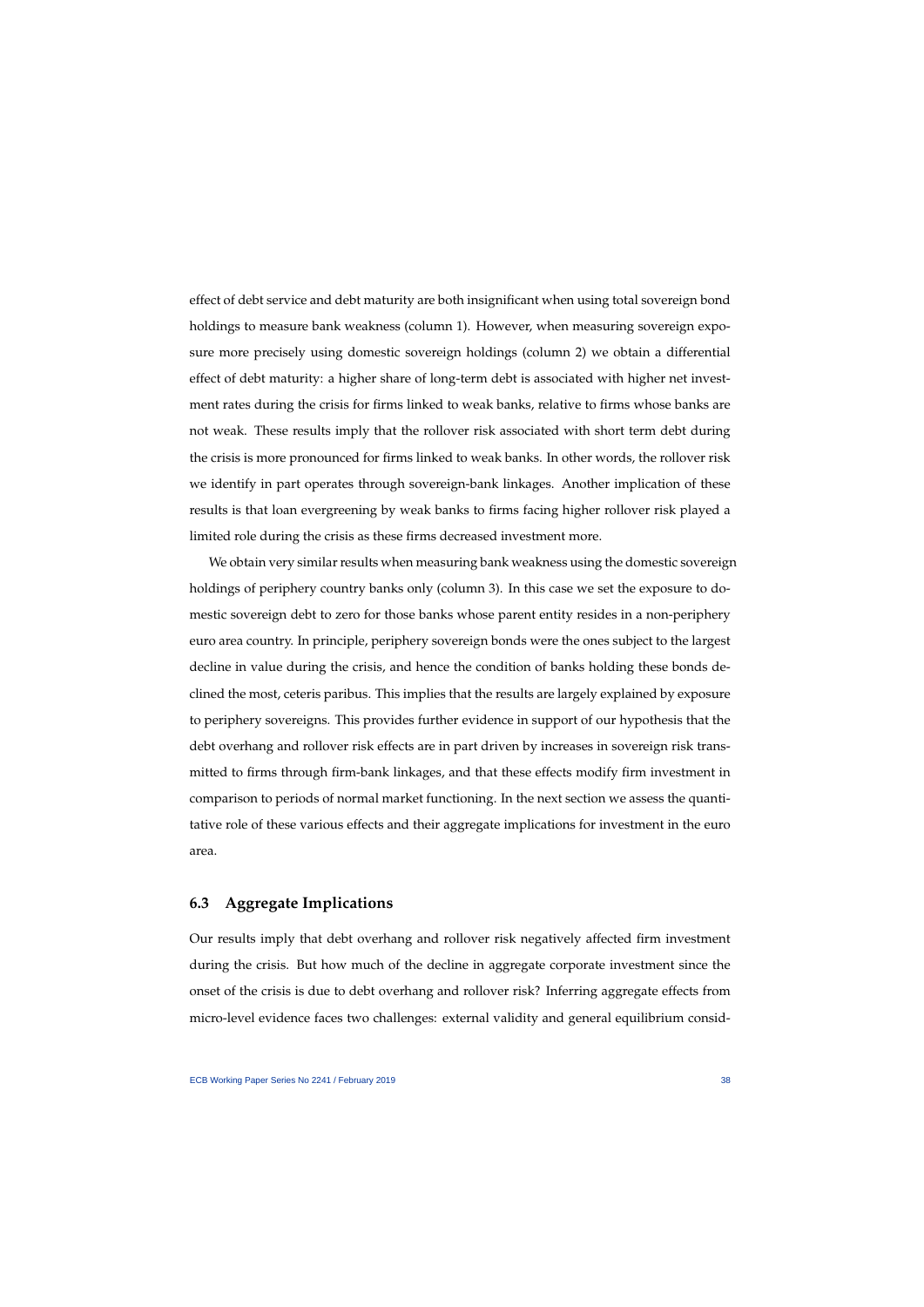erations. External validity refers to the representativeness of the sample relative to firms in the economy. Since our data has extensive coverage and is representative of the official data from Eurostat, the external validity criterion is satisfied and we can use a back of the envelope calculation to link our micro estimates to the actually observed macro level decline in investment. Such aggregation of micro-level evidence abstracts from any general equilibrium effects, including the impact of the crisis on the investment demand of unconstrained firms that do not face debt overhang and rollover risk, such as those arising from a fall in aggregate demand.

According to official macroeconomic statistics from Eurostat, the average net investment rate (net investment over GDP) of the non-financial corporate sector in the Euro area fell by 60 percent during the crisis period compared to its pre crisis average level (see Figure [1\)](#page-5-0). Since our estimates are predicting the decline in investment over capital for the average firm, *i*, (∆*Ki*/*K<sup>i</sup>* ), we compare our predictions to the decline in aggregate gross fixed capital formation for business investment (∆*K*/*K*), which is 20 percentage points. Using the estimates from column  $(3)$  of Table  $6$ , we calculate the total effects of each of our variables, leverage, debt service, and maturity, for the average value of the Weak Bank variable. Next we calculate the predicted total effects for a one standard deviation change in each of our variables, which are 3, 0.1, and 9 percentage points respectively. Thus, the sum of the predicted percentage point changes is 12 percentage points. As a result, our coefficients can explain 60 percent of the 20 percentage point decline in aggregate investment (measured as the change in gross fixed capital formation), with the remainder due to a combination of aggregate demand shocks and other factors.

# **7 Conclusions**

We quantify the role of financial factors that have contributed to sluggish investment in Europe in the aftermath of the 2008–2009 crisis. We use a very large pan-European firm-banktime level dataset, in which we match the firms to their banks based on banking relationships in 8 countries over time. Our identification relies on a difference-in-difference estima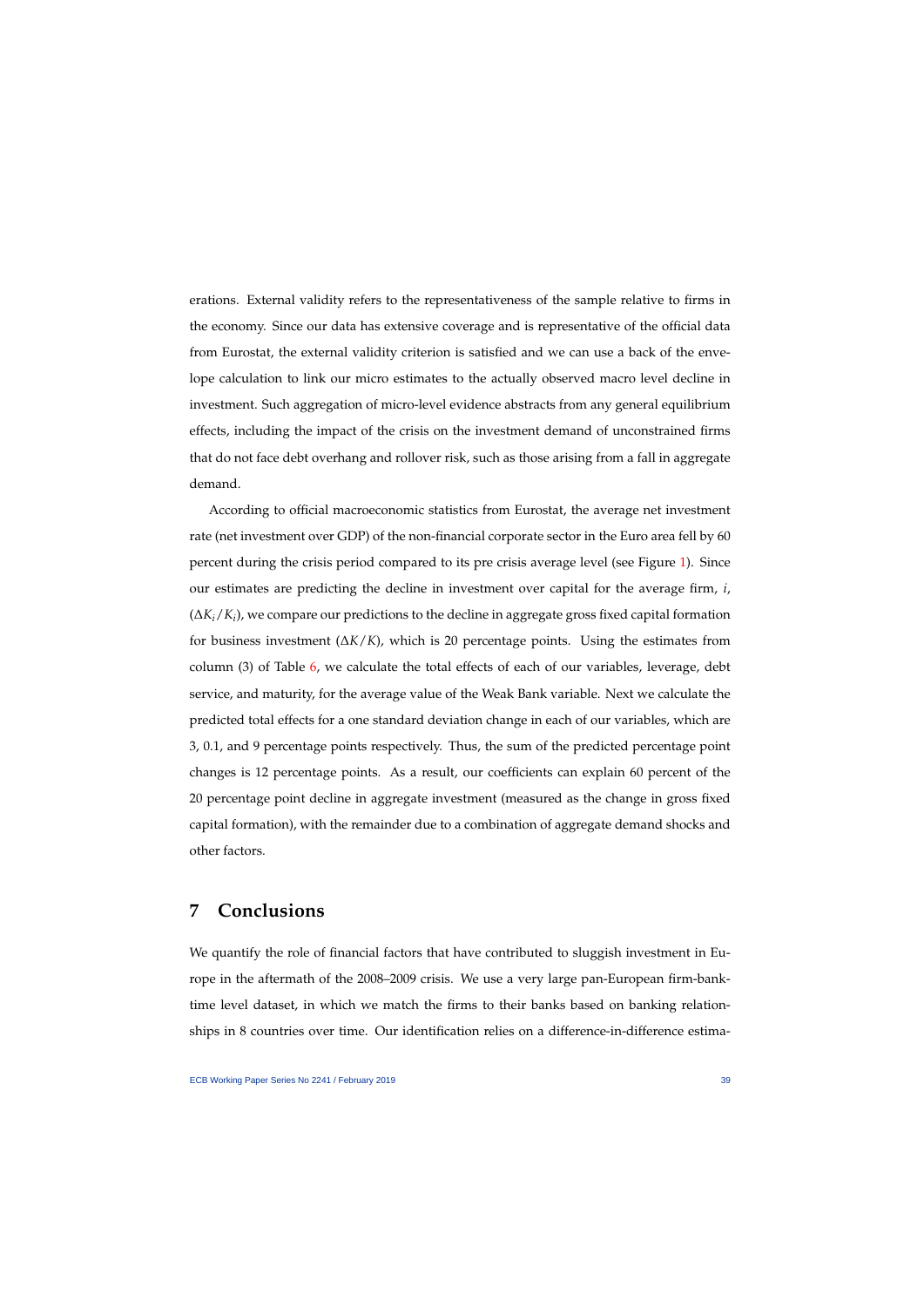tion approach, where we compare the investment of high debt (maturity) firms with low debt (maturity) firms between crisis and normal times, while absorbing demand shocks through country-four-digit industry-year fixed effects. Furthermore, we use confidential ECB data on the exposures of banks to (own) sovereign debt together with information on the main bank relation of each firm to identify the role of sovereign-bank linkages in driving the effect of debt overhang and rollover risk. Regressions also include bank fixed effects alongside firm fixed effects to abstract from any unobserved bank and firm characteristics.

Our results highlight the important interaction between the role of firm leverage, debt maturity, and weak bank balance sheets in determining firm investment. Firms with higher leverage reduce investment more and this effect strengthens when these firms are linked to weak banks. Firms that borrowed more short-term suffer from rollover risk and decrease investment more, and again this effect gets stronger when these firms are connected to weak banks. This is in sharp contrast to normal times when firms that borrow more short-term tend to invest more. The effect of bank weakness is strongest for banks in peripheral countries with large exposures to sovereign risk through their holdings of own sovereign debt. In quantitative terms, the debt overhang and rollover risk channels are both important channels. A simple back of the envelope calculation based on our firm-level estimates suggests that the debt overhang and rollover risk channels explain about 60 percent of the actual decline in aggregate corporate investment during the crisis.

These results highlight that debt overhang and rollover risk of firms, compounded by an impaired bank lending channel, played a significant role in holding back corporate investment during the European debt crisis. This is different from (and complementary to) existing explanations in the literature that have focused on aggregate demand, banking health, and sovereign-bank linkages to explain the severity of the crisis. These new findings suggest that growth-enhancing policies that more directly target the financial conditions of firms may be needed to reduce the debt overhang and stimulate the real economy. The results also point to the dangers of an overreliance on short-term debt to finance investment during good times.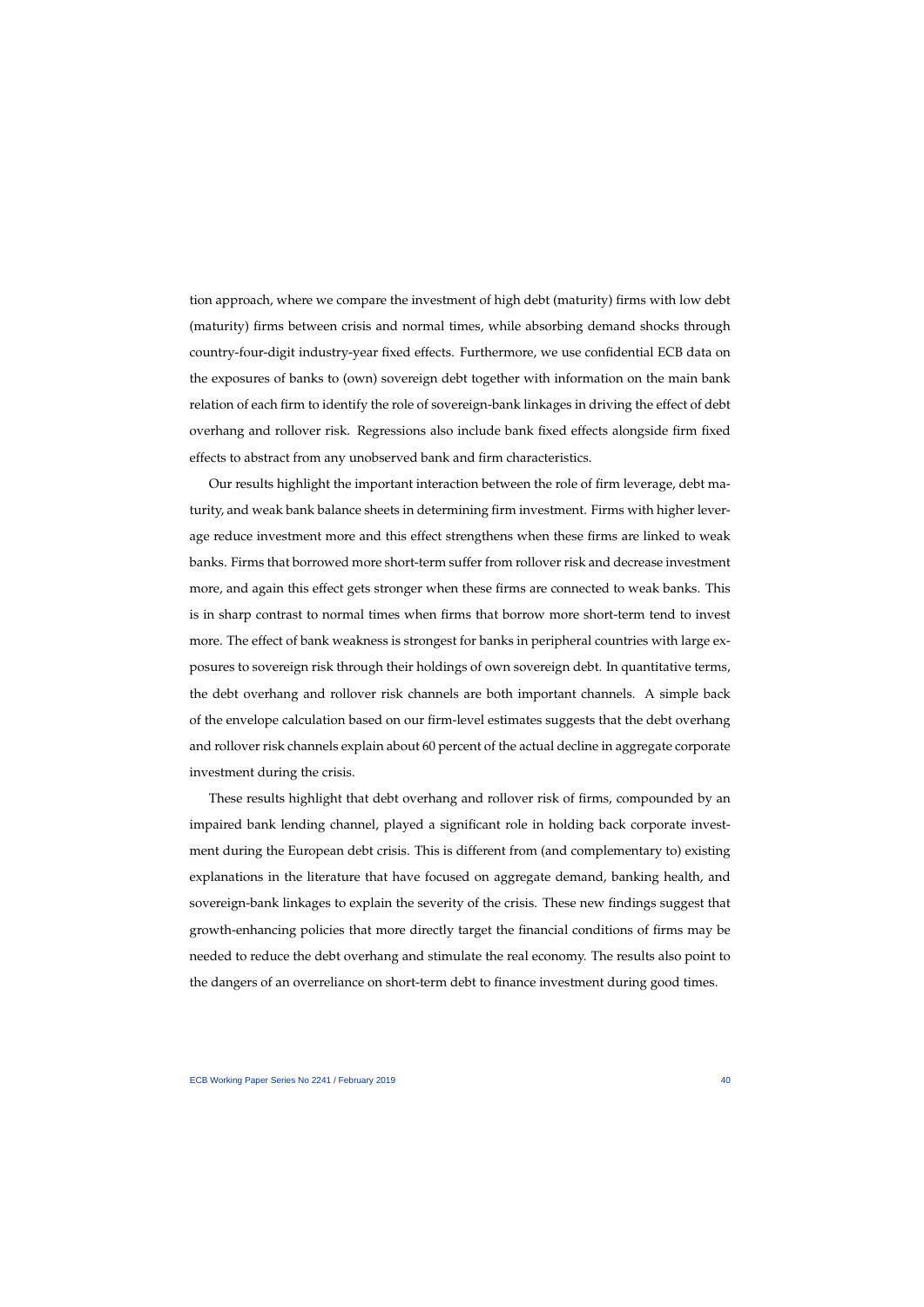# **References**

- **Acharya, Viral and Sascha Steffen**, "The 'Greatest' Carry Trade Ever: Understanding Eurozone Bank Risks," *Journal of Financial Economics*, 2015, *115* (2), 215–236.
- **, Douglas Gale, and Tanju Yorulmazer**, "Rollover risk and market freezes," *The Journal of Finance*, 2011, *66* (4), 1177–1209.
- **, Itamar Drechsler, and Philipp Schnabl**, "A Pyrrhic Victory? Bank Bailouts and Sovereign Credit Risk," *Journal of Finance*, 2014, *69* (6), 2689–2739.
- **, Tim Eisert, Christian Eufinger, and Christian Hirsch**, "Real Effects of the Sovereign Debt Crisis in Europe: Evidence from Syndicated Loans," Mimeo, NYU Stern 2014.
- **Aguiar, Mark, Manuel Amador, and Gita Gopinath**, "Investment Cycles and Sovereign Debt Overhang," *Review of Economic Studies*, 2009, *76* (1), 1–31.
- <span id="page-41-11"></span>**Altavilla, Carlo, Marco Pagano, and Saverio Simonelli**, "Bank Exposures and Sovereign Stress Transmission," *Review of Finance*, 2017, *21* (6), 2103–2139.
- <span id="page-41-3"></span>**Amiti, Mary and David E. Weinstein**, "How Much Do Idiosyncratic Bank Shocks Affect Investment? Evidence from Matched Bank-Firm Loan Data," *Journal of Political Economy*, 2018, *126* (2), 525–587.
- <span id="page-41-10"></span>**Becker, Bo and Victoria Ivashina**, "Financial Repression in the European Sovereign Debt Crisis," *Review of Finance*, 2018, *22* (1), 83–115.
- <span id="page-41-4"></span>**Bernanke, Ben**, "The Real Effects of the Financial Crisis," *Brookings Papers on Economic Activity*, 2018, *Fall 2018.*
- <span id="page-41-2"></span>**Bloom, Nick, Stephen Bond, and John Van Reenen**, "Uncertainty and Investment Dynamics," *Review of Economic Studies*, 2007, *74* (2), 391–415.
- <span id="page-41-12"></span>**Bond, Stephen and Costas Meghir**, "Dynamic Investment Models and the Firm's Financial Policy," *The Review of Economic Studies*, 1994, *61* (2), 197–222.
- <span id="page-41-7"></span>**Bulow, Jeremy and Kenneth Rogoff**, "Sovereign Debt Repurchases: No Cure for Overhang," *The Quarterly Journal of Economics*, 1991, *106* (4), 1219–1235.
- <span id="page-41-6"></span>**Caballero, Ricardo J., Takeo Hoshi, and Anil K. Kashyap**, "Zombie Lending and Depressed Restructuring in Japan," *American Economic Review*, 2008, *98* (5), 1943–1977.
- <span id="page-41-0"></span>**Chaterjee, Stayajit and Burcu Eyigungor**, "Maturity, Indebtedness, and Default risk," *American Economic Review*, 2012, *102* (6), 2674–2699.
- <span id="page-41-14"></span>**Chodorow-Reich, Gabriel**, "The Employment Effects of Credit Market Disruptions: Firmlevel Evidence from the 2008–9 Financial Crisis," *The Quarterly Journal of Economics*, 2014, *129* (1), 1–59.
- <span id="page-41-15"></span><span id="page-41-13"></span><span id="page-41-9"></span><span id="page-41-8"></span><span id="page-41-5"></span><span id="page-41-1"></span>**Correa, Ricardo, Horacio Sapriza, and Andrei Zlate**, "Liquidity Shocks, Dollar Funding Costs, and the Bank Lending Channel During the European Sovereign Crisis," International Finance Discussion Papers 1059r, Board of Governors of the Federal Reserve System 2013.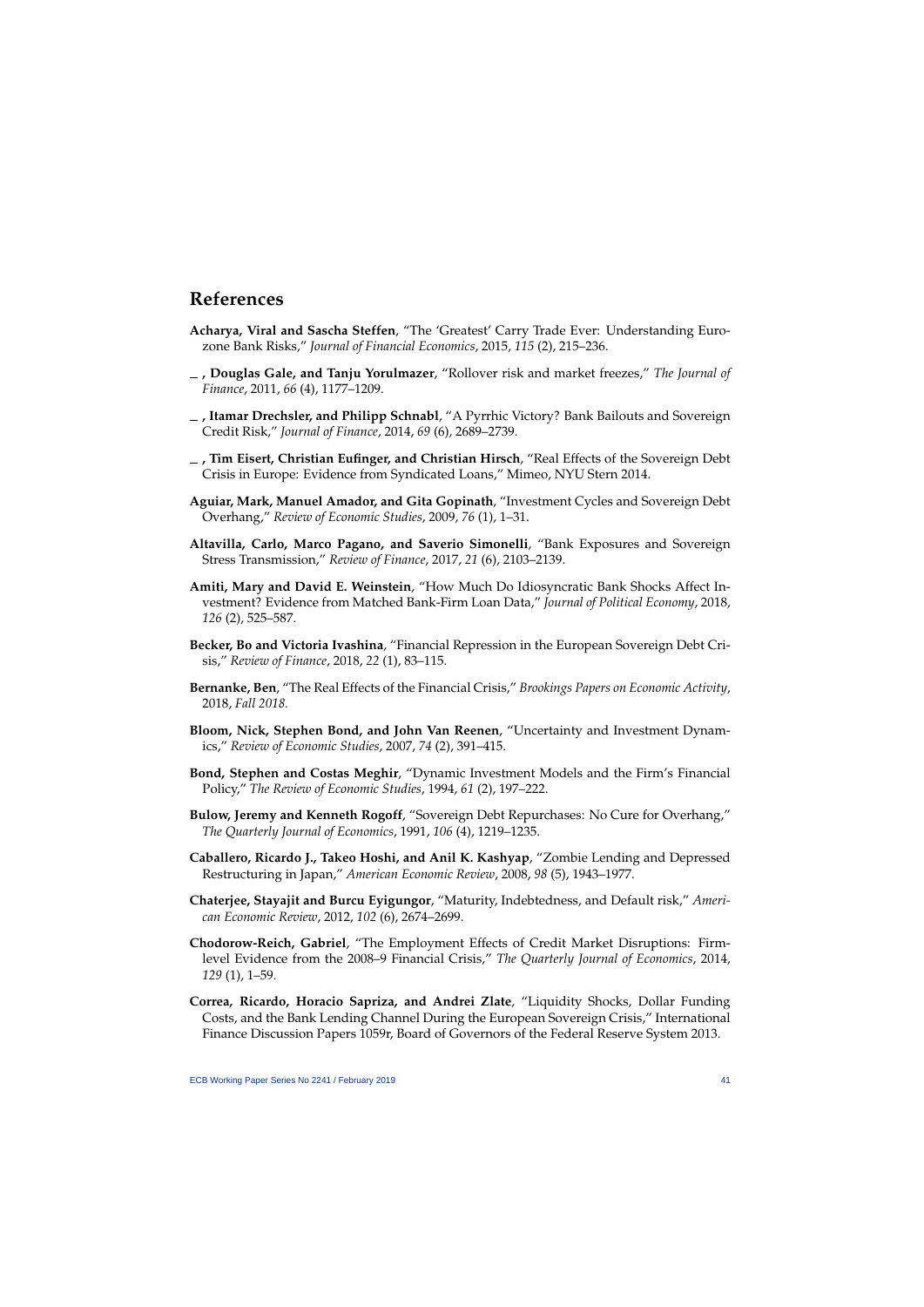- **Darst, R. Matthew and Ehraz Refayet**, "A Collateral Theory of Endogenous Debt Maturity," Working Paper, Board of Governors of the Federal Reserve System 2017.
- **Diamond, Douglas W.**, "Debt Maturity Structure and Liquidity Risk," *The Quarterly Journal of Economics*, 1991, pp. 709–737.
- **and Zhiguo He**, "A Theory of Debt Maturity: The Long and Short of Debt Overhang," *The Journal of Finance*, 2014, *69* (2), 719–762.
- **Dinlersoz, Emin, Sebnem Kalemli-Ozcan, Henry Hyatt, and Veronika Penciakova**, "Leverage over the Life Cycle and Implications for Firm Growth and Shock Responsiveness," 2018. NBER WP 25226.
- <span id="page-42-11"></span>**Gennaioli, Nicola, Alberto Martin, and Stefano Rossi**, "Banks, Government Bonds, and Default: What Do the Data Say?," Mimeo, Bocconi University and Universitat Pompeu Fabra 2013.
- <span id="page-42-1"></span>**, , and** , "Sovereign Default, Domestic Banks, and Financial Institutions," *The Journal of Finance*, 2014, *69* (2), 819–866.
- <span id="page-42-2"></span>**Giannetti, Mariassunta and Steven Ongena**, ""Lending by Example": Direct and Indirect Effects of Foreign Banks in Emerging Markets," *Journal of International Economics*, 2012, *86* (1), 167–180.
- <span id="page-42-0"></span>**Giroud, Xavier and Holger M. Mueller**, "Firm Leverage, Consumer Demand, and Employment Losses during the Great Recession," *The Quarterly Journal of Economics*, 2017, pp. 271– 316.
- <span id="page-42-7"></span>**Gopinath, Gita, ¸Sebnem Kalemli-Özcan, Loukas Karabarbounis, and Carolina Villegas-Sánchez**, "Capital Allocation and Productivity in Southern Europe," *Quarterly Journal of Economics*, 2017, *132* (4), 1915–1967.
- <span id="page-42-3"></span>**Hart, Oliver and John Moore**, "A Theory of Debt Based on the Inalienability of Human Capital," *The Quarterly Journal of Economics*, 1994, *109* (4), 841–879.
- <span id="page-42-14"></span> $\Box$  and  $\Box$ , "Debt and Seniority: An Analysis of the Role of Hard Claims in Constraining Management," *The American Economic Review*, 1995, pp. 567–585.
- <span id="page-42-5"></span>**and** , "Default and Renegotiation: A Dynamic Model of Debt," *The Quarterly Journal of Economics*, 1998, *113* (1), 1–41.
- **Hennessy, Christopher A.**, "Tobin's Q, Debt Overhang, and Investment," *The Journal of Finance*, 2004, *59* (4), 1717–1742.
- <span id="page-42-6"></span>**, Amnon Levy, and Toni M. Whited**, "Testing 'Q' Theory With Financing Frictions," *Journal of Financial Economics*, 2007, *83* (3), 691–717.
- <span id="page-42-13"></span><span id="page-42-12"></span><span id="page-42-10"></span><span id="page-42-9"></span><span id="page-42-8"></span><span id="page-42-4"></span>**Hoshi, Takeo, Anil Kashyap, and David Scharfstein**, "The Role of Banks in Reducing the Costs of Financial Distress in Japan," *Journal of Financial Economics*, 1990, *27* (1), 67–88.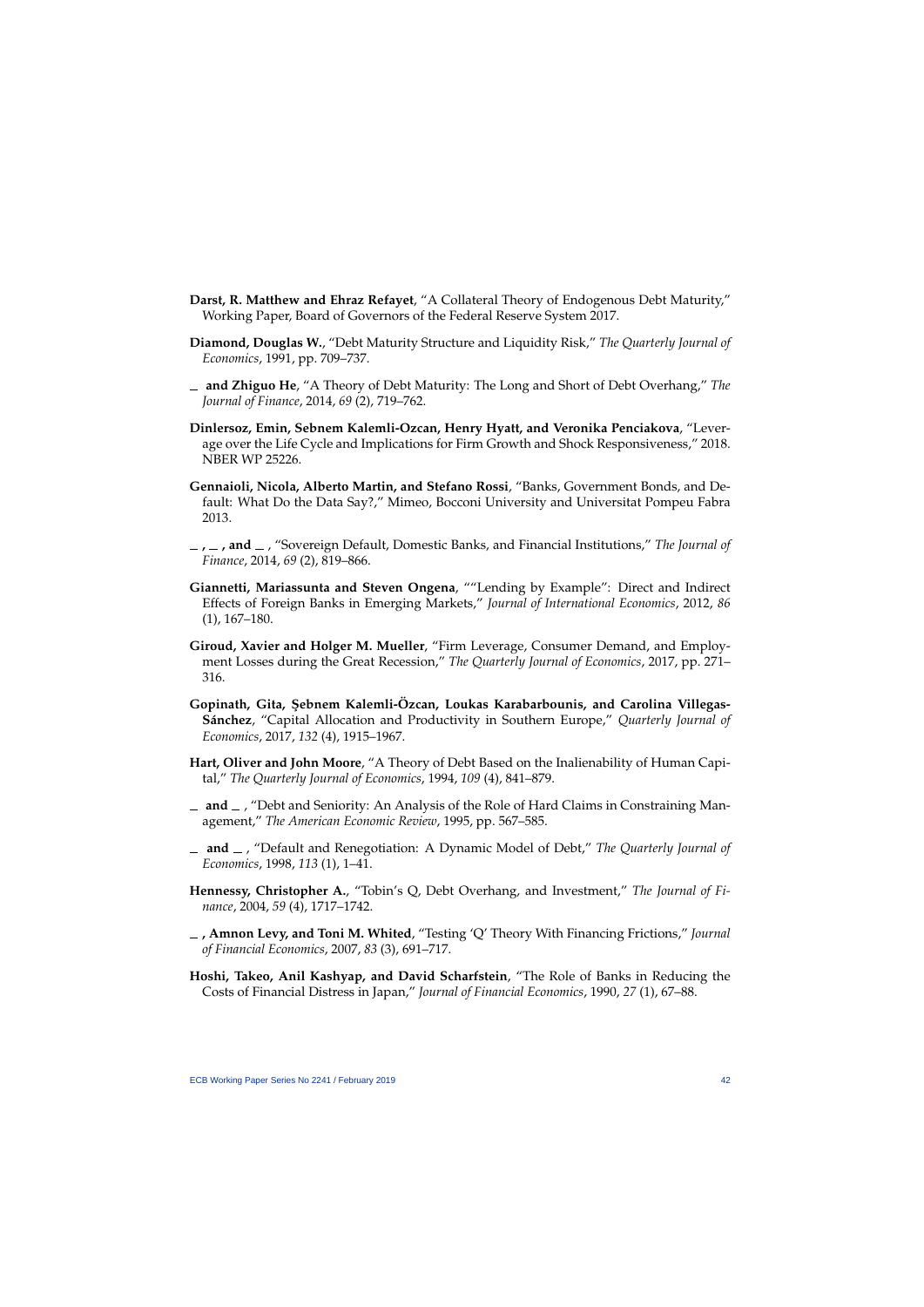- **Kalemli-Ozcan, Sebnem, Bent E. Sørensen, Carolina Villegas-Sanchez, Vadym Volosovych, and Sevcan Yesiltas**, "How to Construct Nationally Representative Firm Level data from the ORBIS Global Database and an Application to Industry Concentration," September 2015, (21558).
- **Kashyap, Anil K., Jeremy C. Stein, and David W. Wilcox**, "Monetary Policy and Credit Conditions: Evidence from the Composition of External Finance," *American Economic Review*, 1993, *83* (1), 79–98.
- **, Owen A. Lamont, and Jeremy C. Stein**, "Credit Conditions and the Cyclical Behavior of Inventories," *The Quarterly Journal of Economics*, 1994, *109* (3), 565–92.
- **Kashyap, Anil, Owen Lamont, and Jeremy C. Stein**, "Monetary Policy and Bank Lending," in Gregory Mankiw, ed., *Monetary Policy*, Vol. 29 of *Studies in Business Cycles*, The University of Chicago Press, 1994, chapter 7, pp. 221–261.
- <span id="page-43-0"></span>**Krugman, Paul**, "Financing vs. Forgiving a Debt Overhang," *Journal of Development Economics*, 1988, *29* (3), 253–268.
- <span id="page-43-3"></span>**Laeven, Luc and Fabián Valencia**, "Systemic banking crises database," *IMF Economic Review*, 2013, *61* (2), 225–270.
- **Lamont, Owen**, "Corporate-Debt Overhang and Macroeconomic Expectations," *American Economic Review*, 1995, *85* (5), 1106–17.
- <span id="page-43-4"></span>**Lang, Larry, Eli Ofek, and René M. Stulz**, "Leverage, Investment, and Firm Growth," *Journal of Financial Economics*, 1996, *40* (1), 3–29.
- <span id="page-43-5"></span>**Miao, Jianjun**, "Optimal Capital Structure and Industry Dynamics," *The Journal of Finance*, December 2005, *60* (6), 2621–2659.
- <span id="page-43-2"></span>**Myers, Stewart C.**, "Determinants of Corporate Borrowing," *Journal of Financial Economics*, 1977, *5* (2), 147–175.
- <span id="page-43-12"></span>**Ongena, Steven, Alexander A Popov, and Neeltje Van Horen**, "The Invisible Hand of the Government: 'Moral Suasion' during the European Sovereign Debt Crisis," Working Paper 2017.
- <span id="page-43-14"></span>**Ottonello, Pablo and Thomas Winberry**, "Financial Heterogeneity and the Investment Channel of Monetary Policy," Working Paper 24221, National Bureau of Economic Research 2018.
- <span id="page-43-11"></span>**Peek, Joe and Eric S. Rosengren**, "Collateral damage: Effects of the Japanese bank crisis on real activity in the United States," *American Economic Review*, 2000, pp. 30–45.
- <span id="page-43-15"></span>**and** , "Unnatural selection: Perverse incentives and the misallocation of credit in Japan," *The American Economic Review*, 2005, *95* (4), 1144–1166.
- <span id="page-43-1"></span>**Popov, Alexander and Neeltje Van Horen**, "Exporting Sovereign Stress: Evidence From Syndicated Bank Lending During the Euro Area Sovereign Debt Crisis," *Review of Finance*, 2015, *19* (5), 1825–1866.
- <span id="page-43-13"></span><span id="page-43-10"></span><span id="page-43-9"></span><span id="page-43-8"></span><span id="page-43-7"></span><span id="page-43-6"></span>**Whited, Toni M.**, "Debt, Liquidity Constraints, and Corporate Investment: Evidence From Panel Data," *The Journal of Finance*, 1992, *47* (4), 1425–1460.